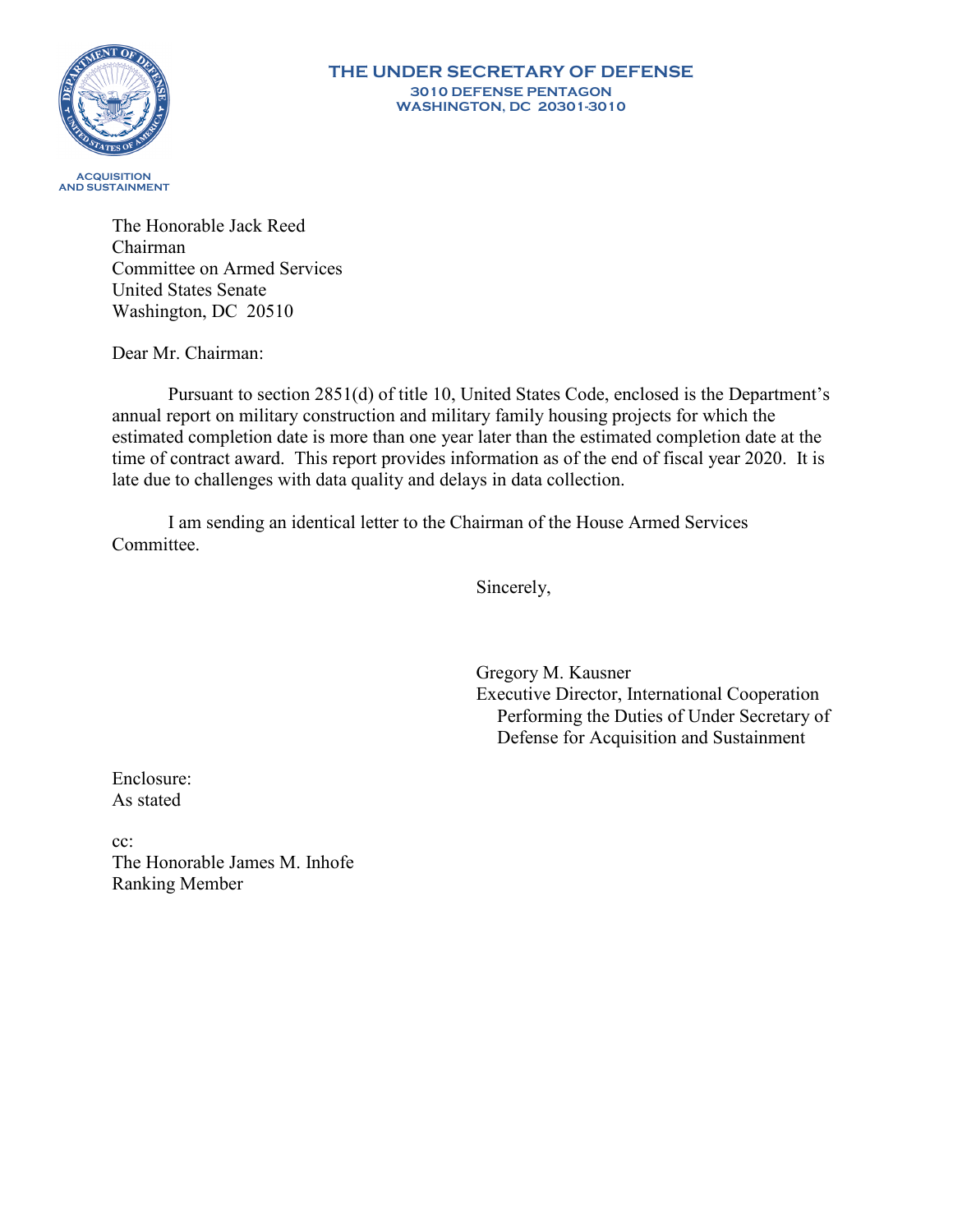

#### **THE UNDER SECRETARY OF DEFENSE 3010 DEFENSE PENTAGON WASHINGTON, DC 20301-3010**

The Honorable Adam Smith Chairman Committee on Armed Services U.S. House of Representatives Washington, DC 20515

Dear Mr. Chairman:

Pursuant to section 2851(d) of title 10, United States Code, enclosed is the Department's annual report on military construction and military family housing projects for which the estimated completion date is more than one year later than the estimated completion date at the time of contract award. This report provides information as of the end of fiscal year 2020. It is late due to challenges with data quality and delays in data collection.

I am sending an identical letter to the Chairman of the House Armed Services Committee.

Sincerely,

Gregory M. Kausner Executive Director, International Cooperation Performing the Duties of Under Secretary of Defense for Acquisition and Sustainment

Enclosure: As stated cc: The Honorable Mike D. Rogers Ranking Member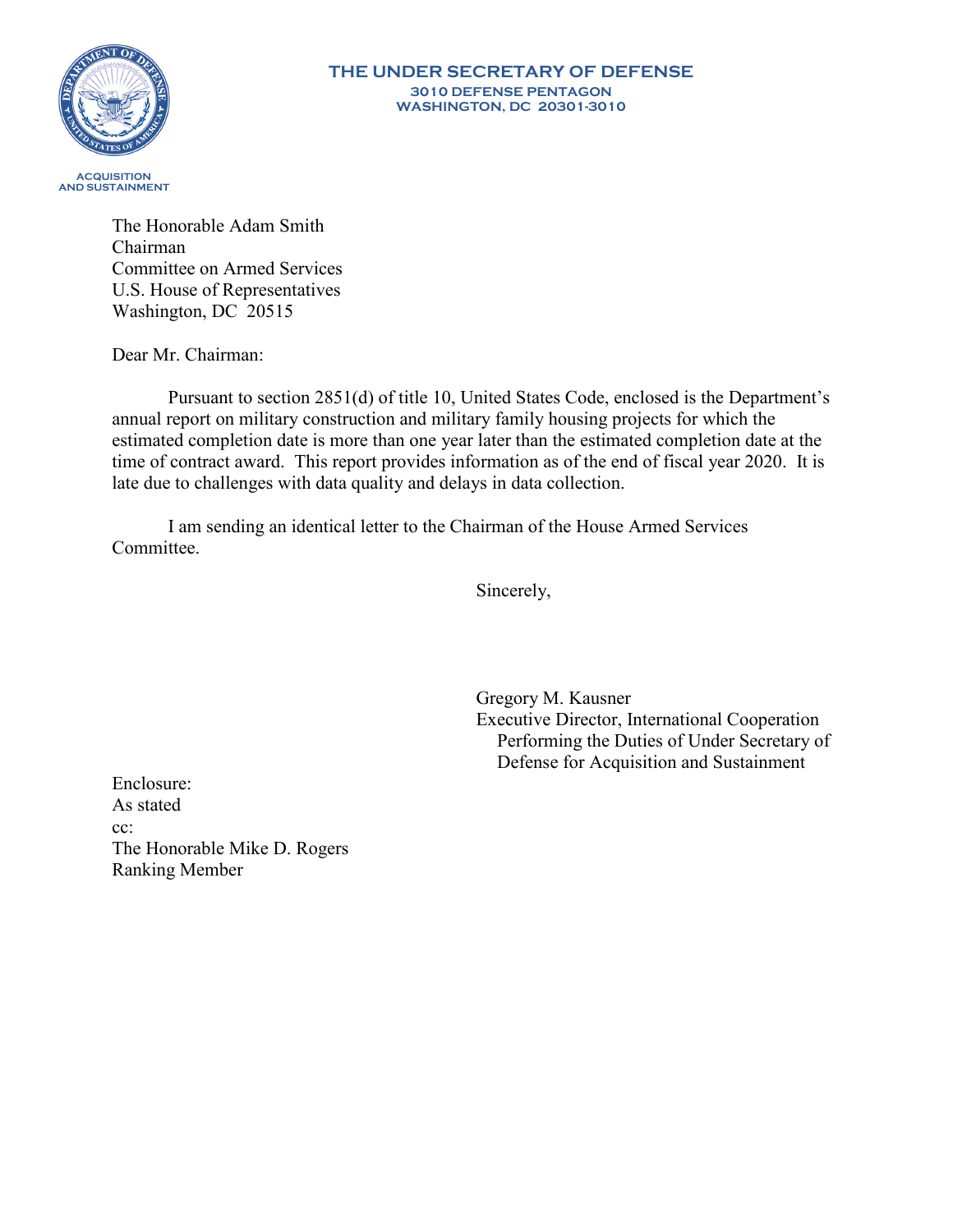## **REPORT TO CONGRESS**

### **ON**

# **FY 2020 MILITARY CONSTRUCTION AND MILTARY FAMILY HOUSING SCHEDULE DELAYS**



### **Office of the Under Secretary of Defense, Acquisition and Sustainment**

**December 2021**

**The estimated cost of this report or study for the Department of Defense is approximately \$29,000 for the 2020 Fiscal Year. This includes \$500 in expenses and \$29,000 in DoD labor.**

> **Generated on 2021Sep20 RefID: D-759DD64**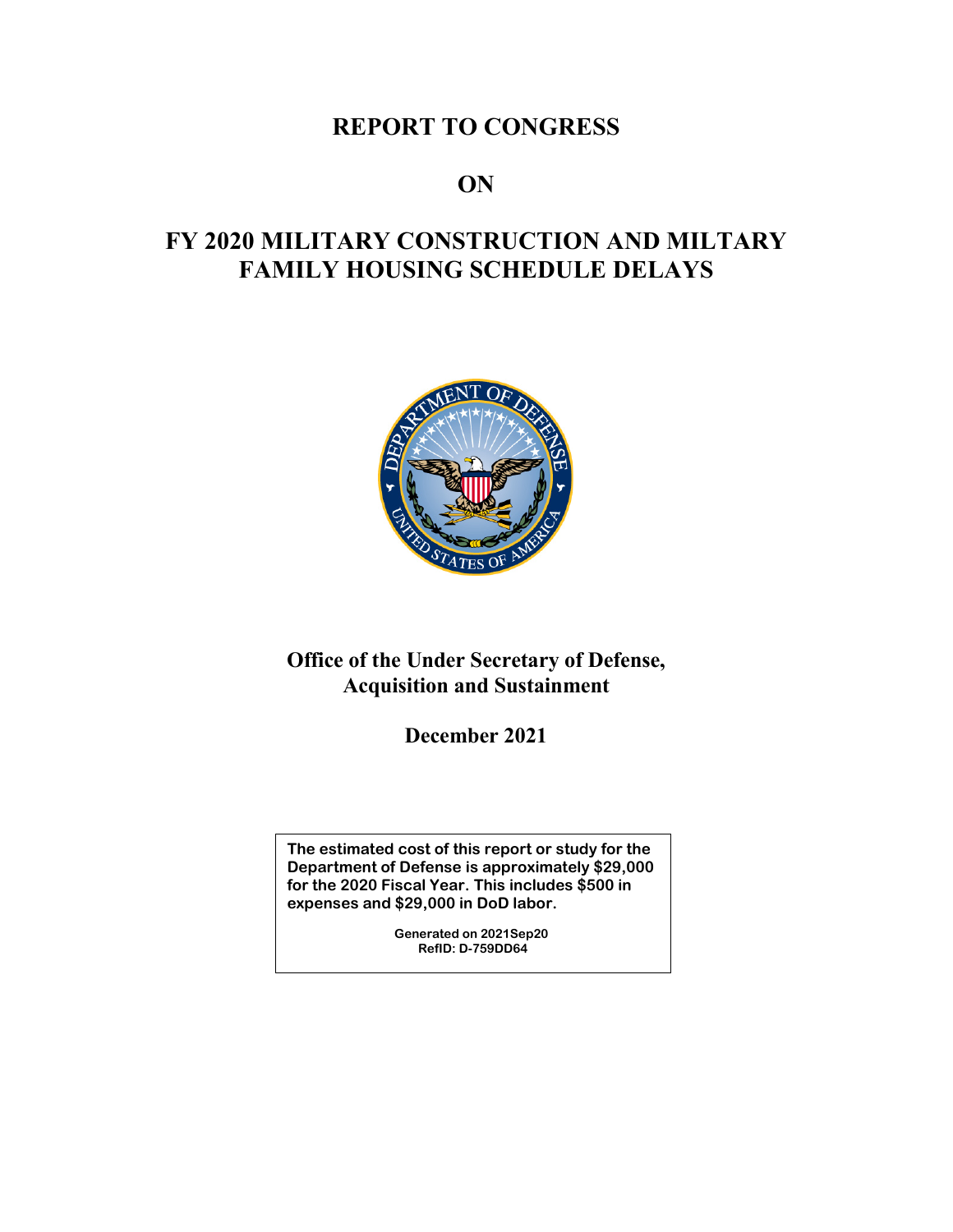### **REPORT TO CONGRESS**

**ON**

### **FY 2020 MILITARY CONSTRUCTION AND MILTARY FAMILY HOUSING SCHEDULE DELAYS**

### *Introduction*

This report responds to section 2851 (d) of title 10, U.S. Code that requires the Secretary of Defense to provide annual reports on military construction (MilCon) and military family housing projects for which the estimated completion date is more than one year later than the estimated completion date proposed at the time of contract award. This report provides information on the 97 projects that fall into this category, as of the end of Fiscal Year 2020.

The Department of Defense (DoD) components reviewed the reasons for the schedule delays. Based on their input, analysis indicates that project delays were attributable to inadequate project oversight, poor initial planning, changing mission requirements, environmental mitigation issues, weather delays, unforeseen conditions such as the pandemic, and contractor delays such as poor performance. Several projects were delayed for more than one reason. The top three contributors to project delays were unforeseen conditions (47 percent), contractor delays (29 percent), and poor initial planning (24 percent). Most projects appear to have unique circumstances associated with each delay with no attributable overarching category or trends associated with the delay. Poor initial planning includes factors that could have reasonably been addressed before causing a delay such as knowing preexisting site conditions, planning for the movement of personnel and equipment, obtaining permits, and refining customer requirements before award.

The current estimated project completion dates are based on the primary construction contract and do not account for any pending changes associated with time. Several projects that are 99 percent complete appear in the report because of construction deficiencies that are being resolved. A list of the delayed MilCon projects follows.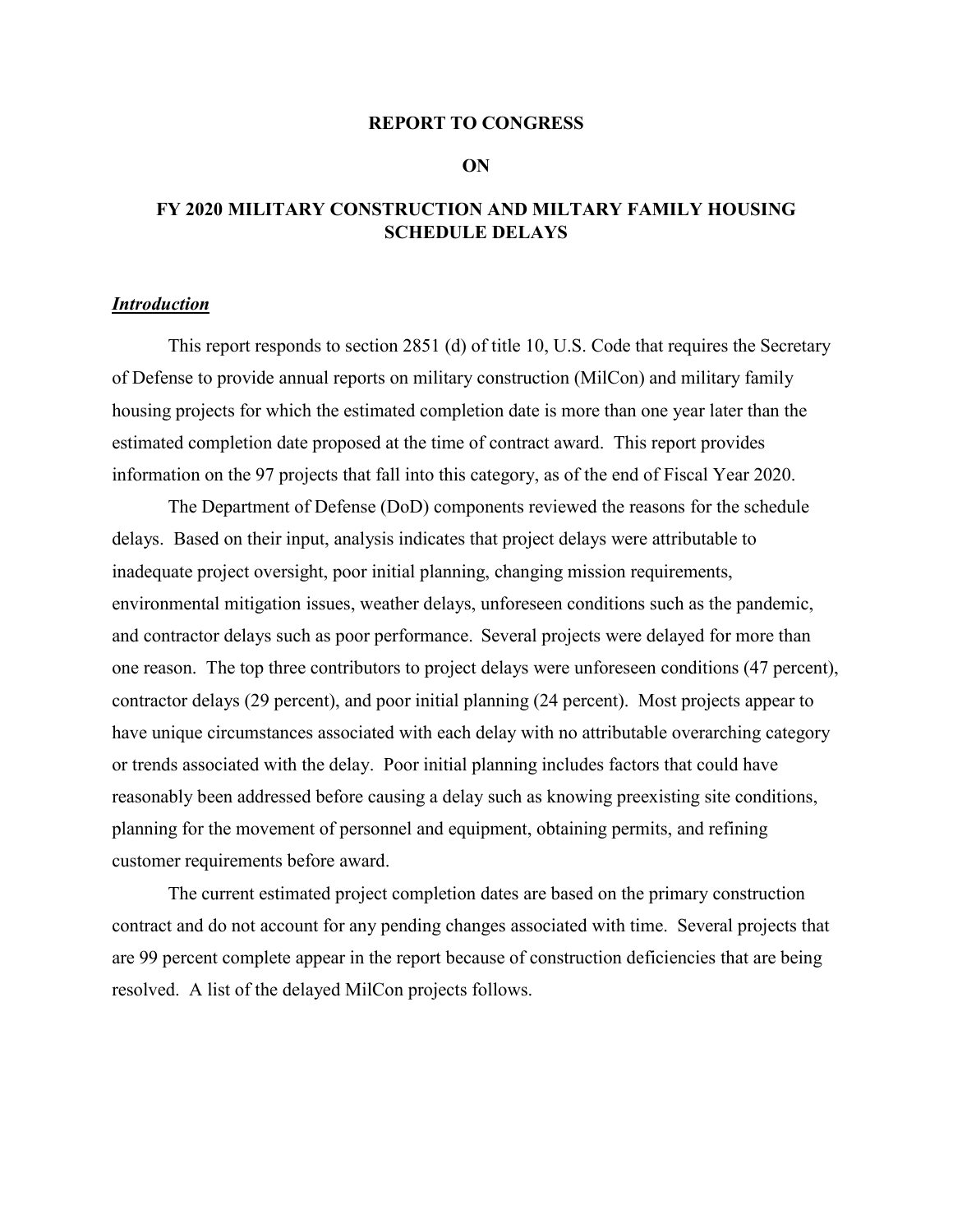### Section 2851(d) of title 10 U.S. Code

FY2020 Annual Report of Construction and Military Family Housing Schedule Delays

| Project | <b>Project Sponsor</b><br><b>Fiscal Year Component Name</b> | <b>Construction</b><br><b>Project Type</b><br><b>Name</b> | State or<br>Country | <b>Project Number</b> | <b>Project Title</b>                | <b>Construction</b><br><b>Start Date</b> | Original<br><b>Construction</b><br><b>Completion</b><br><b>Date</b> | <b>Current</b><br><b>Construction</b><br><b>Completion Date</b> | <b>Construction</b><br><b>Percent Complete</b> | <b>Reason for Schedule Delay</b>                                                                                                                                                                                                                                                                                                                                                                                                                                                                                                                                                                                                                                              |
|---------|-------------------------------------------------------------|-----------------------------------------------------------|---------------------|-----------------------|-------------------------------------|------------------------------------------|---------------------------------------------------------------------|-----------------------------------------------------------------|------------------------------------------------|-------------------------------------------------------------------------------------------------------------------------------------------------------------------------------------------------------------------------------------------------------------------------------------------------------------------------------------------------------------------------------------------------------------------------------------------------------------------------------------------------------------------------------------------------------------------------------------------------------------------------------------------------------------------------------|
| 2007    | Defense Health<br>Agency                                    | Major Military<br>Construction                            | Maryland            | 58395                 | USAMRIID Replacement, Incr<br>$1-8$ | 06/01/2009                               | 05/31/2014                                                          | 03/31/2021                                                      | 98%                                            | Schedule delay for all<br>increments can be attributed<br>to restoring the building after<br>a fire during final stages of<br>construction (April 2013),<br>which seriously damaged lab<br>spaces Bio Safety Level 4,<br>interstitial mechanical space<br>and adjacent areas.<br>Subsequent to repair, issues<br>arose during building<br>commissioning that required<br>redesign of some of the<br>complex building systems<br>resulting in additional delays<br>and further impacted by<br>contractor resourcing and<br>performance. Additional<br>delays are anticipated due to<br>requirements for meeting<br>lCenters for Disease Control<br>certification requirements. |

NOTE: PROJECTS ARE SORTED CHRONOLOGICALLY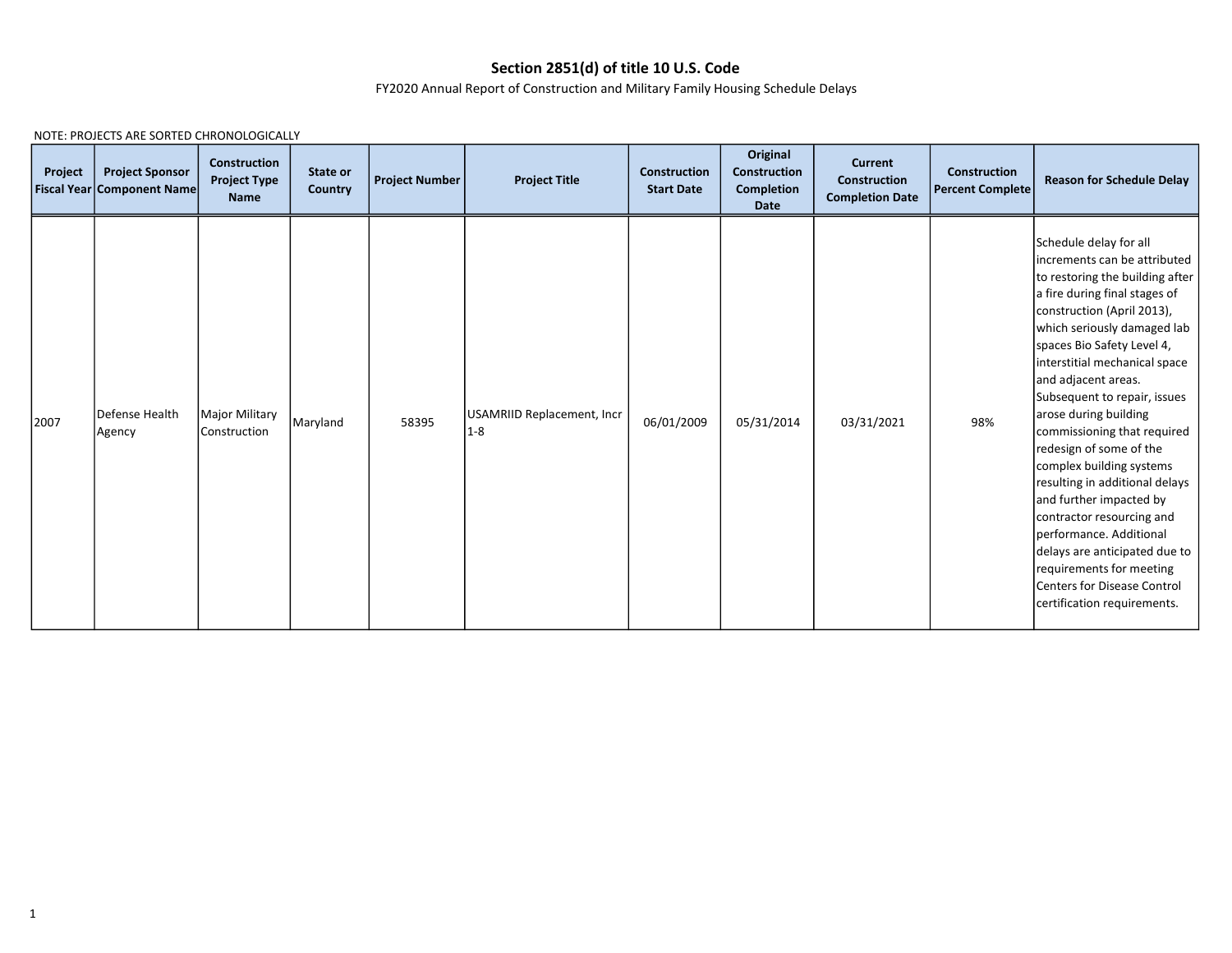| Project | <b>Project Sponsor</b><br><b>Fiscal Year Component Name</b> | <b>Construction</b><br><b>Project Type</b><br><b>Name</b> | State or<br><b>Country</b> | <b>Project Number</b> | <b>Project Title</b>        | <b>Construction</b><br><b>Start Date</b> | Original<br><b>Construction</b><br>Completion<br>Date | <b>Current</b><br><b>Construction</b><br><b>Completion Date</b> | <b>Construction</b><br><b>Percent Complete</b> | <b>Reason for Schedule Delay</b>                                                                                                                                                                                                                                                                                                                                                                                                                                                                                                                            |
|---------|-------------------------------------------------------------|-----------------------------------------------------------|----------------------------|-----------------------|-----------------------------|------------------------------------------|-------------------------------------------------------|-----------------------------------------------------------------|------------------------------------------------|-------------------------------------------------------------------------------------------------------------------------------------------------------------------------------------------------------------------------------------------------------------------------------------------------------------------------------------------------------------------------------------------------------------------------------------------------------------------------------------------------------------------------------------------------------------|
| 2010    | Washington<br>Headquarters<br><b>Services</b>               | <b>Major Military</b><br>Construction                     | Virginia                   | 80001                 | Pentagon Electrical Upgrade | 11/07/2013                               | 02/05/2015                                            | 07/01/2021                                                      | 88%                                            | Major project delays due to<br>the failure of the original<br>contractor to provide a design<br>per the contract. In<br>consultation with the Small<br>Business Administration, the<br>contract was novated to a<br>lnew contractor. This new<br>contractor then had major<br>delays with their<br>subcontractor performing the<br>building foundation<br>work. Multiple design<br>resubmissions were required<br>before approval. Currently,<br>the contractor is repairing<br>electrical equipment in<br>preparation to start<br>energization activities. |
| 2011    | Army Active                                                 | <b>Major Military</b><br>Construction                     | New York                   | 59044                 | Science Facility, Ph 2      | 11/17/2011                               | 01/29/2016                                            | 12/31/2020                                                      | 99%                                            | Schedule delays are<br>attributed to on going work<br>to complete and commission<br>HVAC system. This is part of<br>the additional work<br>authorized by Congress in<br>FY16 NDAA (HVAC to Legacy<br>Barracks)                                                                                                                                                                                                                                                                                                                                              |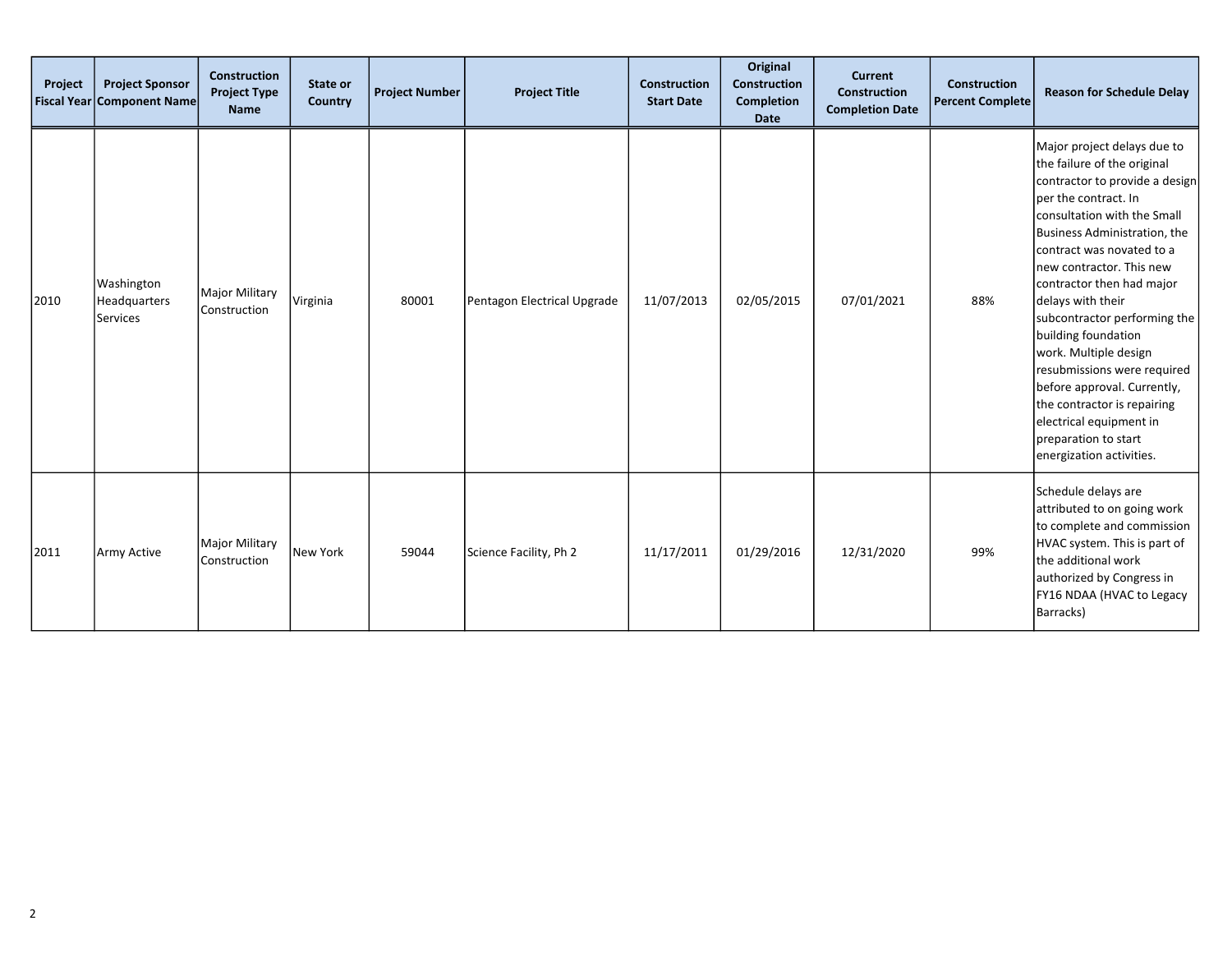| Project<br><b>Fiscal Year</b> | <b>Project Sponsor</b><br><b>Component Name</b> | <b>Construction</b><br><b>Project Type</b><br>Name | State or<br>Country | <b>Project Number</b> | <b>Project Title</b>                  | <b>Construction</b><br><b>Start Date</b> | Original<br>Construction<br><b>Completion</b><br>Date | <b>Current</b><br><b>Construction</b><br><b>Completion Date</b> | <b>Construction</b><br><b>Percent Complete</b> | <b>Reason for Schedule Delay</b>                                                                                                                                                                                                                                                                                                                                                                                                                                                                     |
|-------------------------------|-------------------------------------------------|----------------------------------------------------|---------------------|-----------------------|---------------------------------------|------------------------------------------|-------------------------------------------------------|-----------------------------------------------------------------|------------------------------------------------|------------------------------------------------------------------------------------------------------------------------------------------------------------------------------------------------------------------------------------------------------------------------------------------------------------------------------------------------------------------------------------------------------------------------------------------------------------------------------------------------------|
| 2012                          | Air Force Active                                | <b>Major Military</b><br>Construction              | Italy               | HACC123204            | UAS SATCOM Relay Pads and<br>Facility | 07/23/2016                               | 04/07/2018                                            | 11/05/2020                                                      | 98%                                            | Two significant floods of the<br>site in the winters of 2017<br>and 2018 resulted in a<br>substantial amount of rework.<br>During the final fire<br>protection inspection,<br>previously unidentified life<br>and safety deficiencies were<br>noted requiring correction<br>prior to construction<br>completion. A contract<br>modification was issued to<br>correct life and safety<br>deficiencies; anticipated<br>construction completion is<br>November 2020.                                    |
| 2012                          | Air Force Active                                | Major Military<br>Construction                     | Germany             | TYFR063017            | DORMITORY (192 RM)                    | 07/28/2015                               | 06/27/2017                                            | 03/30/2022                                                      | 73%                                            | This was a 3 phase MILCON<br>project consisting of<br>demolition, new dormitory<br>and parking garage. Execution<br>of phase 3 (parking garage)<br>has been plagued by<br>structural design errors<br>identified after construction<br>began resulting in a work<br>stoppage. The subsequent<br>stoppage and ensuing court<br>proceedings resulted in the<br>German LBB, the host nation<br>construction agent, having to<br>solicit and procure a new firm<br>to redesign the parking<br>structure. |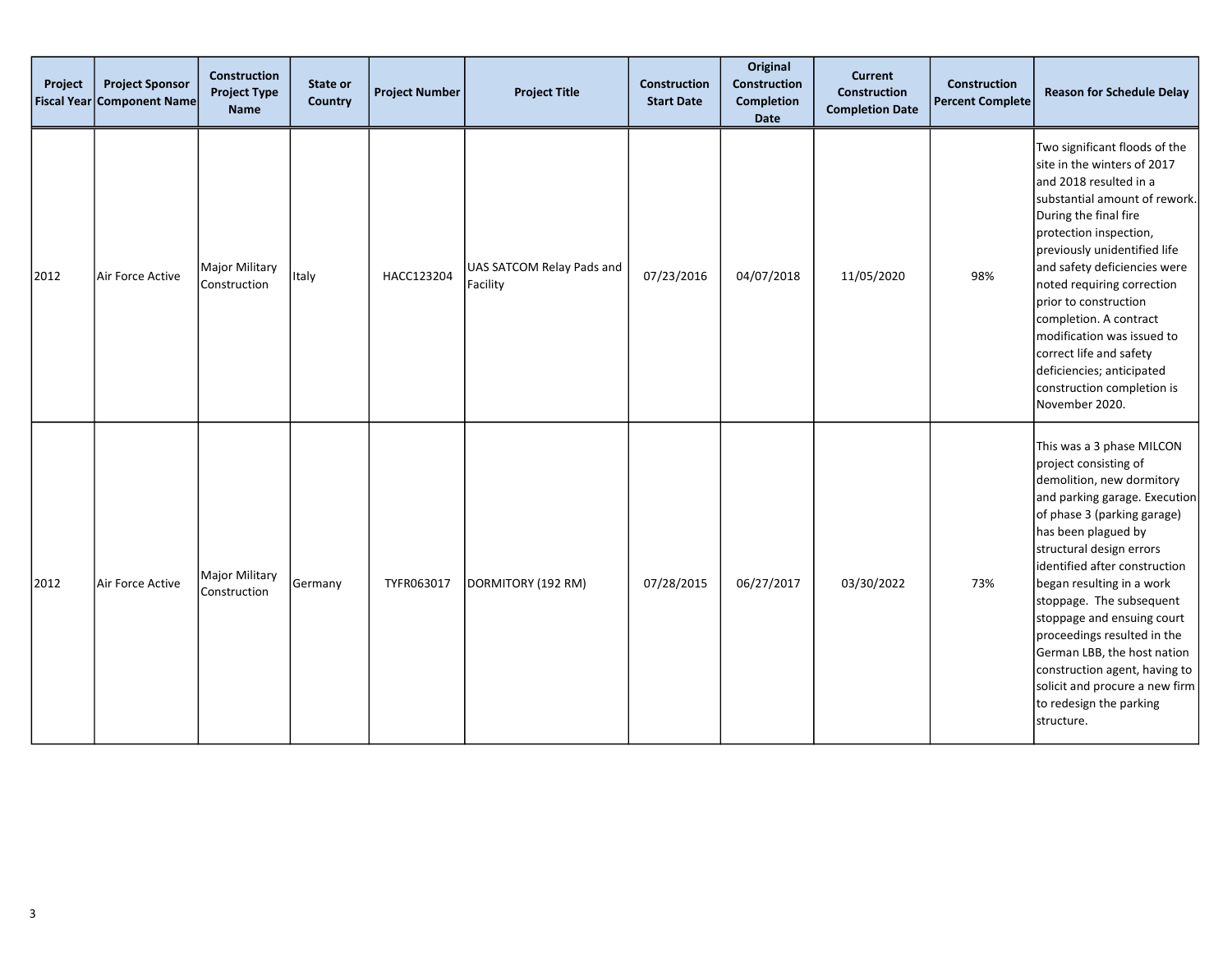| Project<br><b>Fiscal Year</b> | <b>Project Sponsor</b><br><b>Component Name</b> | <b>Construction</b><br><b>Project Type</b><br><b>Name</b> | State or<br><b>Country</b> | <b>Project Number</b> | <b>Project Title</b>                        | <b>Construction</b><br><b>Start Date</b> | Original<br>Construction<br><b>Completion</b><br><b>Date</b> | <b>Current</b><br><b>Construction</b><br><b>Completion Date</b> | Construction<br><b>Percent Complete</b> | <b>Reason for Schedule Delay</b>                                                                                                                                                                                                                                                                                                                                                                                                                                                                                                                  |
|-------------------------------|-------------------------------------------------|-----------------------------------------------------------|----------------------------|-----------------------|---------------------------------------------|------------------------------------------|--------------------------------------------------------------|-----------------------------------------------------------------|-----------------------------------------|---------------------------------------------------------------------------------------------------------------------------------------------------------------------------------------------------------------------------------------------------------------------------------------------------------------------------------------------------------------------------------------------------------------------------------------------------------------------------------------------------------------------------------------------------|
| 2012                          | Defense Health<br>Agency                        | <b>Major Military</b><br>Construction                     | Maryland                   | 77154                 | Ambulatory Care Center, Inc<br>$1-2$        | 03/01/2013                               | 12/06/2016                                                   | 12/30/2020                                                      | 99%                                     | Project delays include<br>additional time obtaining<br><b>Federal Aviation</b><br><b>Administration (FAA)</b><br>permitting attributable to<br>sequestration, unforeseen<br>site conditions associated<br>with asbestos<br>abatement/steam line<br>abatement, and corrective<br>measures to resolve<br>commissioning of building<br>utilities systems. While the JB<br>Andrews Ambulatory Care<br>Center is scheduled to be fully<br>complete summer 2019, a<br>significant portion was<br>completed and available for<br>patient care July 2016. |
| 2012                          | Defense Health<br>Agency                        | <b>Major Military</b><br>Construction                     | Maryland                   | 77154                 | Ambulatory Care Center, Inc<br><sup>2</sup> | 03/01/2013                               | 12/06/2016                                                   | 12/30/2020                                                      | 99%                                     | Project delays include<br>additional time obtaining<br><b>Federal Aviation</b><br>Administration (FAA}<br>permitting attributable to<br>sequestration, unforeseen<br>site conditions associated<br>with asbestos<br>abatement/steam line<br>abatement, and corrective<br>measures to resolve<br>commissioning of building<br>utilities systems. While the JB<br>Andrews Ambulatory Care<br>Center is scheduled to be fully<br>complete summer 2019, a<br>significant portion was<br>completed and available for<br>patient care July 2016.        |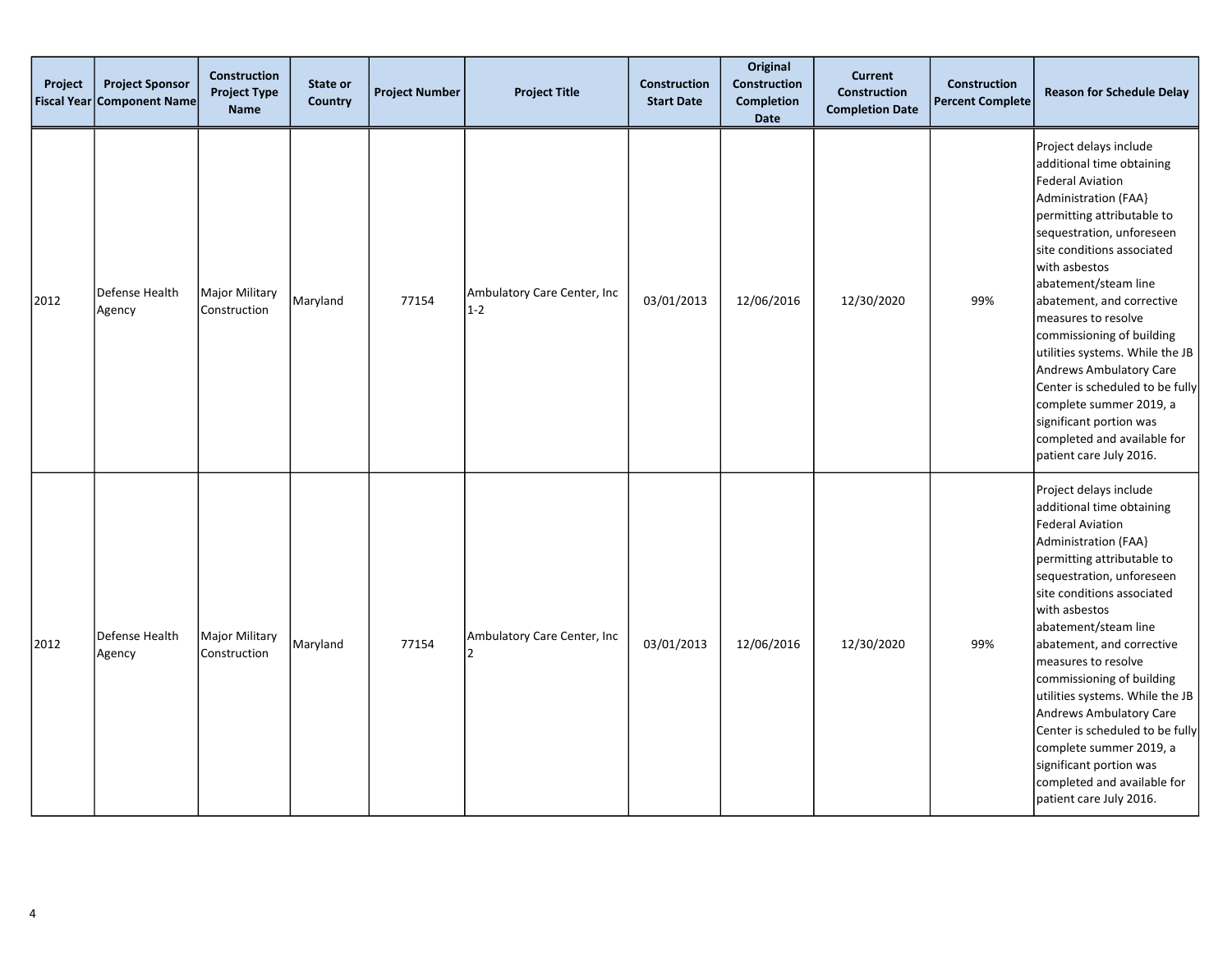| Project<br><b>Fiscal Year</b> | <b>Project Sponsor</b><br><b>Component Name</b> | <b>Construction</b><br><b>Project Type</b><br>Name | State or<br>Country | <b>Project Number</b> | <b>Project Title</b>                           | <b>Construction</b><br><b>Start Date</b> | Original<br>Construction<br><b>Completion</b><br><b>Date</b> | <b>Current</b><br><b>Construction</b><br><b>Completion Date</b> | <b>Construction</b><br><b>Percent Complete</b> | <b>Reason for Schedule Delay</b>                                                                                                                                                                                                                                                                                                                                                                                                                                                                                                                                                                                                                                        |
|-------------------------------|-------------------------------------------------|----------------------------------------------------|---------------------|-----------------------|------------------------------------------------|------------------------------------------|--------------------------------------------------------------|-----------------------------------------------------------------|------------------------------------------------|-------------------------------------------------------------------------------------------------------------------------------------------------------------------------------------------------------------------------------------------------------------------------------------------------------------------------------------------------------------------------------------------------------------------------------------------------------------------------------------------------------------------------------------------------------------------------------------------------------------------------------------------------------------------------|
| 2013                          | Air Force Active                                | Major Military<br>Construction                     | Guam                | AJJY123010            | Guam Strike Fuel Systems<br>Maintenance Hangar | 03/18/2015                               | 04/16/2017                                                   | 06/30/2021                                                      | 93%                                            | Schedule delays can be<br>attributed to: USG changed<br>required excavation method<br>to 6" lift/dirt sifting after the<br>contract was awarded as a<br>safeguard for Munitions of<br>Explosive Concern (MEC) and<br>a quota on H2B worker visas<br>created a shortage of skilled<br>workers. Several construction<br>workers reported positive<br>COVID-19 test forcing a 14-<br>day quarantine of<br>construction workers<br>resulting in a shortage of<br>manpower on the<br>construction site. Resource<br>conflicts with another project<br>(Fuel Systems Hangar) for<br>large overhead cranes and<br>installation of new utilities<br>resulted in further delays. |
| 2013                          | Army Active                                     | Major Military<br>Construction                     | Texas               | 68530                 | <b>Barracks</b>                                | 11/18/2015                               | 12/17/2018                                                   | 07/08/2021                                                      | 18%                                            | The original contract was<br>Terminated for Default 8 Jan<br>2019 due to poor<br>performance. Surety<br>solicited/awarded a new<br>contract 31 May 2019.                                                                                                                                                                                                                                                                                                                                                                                                                                                                                                                |
| 2013                          | Army Active                                     | Major Military<br>Construction                     | Japan               | 62783                 | Satellite Communications<br>Facility           | 11/21/2014                               | 06/09/2021                                                   | 08/11/2022                                                      | 77%                                            | Delays were due to the Dubai<br>contractor being unfamiliar<br>with the Japan construction<br>market, lack of skilled<br>laborers and COVID travel<br>restrictions. Project has an<br>intricate schedule with two<br>(2) government moves in the<br>middle of construction.                                                                                                                                                                                                                                                                                                                                                                                             |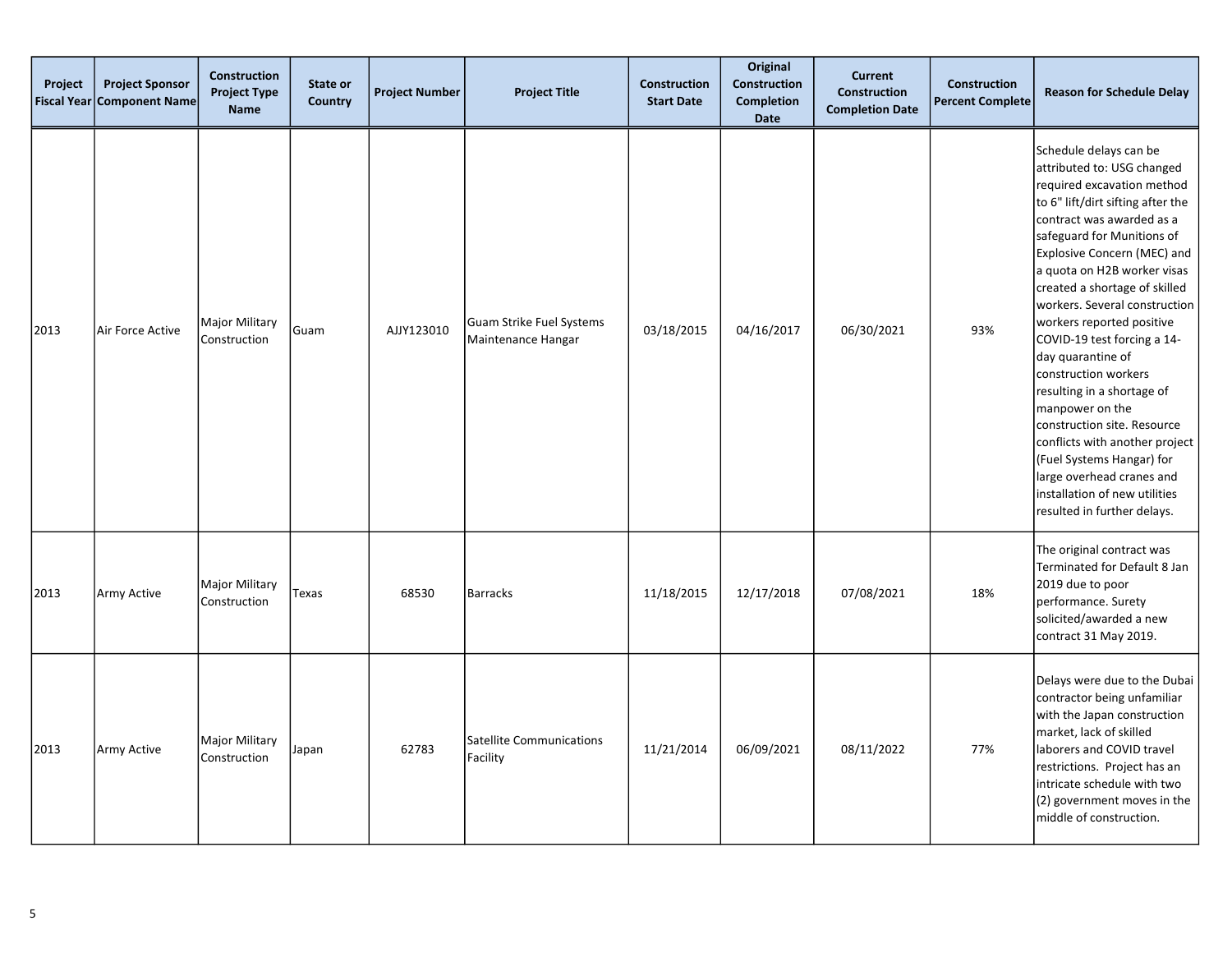| Project | <b>Project Sponsor</b><br>Fiscal Year Component Name | <b>Construction</b><br><b>Project Type</b><br><b>Name</b> | State or<br><b>Country</b> | <b>Project Number</b> | <b>Project Title</b>                                                   | <b>Construction</b><br><b>Start Date</b> | Original<br><b>Construction</b><br><b>Completion</b><br>Date | <b>Current</b><br>Construction<br><b>Completion Date</b> | <b>Construction</b><br><b>Percent Complete</b> | <b>Reason for Schedule Delay</b>                                                                                                                                                                                                                                                                                                                                                                                                                                                                                                                                                                                                                                        |
|---------|------------------------------------------------------|-----------------------------------------------------------|----------------------------|-----------------------|------------------------------------------------------------------------|------------------------------------------|--------------------------------------------------------------|----------------------------------------------------------|------------------------------------------------|-------------------------------------------------------------------------------------------------------------------------------------------------------------------------------------------------------------------------------------------------------------------------------------------------------------------------------------------------------------------------------------------------------------------------------------------------------------------------------------------------------------------------------------------------------------------------------------------------------------------------------------------------------------------------|
| 2013    | DoD Education<br>Activity                            | Major Military<br>Construction                            | Japan                      | PA00028               | FY13 DoDEA PA00028 Zama<br>High School Renovation,<br>Camp Zama, Japan | 08/02/2017                               | 07/19/2019                                                   | 03/02/2021                                               | 86%                                            | There were significant delays<br>early in the project due to the<br>release of Asbestos<br>Containing Materials (ACM)<br>into the HVAC system of an<br>unoccupied building under<br>renovation.                                                                                                                                                                                                                                                                                                                                                                                                                                                                         |
| 2014    | Air Force Active                                     | <b>Major Military</b><br>Construction                     | Guam                       | AJJY143760            | Hardened Structures For POL<br><b>Fuel Systems</b>                     | 10/07/2014                               | 06/28/2016                                                   | 11/13/2020                                               | 99%                                            | Schedule delays can be<br>attributed to: USG changed<br>required excavation method<br>to 6" lift/dirt sifting after the<br>contract was awarded as a<br>safeguard for Munitions of<br>Explosive Concern (MEC) and<br>a quota on H2B worker visas<br>created a shortage of skilled<br>workers. Several construction<br>workers reported positive<br>COVID-19 test forcing a 14-<br>day quarantine of<br>construction workers<br>resulting in a shortage of<br>manpower on the<br>construction site. Resource<br>conflicts with another project<br>(Fuel Systems Hangar) for<br>large overhead cranes and<br>installation of new utilities<br>resulted in further delays. |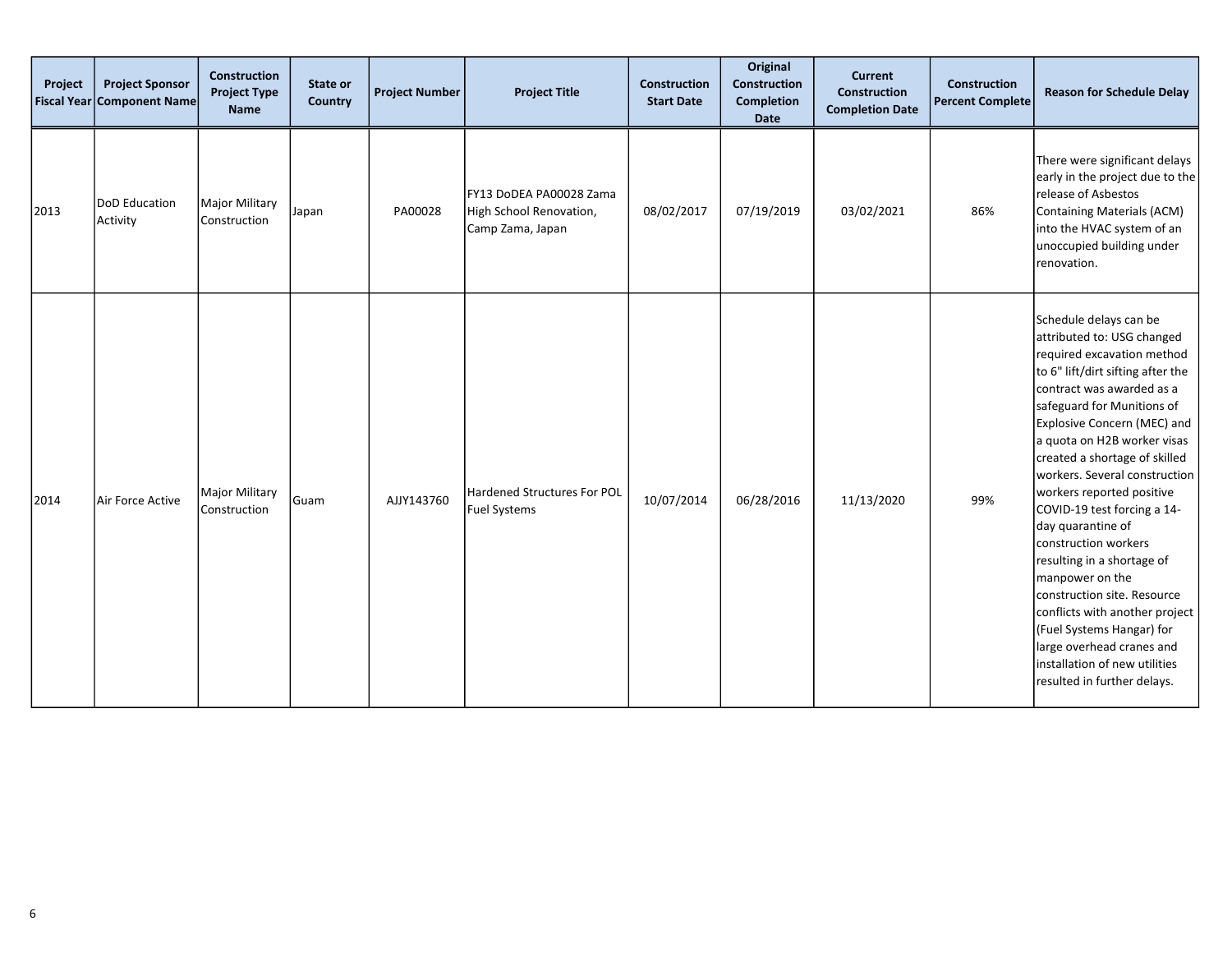| Project<br><b>Fiscal Year</b> | <b>Project Sponsor</b><br>Component Name | <b>Construction</b><br><b>Project Type</b><br><b>Name</b> | State or<br><b>Country</b> | <b>Project Number</b> | <b>Project Title</b>                                       | <b>Construction</b><br><b>Start Date</b> | Original<br>Construction<br><b>Completion</b><br>Date | <b>Current</b><br><b>Construction</b><br><b>Completion Date</b> | Construction<br><b>Percent Complete</b> | <b>Reason for Schedule Delay</b>                                                                                                                                                                                                                                                                                                                                                                                                                                                                                                                                                                                                                                        |
|-------------------------------|------------------------------------------|-----------------------------------------------------------|----------------------------|-----------------------|------------------------------------------------------------|------------------------------------------|-------------------------------------------------------|-----------------------------------------------------------------|-----------------------------------------|-------------------------------------------------------------------------------------------------------------------------------------------------------------------------------------------------------------------------------------------------------------------------------------------------------------------------------------------------------------------------------------------------------------------------------------------------------------------------------------------------------------------------------------------------------------------------------------------------------------------------------------------------------------------------|
| 2014                          | Air Force Active                         | Major Military<br>Construction                            | Guam                       | AJJY133027            | Guam Strike Tanker Gp Maint<br>Hangar/Amu/Sqd Ops (Incr 1) | 01/22/2015                               | 03/08/2017                                            | 07/31/2021                                                      | 94%                                     | Schedule delays can be<br>attributed to: USG changed<br>required excavation method<br>to 6" lift/dirt sifting after the<br>contract was awarded as a<br>safeguard for Munitions of<br>Explosive Concern (MEC) and<br>a quota on H2B worker visas<br>created a shortage of skilled<br>workers. Several construction<br>workers reported positive<br>COVID-19 test forcing a 14-<br>day quarantine of<br>construction workers<br>resulting in a shortage of<br>manpower on the<br>construction site. Resource<br>conflicts with another project<br>(Fuel Systems Hangar) for<br>large overhead cranes and<br>Installation of new utilities<br>resulted in further delays. |
| 2014                          | Army Active                              | Military Family<br>Housing                                | Germany                    | 78712                 | <b>Family Housing New</b><br>Construction                  | 08/11/2017                               | 11/25/2019                                            | 12/15/2020                                                      | 91%                                     | Project awarded through<br>German Bauamt. Delays were<br>primarily the result of<br>insufficient mason/concrete<br>workers and exacerbated by<br>the bankruptcy of a key<br>subcontractor. Labor<br>shortages, unresolved<br>deficiencies and poor<br>contractor performance are<br>continual delay factors.                                                                                                                                                                                                                                                                                                                                                            |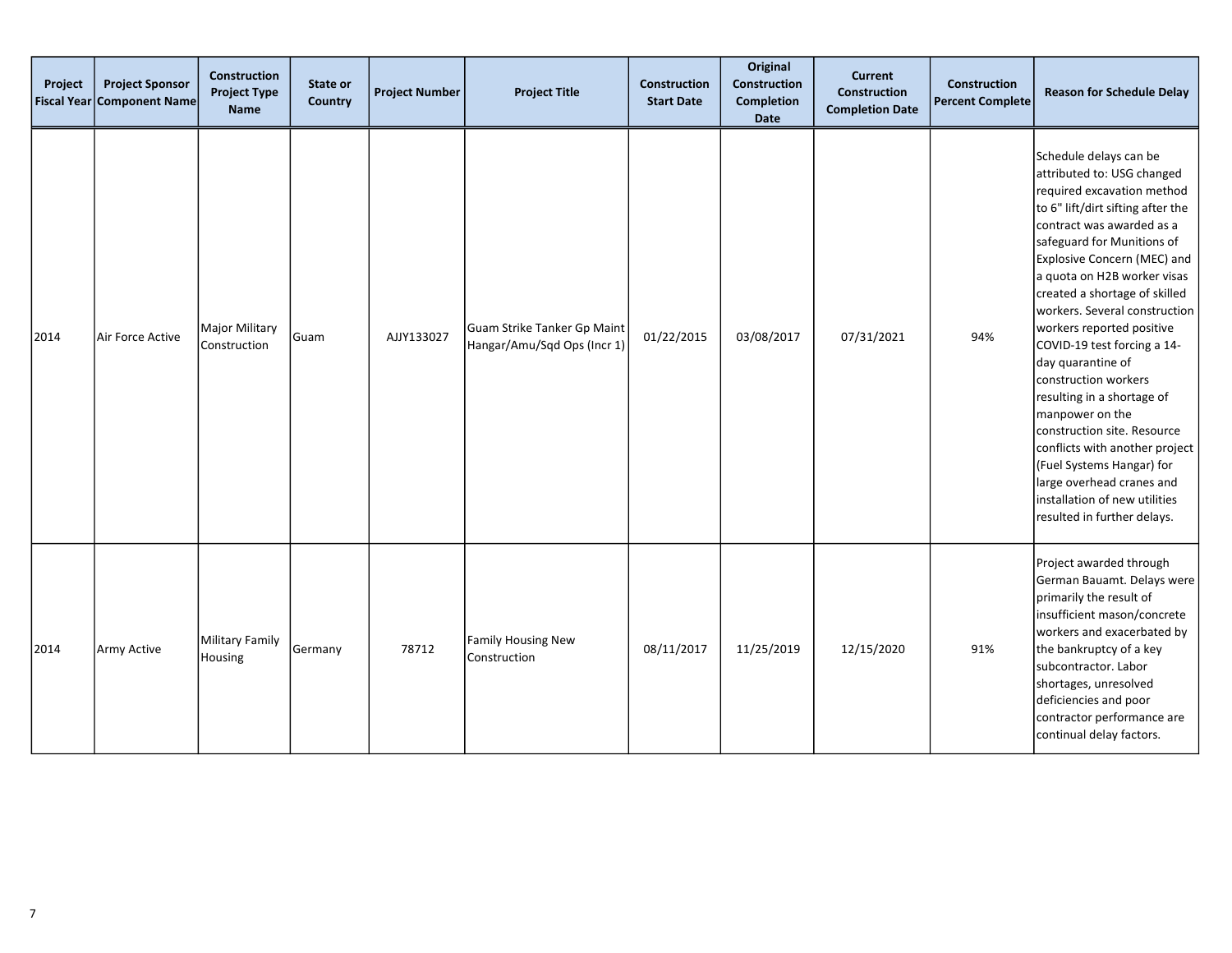| Project<br><b>Fiscal Year</b> | <b>Project Sponsor</b><br><b>Component Name</b> | Construction<br><b>Project Type</b><br><b>Name</b> | State or<br>Country | <b>Project Number</b> | <b>Project Title</b>                                       | <b>Construction</b><br><b>Start Date</b> | Original<br>Construction<br><b>Completion</b><br>Date | <b>Current</b><br><b>Construction</b><br><b>Completion Date</b> | <b>Construction</b><br><b>Percent Complete</b> | <b>Reason for Schedule Delay</b>                                                                                                                                                                                                                                                                                             |
|-------------------------------|-------------------------------------------------|----------------------------------------------------|---------------------|-----------------------|------------------------------------------------------------|------------------------------------------|-------------------------------------------------------|-----------------------------------------------------------------|------------------------------------------------|------------------------------------------------------------------------------------------------------------------------------------------------------------------------------------------------------------------------------------------------------------------------------------------------------------------------------|
| 2014                          | Defense Health<br>Agency                        | Major Military<br>Construction                     | Maryland            | 77000                 | Public Health Command<br>Laboratory Replacement            | 09/08/2015                               | 02/19/2019                                            | 02/01/2021                                                      | 94%                                            | Contractor issued a<br>time-impact analysis (TIA)<br>identifying time growth<br>causes as result of inadequate<br>design and government<br>inflicted issues. Claim<br>currently under Corps review.<br>Corps evaluating contract<br>modifications to determine<br>justification of cumulative<br>time growth to the project. |
| 2014                          | Marine Corps<br>Active                          | Major Military<br>Construction                     | California          | M00681970             | <b>AMMUNITION SUPPLY POINT</b><br><b>FACILITIES PULGAS</b> | 01/13/2016                               | 04/27/2018                                            | 04/01/2021                                                      | 77%                                            | Delays due to unforeseen<br>conditions encountered<br>(unexploded ordnance) and<br>additional requirements for<br>cultural and unexploded<br>ordnance monitoring<br>contracts.                                                                                                                                               |
| 2014                          | Marine Corps<br>Active                          | Major Military<br>Construction                     | Hawaii              | M00318863             | AIRCRAFT MAINTENANCE<br><b>HANGAR UPGRADES</b>             | 10/03/2016                               | 04/17/2019                                            | 12/06/2021                                                      | 57%                                            | Delays due to poor contractor<br>performance, additional<br>coordination required with<br>end user in same hangar bay<br>as contractor to minimize<br>mission impacts, and COVID-<br>19. Project shutdown<br>multiple times and delayed<br>fire protection material<br>delivery due to COVD-19<br>related issues.            |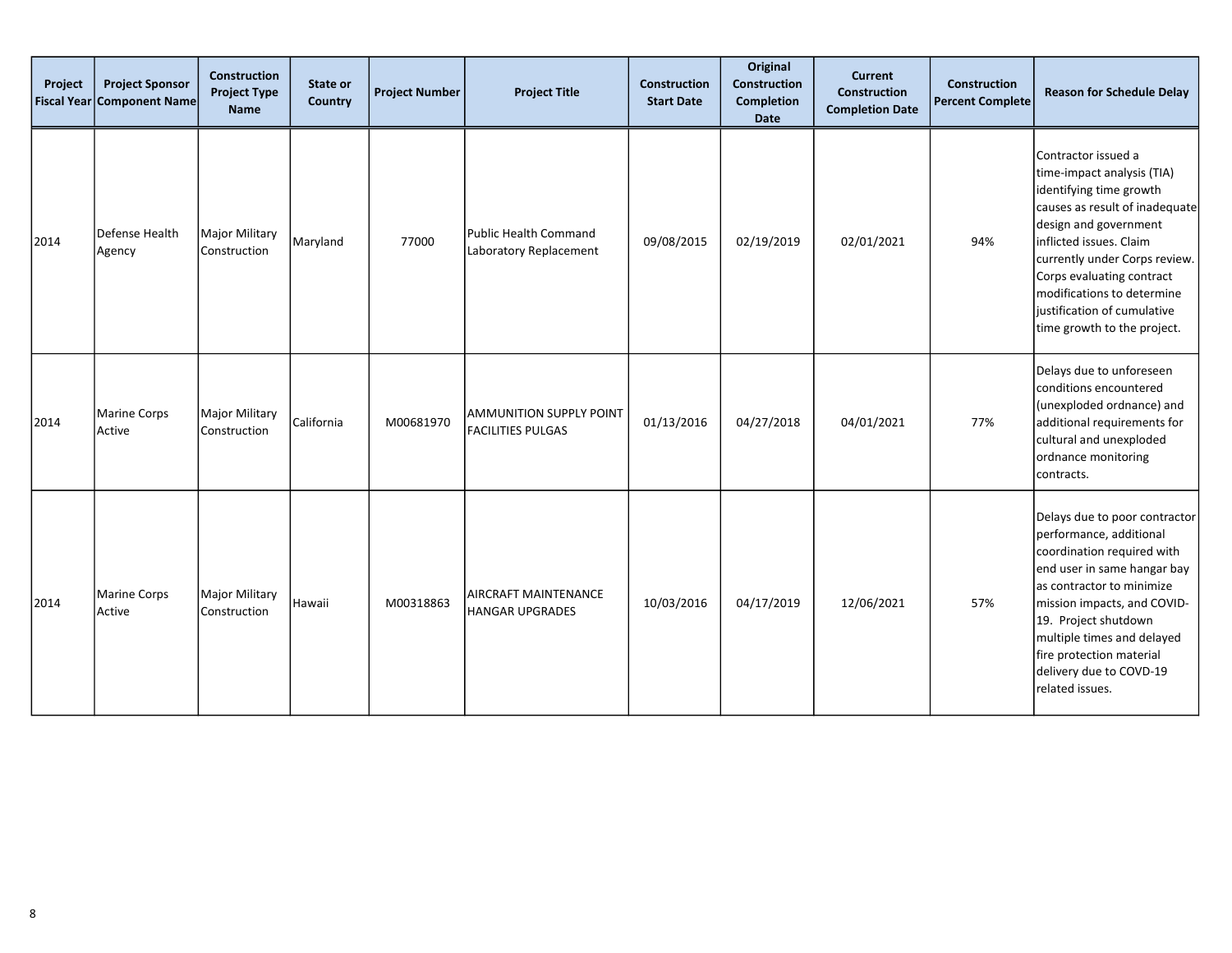| Project | <b>Project Sponsor</b><br><b>Fiscal Year Component Name</b> | <b>Construction</b><br><b>Project Type</b><br><b>Name</b> | State or<br><b>Country</b> | <b>Project Number</b> | <b>Project Title</b>                                | <b>Construction</b><br><b>Start Date</b> | Original<br><b>Construction</b><br><b>Completion</b><br>Date | <b>Current</b><br><b>Construction</b><br><b>Completion Date</b> | Construction<br><b>Percent Complete</b> | <b>Reason for Schedule Delay</b>                                                                                                                                                                                                                                                                                         |
|---------|-------------------------------------------------------------|-----------------------------------------------------------|----------------------------|-----------------------|-----------------------------------------------------|------------------------------------------|--------------------------------------------------------------|-----------------------------------------------------------------|-----------------------------------------|--------------------------------------------------------------------------------------------------------------------------------------------------------------------------------------------------------------------------------------------------------------------------------------------------------------------------|
| 2015    | Air Force Active                                            | <b>Major Military</b><br>Construction                     | Oklahoma                   | WWYK153005            | KC-46A TWO-BAY DEPOT<br><b>MAINTENANCE HANGAR</b>   | 05/11/2017                               | 04/30/2019                                                   | 10/30/2020                                                      | 98%                                     | Construction completion was<br>delayed by roughly 9 months<br>for weather delays and<br>lcontract modifications.<br>Schedule creep and<br>contractor performance<br>issues has further delayed<br>construction completion by<br>another 10 months.                                                                       |
| 2015    | Air Force Active                                            | Unspecified<br>Minor Military<br>Construction             | Italy                      | ASHE143006            | <b>MILITARY WORKING DOG</b><br>(MWD) KENNEL COMPLEX | 08/01/2017                               | 02/02/2019                                                   | 11/30/2020                                                      | 39%                                     | Italian law changes required a<br>UXO survey be performed<br>prior to construction that<br>resulted in a contract<br>modification and project<br>delays. Work in Italy was<br>suspended due to COVID19,<br>for a period from 23 March to<br>4 May 20. Modifications are<br>pending to update<br>construction completion. |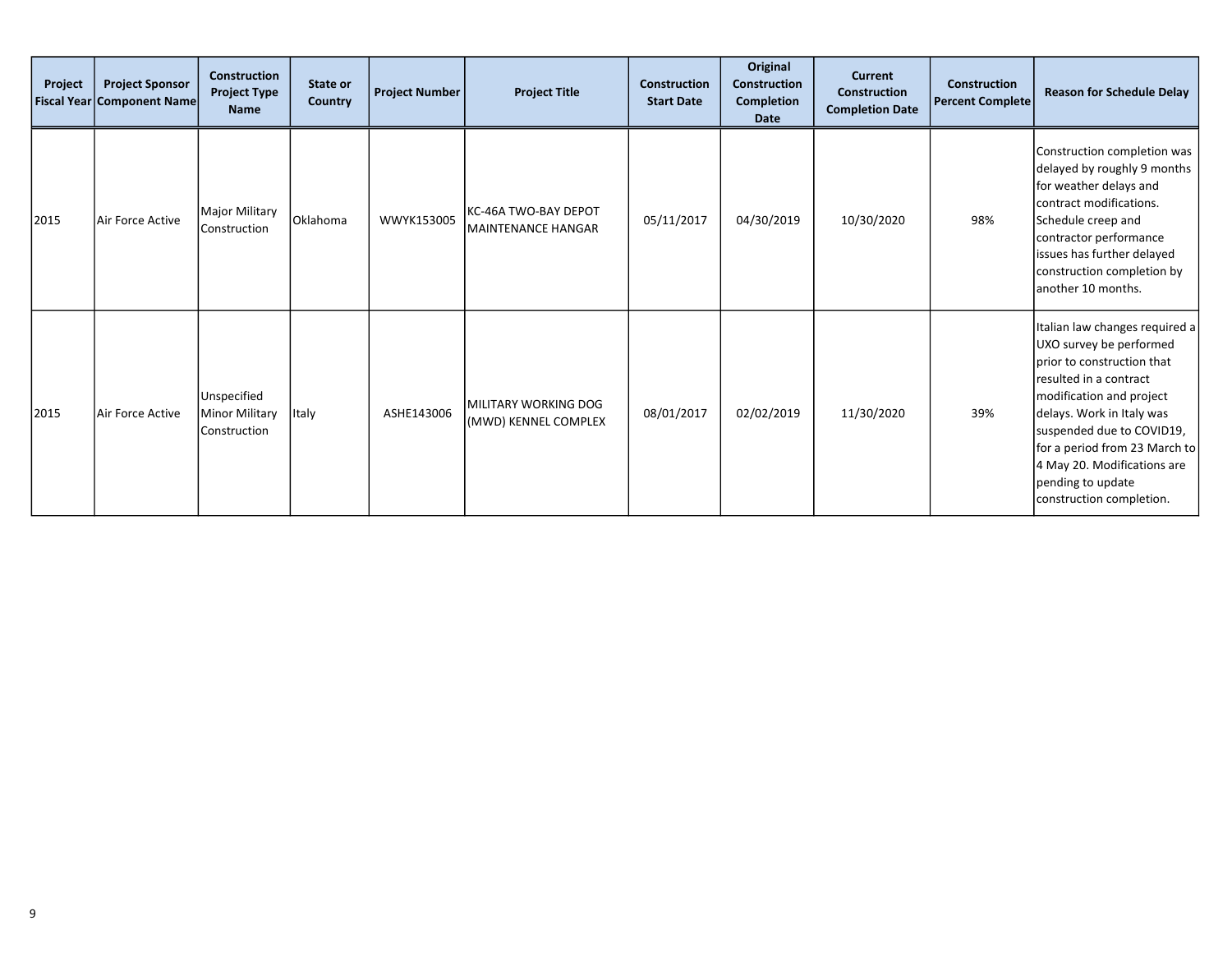| Project | <b>Project Sponsor</b><br>Fiscal Year Component Name | <b>Construction</b><br><b>Project Type</b><br><b>Name</b> | State or<br>Country | <b>Project Number</b> | <b>Project Title</b>                                                       | <b>Construction</b><br><b>Start Date</b> | Original<br><b>Construction</b><br>Completion<br><b>Date</b> | <b>Current</b><br>Construction<br><b>Completion Date</b> | <b>Construction</b><br><b>Percent Complete</b> | <b>Reason for Schedule Delay</b>                                                                                                                                                                                                                                                                                                                                                                                                                                                                                                                                                                                                                                           |
|---------|------------------------------------------------------|-----------------------------------------------------------|---------------------|-----------------------|----------------------------------------------------------------------------|------------------------------------------|--------------------------------------------------------------|----------------------------------------------------------|------------------------------------------------|----------------------------------------------------------------------------------------------------------------------------------------------------------------------------------------------------------------------------------------------------------------------------------------------------------------------------------------------------------------------------------------------------------------------------------------------------------------------------------------------------------------------------------------------------------------------------------------------------------------------------------------------------------------------------|
| 2015    | Air Force Active                                     | Major Military<br>Construction                            | Guam                | AJJY133028            | <b>PAR Low</b><br>Observable/Corrosion<br>Control/Composite Repair<br>Shop | 10/30/2016                               | 09/20/2018                                                   | 04/08/2021                                               | 50%                                            | Schedule delays can be<br>attributed to: USG changed<br>required excavation method<br>to 6" lift/dirt sifting after the<br>contract was awarded as a<br>safeguard for Munitions of<br>Explosive Concern (MEC) and<br>a quota on H2B worker visas<br>created a shortage of skilled<br> workers. Several construction  <br>workers reported positive<br>COVID-19 test forcing a 14-<br>day quarantine of<br>construction workers<br>resulting in a shortage of<br>manpower on the<br>construction site. Resource<br>conflicts with another project<br>(Fuel Systems Hangar) for<br>large overhead cranes and<br>installation of new utilities<br>resulted in further delays. |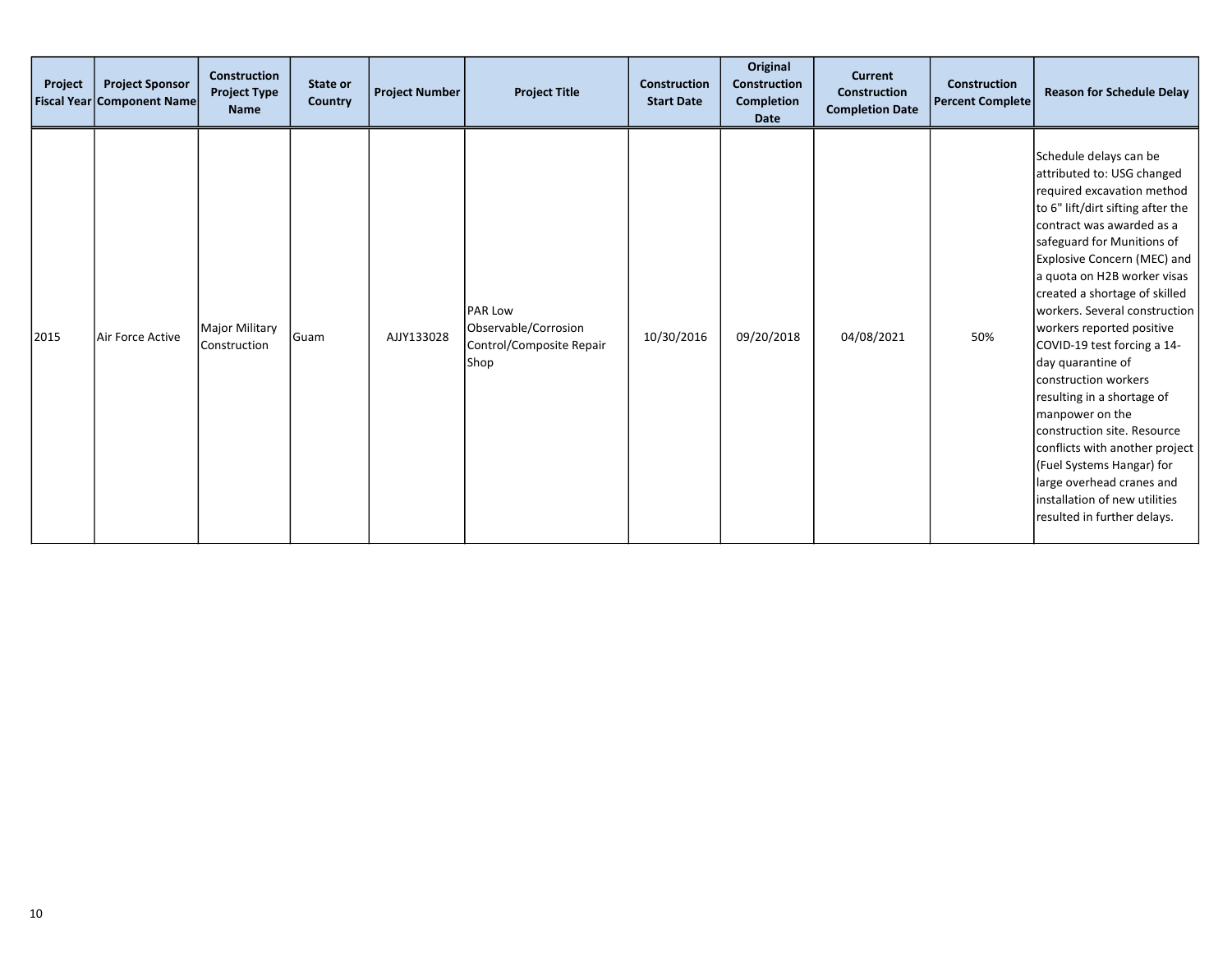| Project<br><b>Fiscal Year</b> | <b>Project Sponsor</b><br><b>Component Name</b> | <b>Construction</b><br><b>Project Type</b><br><b>Name</b> | State or<br><b>Country</b> | <b>Project Number</b> | <b>Project Title</b>                            | <b>Construction</b><br><b>Start Date</b> | Original<br><b>Construction</b><br><b>Completion</b><br><b>Date</b> | <b>Current</b><br><b>Construction</b><br><b>Completion Date</b> | <b>Construction</b><br><b>Percent Complete</b> | <b>Reason for Schedule Delay</b>                                                                                                                                                                                                                                                                                                                                                                                                                                                                                                                                                                                       |
|-------------------------------|-------------------------------------------------|-----------------------------------------------------------|----------------------------|-----------------------|-------------------------------------------------|------------------------------------------|---------------------------------------------------------------------|-----------------------------------------------------------------|------------------------------------------------|------------------------------------------------------------------------------------------------------------------------------------------------------------------------------------------------------------------------------------------------------------------------------------------------------------------------------------------------------------------------------------------------------------------------------------------------------------------------------------------------------------------------------------------------------------------------------------------------------------------------|
| 2015                          | Air Force Active                                | <b>Major Military</b><br>Construction                     | Italy                      | PAYZ15001H            | ERI: Improve Weapons<br><b>Storage Facility</b> | 12/04/2017                               | 08/28/2020                                                          | 07/13/2022                                                      | 30%                                            | RFI (Italian Rail) advised of<br>their need for additional land,<br>which was not previously<br>discussed. They received<br>notification from US ARMY<br>that they will have control of<br>the land to construct their<br>portion of the project. The<br>expropriated land was<br>originally to be transferred to<br>GENIODIFE and then ceded to<br>US MILITARY for their use<br>with a portion to RFI for their<br>use. The land was ceded<br>directly to US ARMY, and US<br>cannot give land to a private<br>Italian entity. The U.S.<br>Embassy is currently involved<br>in negotiations for land<br>expropriation. |
| 2015                          | Army Active                                     | <b>Major Military</b><br>Construction                     | Colorado                   | 77305                 | Aircraft Maintenance Hangar                     | 06/16/2015                               | 06/02/2019                                                          | 12/23/2020                                                      | 93%                                            | Project had a variety of delays<br>to include: poor<br>subcontractor performance,<br>hangar not available for<br>demolition, design and<br>engineering changes/errors,<br>changing requirements and<br>COVID restrictions.                                                                                                                                                                                                                                                                                                                                                                                             |
| 2015                          | Army Active                                     | <b>Major Military</b><br>Construction                     | Romania                    | 86404                 | ERI: Hazardous Cargo Ramp                       | 10/24/2017                               | 12/13/2019                                                          | 05/13/2021                                                      | 40%                                            | Design build project. Early<br>delays in design review,<br>construction quality, utility<br>coordination, host nation<br>agreement and site<br>availability were issues.<br>COVID related site access and<br>weather delays have recently<br>impacted completion.                                                                                                                                                                                                                                                                                                                                                      |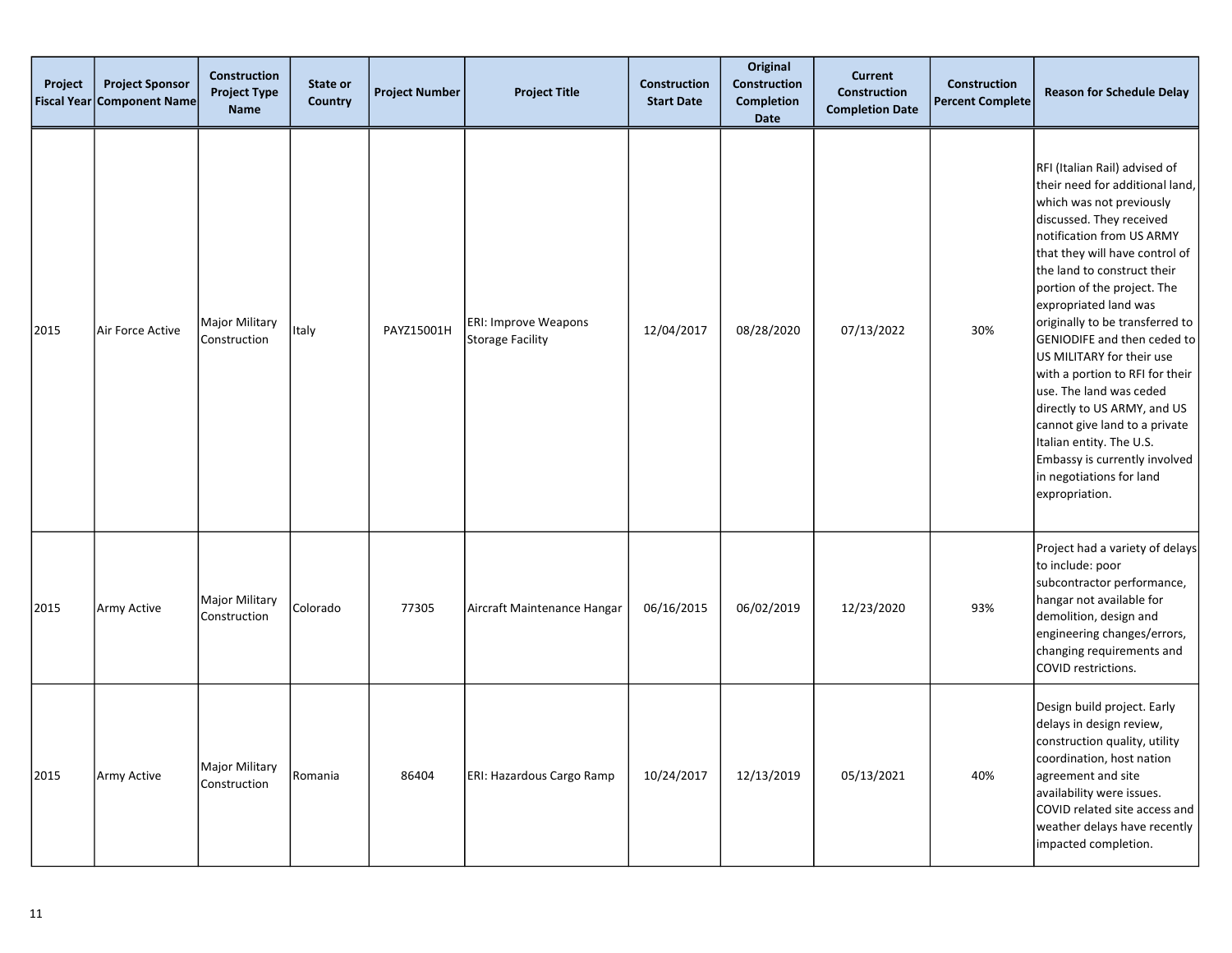| Project<br><b>Fiscal Year</b> | <b>Project Sponsor</b><br><b>Component Name</b> | <b>Construction</b><br><b>Project Type</b><br><b>Name</b> | <b>State or</b><br>Country | <b>Project Number</b> | <b>Project Title</b>                               | <b>Construction</b><br><b>Start Date</b> | Original<br><b>Construction</b><br><b>Completion</b><br><b>Date</b> | <b>Current</b><br><b>Construction</b><br><b>Completion Date</b> | <b>Construction</b><br><b>Percent Complete</b> | <b>Reason for Schedule Delay</b>                                                                                                                                                                                                                                                                                                                                                                                          |
|-------------------------------|-------------------------------------------------|-----------------------------------------------------------|----------------------------|-----------------------|----------------------------------------------------|------------------------------------------|---------------------------------------------------------------------|-----------------------------------------------------------------|------------------------------------------------|---------------------------------------------------------------------------------------------------------------------------------------------------------------------------------------------------------------------------------------------------------------------------------------------------------------------------------------------------------------------------------------------------------------------------|
| 2015                          | Army Active                                     | Unspecified<br>Minor Military<br>Construction             | Louisiana                  | 81234                 | Fire Station Addition                              | 09/27/2018                               | 09/27/2019                                                          | 05/14/2021                                                      | 55%                                            | Termination for Default was<br>issued to the original<br>contractor 29 March 2018<br>due to poor performance.<br>Surety awarded a new<br>contract 14 Sep 2018. Recent<br>delays are attributed to lower<br>than expected work<br>productivity, design issues,<br>weather impacts<br>(hurricanes/tropic storm) and<br>COVID restrictions.                                                                                  |
| 2015                          | DoD Education<br>Activity                       | Major Military<br>Construction                            | Spain                      | PA00017               | Killin Elementary School<br>Replacement/Renovation | 01/11/2017                               | 11/17/2020                                                          | 11/23/2022                                                      | 41%                                            | There were significant delays<br>due to Munitions and<br>Explosives of Concern found<br>early in the project.<br>Additional delays were<br>incurred for re-procurement<br>of subcontractors once work<br>was able to resume.                                                                                                                                                                                              |
| 2015                          | <b>Marine Corps</b><br>Active                   | Major Military<br>Construction                            | Virginia                   | M00264635             | LAMMUNITION SUPPLY POINT<br><b>EXPANSION</b>       | 11/30/2016                               | 03/25/2018                                                          | 12/18/2020                                                      | 98%                                            | Project scope changes caused<br>delays: Elevator design; SIPR<br>comm equipment relocation;<br>additional piles required;<br>unforeseen unsuitable soil<br>removal and disposal;<br>electrical distribution change.<br>Decontamination facility had<br>to be relocated. Design<br>changes required for: fire<br>protection; HVAC; storm<br>water system. Additional<br>AT/FP bollards were added to<br>security features. |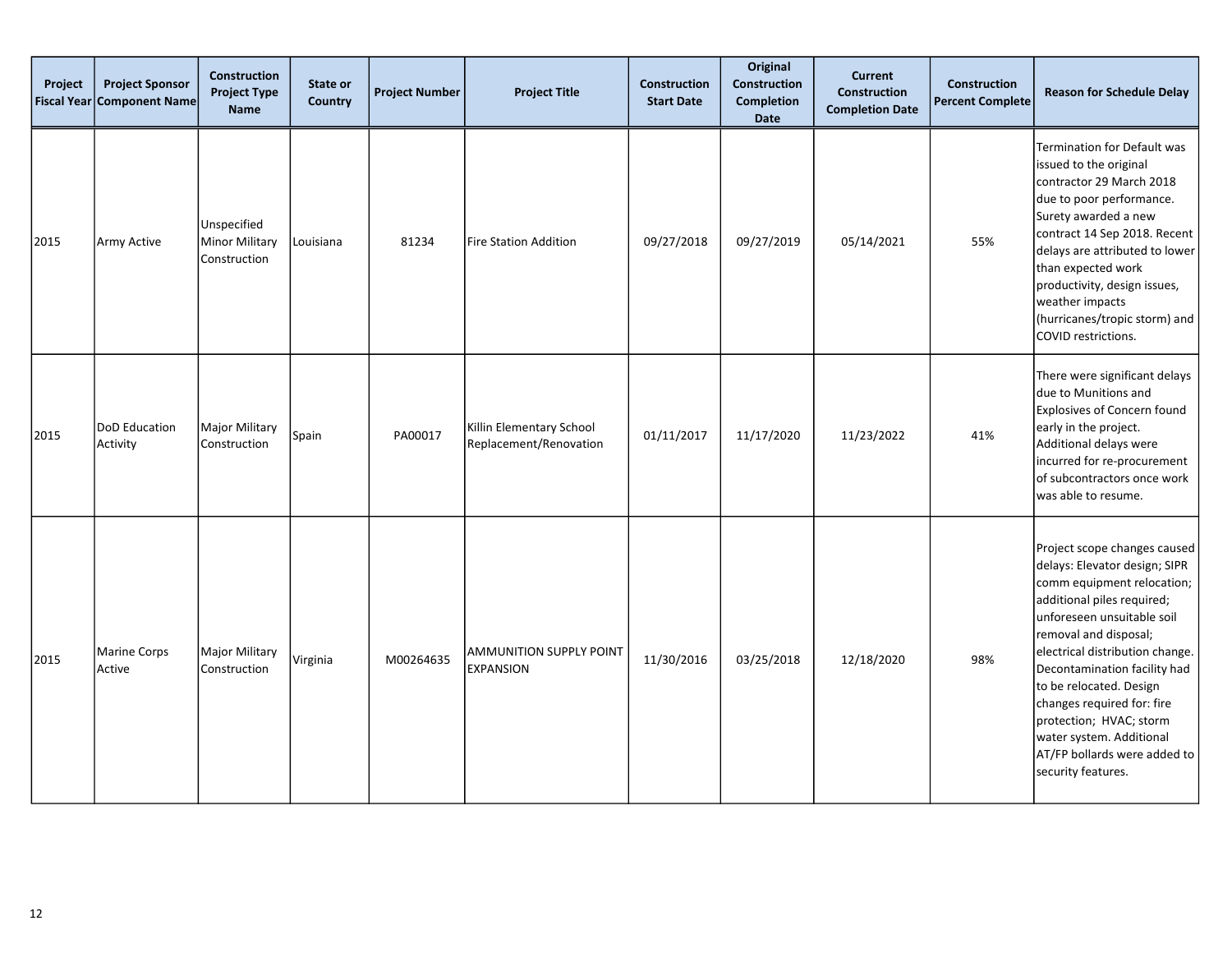| Project | <b>Project Sponsor</b><br><b>Fiscal Year Component Name</b> | <b>Construction</b><br><b>Project Type</b><br><b>Name</b> | State or<br>Country | <b>Project Number</b> | <b>Project Title</b>                                              | <b>Construction</b><br><b>Start Date</b> | Original<br><b>Construction</b><br><b>Completion</b><br><b>Date</b> | <b>Current</b><br><b>Construction</b><br><b>Completion Date</b> | Construction<br><b>Percent Complete</b> | <b>Reason for Schedule Delay</b>                                                                                                                                                                                                                                                                                                                                                                                                                                |
|---------|-------------------------------------------------------------|-----------------------------------------------------------|---------------------|-----------------------|-------------------------------------------------------------------|------------------------------------------|---------------------------------------------------------------------|-----------------------------------------------------------------|-----------------------------------------|-----------------------------------------------------------------------------------------------------------------------------------------------------------------------------------------------------------------------------------------------------------------------------------------------------------------------------------------------------------------------------------------------------------------------------------------------------------------|
| 2015    | <b>Marine Corps</b><br>Active                               | Major Military<br>Construction                            | North<br> Carolina  | M00146193             | <b>WATER TREATMENT PLANT</b><br>REPLACEMENT                       | 01/05/2017                               | 02/28/2020                                                          | 11/23/2021                                                      | 90%                                     | Unforeseen underground<br>obstructions & utility<br>relocations. Unsuitable soils<br>& lead abatement for well<br> house.                                                                                                                                                                                                                                                                                                                                       |
| 2015    | Navy Active                                                 | Major Military<br>Construction                            | Pennsylvania        | N32414547             | <b>OHIO REPLACEMENT POWER</b><br><b>&amp; PROPULSION FACILITY</b> | 06/01/2015                               | 01/12/2017                                                          | 11/19/2021                                                      | 77%                                     | Reprogramming required<br>before project award. Second<br>reprogramming was required<br>after construction contract<br>award. Delayed & second<br>reprogramming caused by<br>unforeseen underground<br>obstructions and utilities<br>requiring relocation.<br>Foundation redesign due to<br>underground waterway.<br>Delays receiving Philadelphia<br>gas and water permits. A<br>second reprogramming was<br>required after construction<br>contract was made. |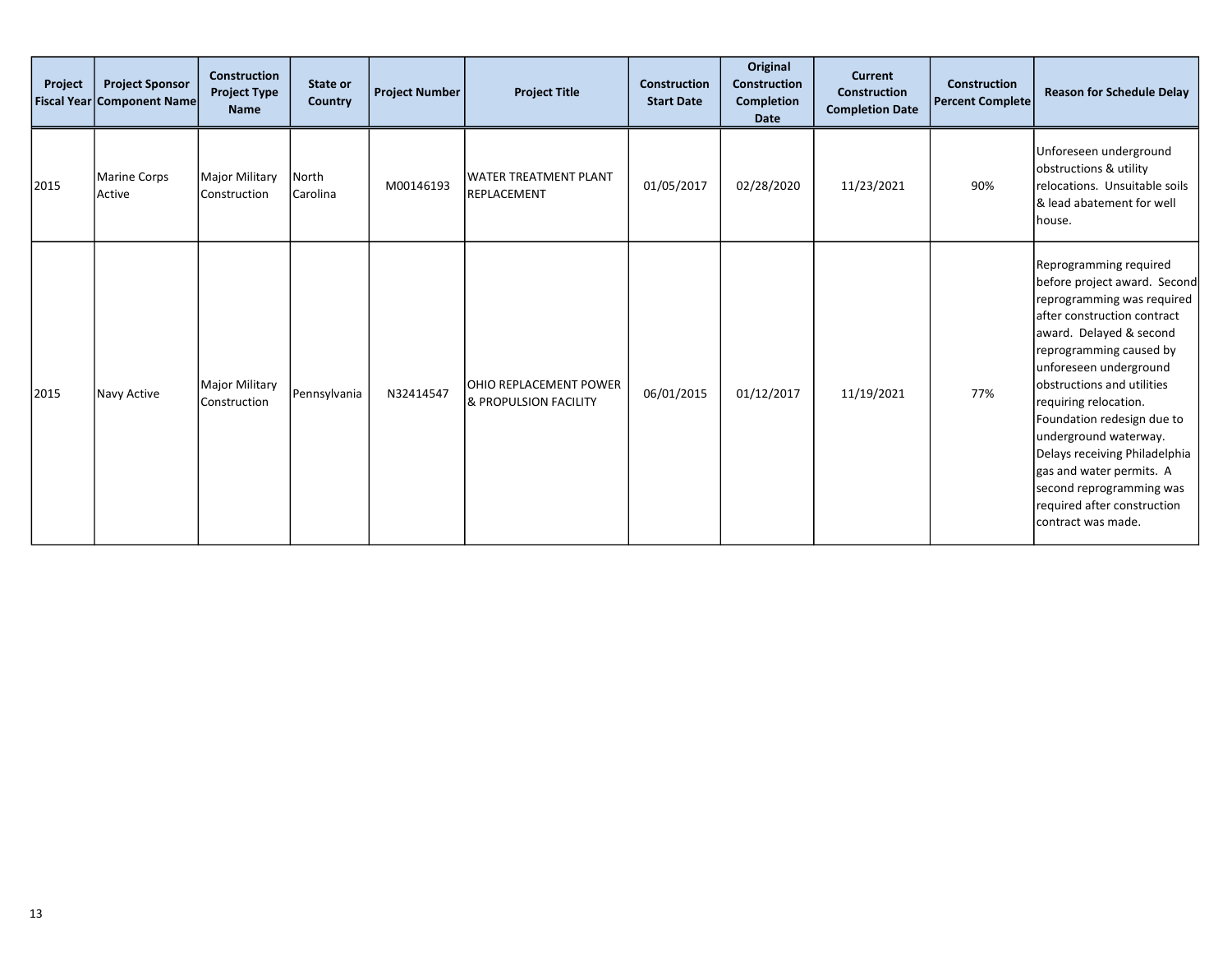| Project<br><b>Fiscal Year</b> | <b>Project Sponsor</b><br><b>Component Name</b> | <b>Construction</b><br><b>Project Type</b><br><b>Name</b> | State or<br>Country | <b>Project Number</b> | <b>Project Title</b>                                           | <b>Construction</b><br><b>Start Date</b> | Original<br>Construction<br><b>Completion</b><br>Date | <b>Current</b><br><b>Construction</b><br><b>Completion Date</b> | <b>Construction</b><br><b>Percent Complete</b> | <b>Reason for Schedule Delay</b>                                                                                                                                                                                                                                                                                                                                                                                                                                                                                                                                                                                                                        |
|-------------------------------|-------------------------------------------------|-----------------------------------------------------------|---------------------|-----------------------|----------------------------------------------------------------|------------------------------------------|-------------------------------------------------------|-----------------------------------------------------------------|------------------------------------------------|---------------------------------------------------------------------------------------------------------------------------------------------------------------------------------------------------------------------------------------------------------------------------------------------------------------------------------------------------------------------------------------------------------------------------------------------------------------------------------------------------------------------------------------------------------------------------------------------------------------------------------------------------------|
| 2015                          | Navy Active                                     | <b>Major Military</b><br>Construction                     | Spain               | N62863712             | <b>SHIP BERTHING POWER</b><br><b>UPGRADES</b>                  | 12/04/2015                               | 05/23/2018                                            | 12/28/2021                                                      | 85%                                            | Project delays have been<br>caused by design errors and<br>omissions. A final<br>modification is pending for<br>the following scope includes<br>cost and accumulated time:<br>Switchgear house<br>reprogramming, testing and<br>commissioning<br>- Static Frequency converters<br>breakers<br>- Auxiliary transformers<br>breakers<br>Coordination with ENDESA<br>metering system<br>Additionally, the contractor<br>stopped work as a result of<br>COVID measures in Spain for<br>approximately 1.5 months<br>and worked at a reduced<br>capacity for 2-3 months after<br>restarting work. That time will<br>be included in the final<br>modification. |
| 2015                          | Navy Active                                     | <b>Major Military</b><br>Construction                     | Maryland            | N61151190             | <b>ADVANCED ENERGETICS</b><br>RESEARCH LAB COMPLEX,<br>PHASE 2 | 05/11/2017                               | 09/06/2019                                            | 12/01/2023                                                      | 22%                                            | Challenging and complex<br>blast design, with associated<br><b>EXWC and NOSSA design</b><br>reviews, and pending DDESB<br>duration for review/approval;<br>key concern has been co-<br>locating admin offices with<br>explosive operating areas<br>within the same footprint;<br>changes needed for ATFP and<br>fire protection. Slow<br>contractor response to<br>Government's 50% design<br>comments.                                                                                                                                                                                                                                                 |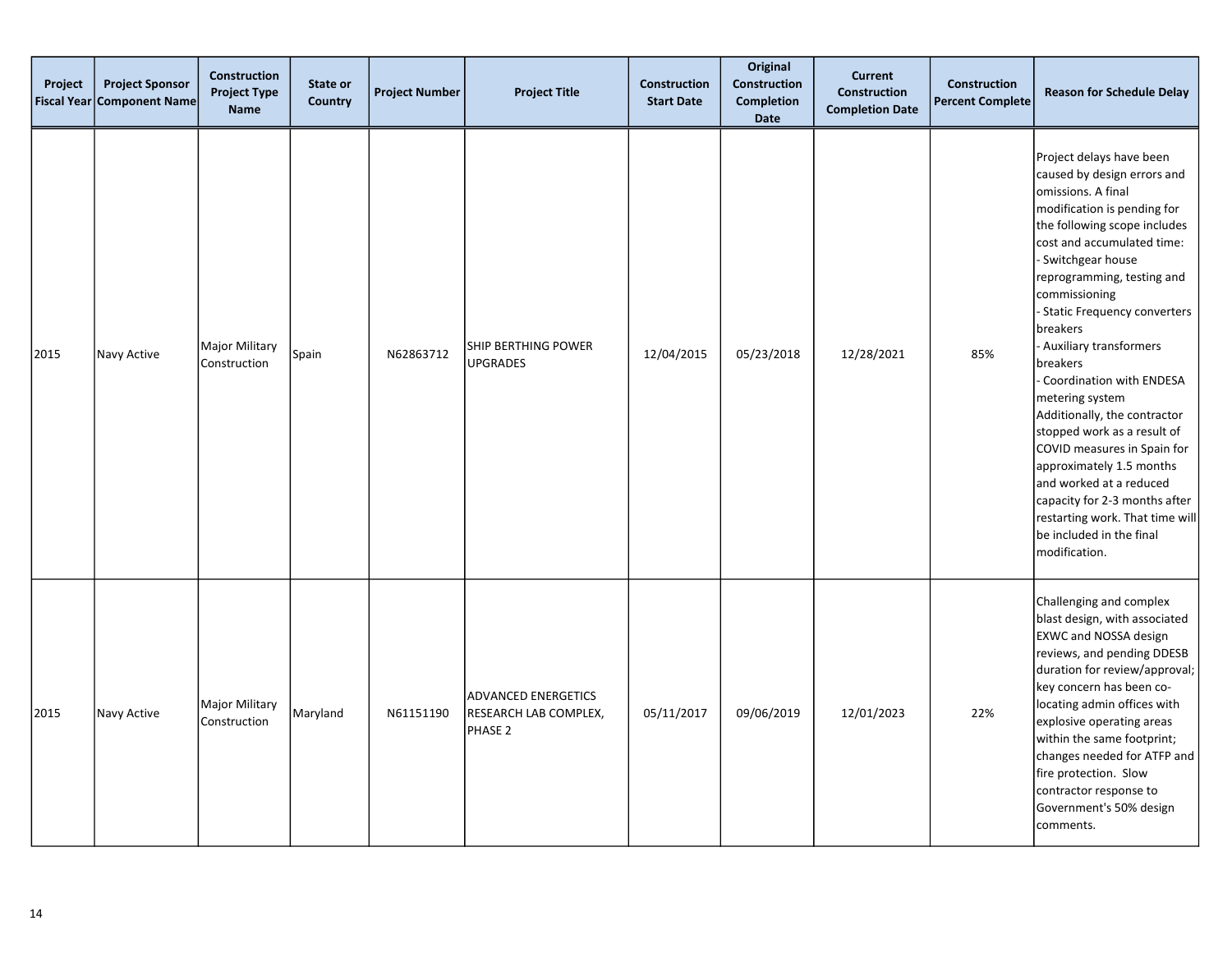| Project<br><b>Fiscal Year</b> | <b>Project Sponsor</b><br><b>Component Name</b> | <b>Construction</b><br><b>Project Type</b><br><b>Name</b> | State or<br><b>Country</b> | <b>Project Number</b> | <b>Project Title</b>                           | <b>Construction</b><br><b>Start Date</b> | Original<br>Construction<br><b>Completion</b><br><b>Date</b> | <b>Current</b><br>Construction<br><b>Completion Date</b> | <b>Construction</b><br><b>Percent Complete</b> | <b>Reason for Schedule Delay</b>                                                                                                                                                                                                                                                                                                                                                                                                                                                                                                                                                            |
|-------------------------------|-------------------------------------------------|-----------------------------------------------------------|----------------------------|-----------------------|------------------------------------------------|------------------------------------------|--------------------------------------------------------------|----------------------------------------------------------|------------------------------------------------|---------------------------------------------------------------------------------------------------------------------------------------------------------------------------------------------------------------------------------------------------------------------------------------------------------------------------------------------------------------------------------------------------------------------------------------------------------------------------------------------------------------------------------------------------------------------------------------------|
| 2015                          | Special Operations Major Military<br>Command    | Construction                                              | North<br>Carolina          | 79437                 | <b>SOF Training Command</b><br><b>Building</b> | 02/21/2017                               | 02/11/2019                                                   | 06/18/2021                                               | 53%                                            | Delays to this project were<br>caused due to discovery of<br>design errors on the<br>structural roof members<br>during construction, that<br>required demolition and<br>rework. The contract was<br>suspended to allow for<br>redesign, pricing, and funds<br>assurance for the contract<br>modification. The redesign<br>went through a third party<br>review that added additional<br>structural components and<br>reinforcement of the installed<br>structure.                                                                                                                           |
| 2016                          | Air Force Active                                | <b>Major Military</b><br>Construction                     | Oklahoma                   | WWYK093003            | AIR TRAFFIC CONTROL<br><b>TOWER</b>            | 05/17/2017                               | 05/07/2019                                                   | 10/15/2020                                               | 93%                                            | Contract modifications<br>delayed construction<br>completion by over eight<br>months while weather delays<br>accounted for almost four<br>more months. An ongoing<br>issue with the design of the<br>HVAC system has further<br>delayed construction<br>completion. Weekly project<br>meetings and monthly<br>executive meetings are being<br>conducted with Contractor to<br>identify concerns and obtain<br>timely resolution. All<br>stakeholders are engaged to<br>provide support to Contractor<br>and remove any road blocks<br>that may adversely impact<br>construction completion. |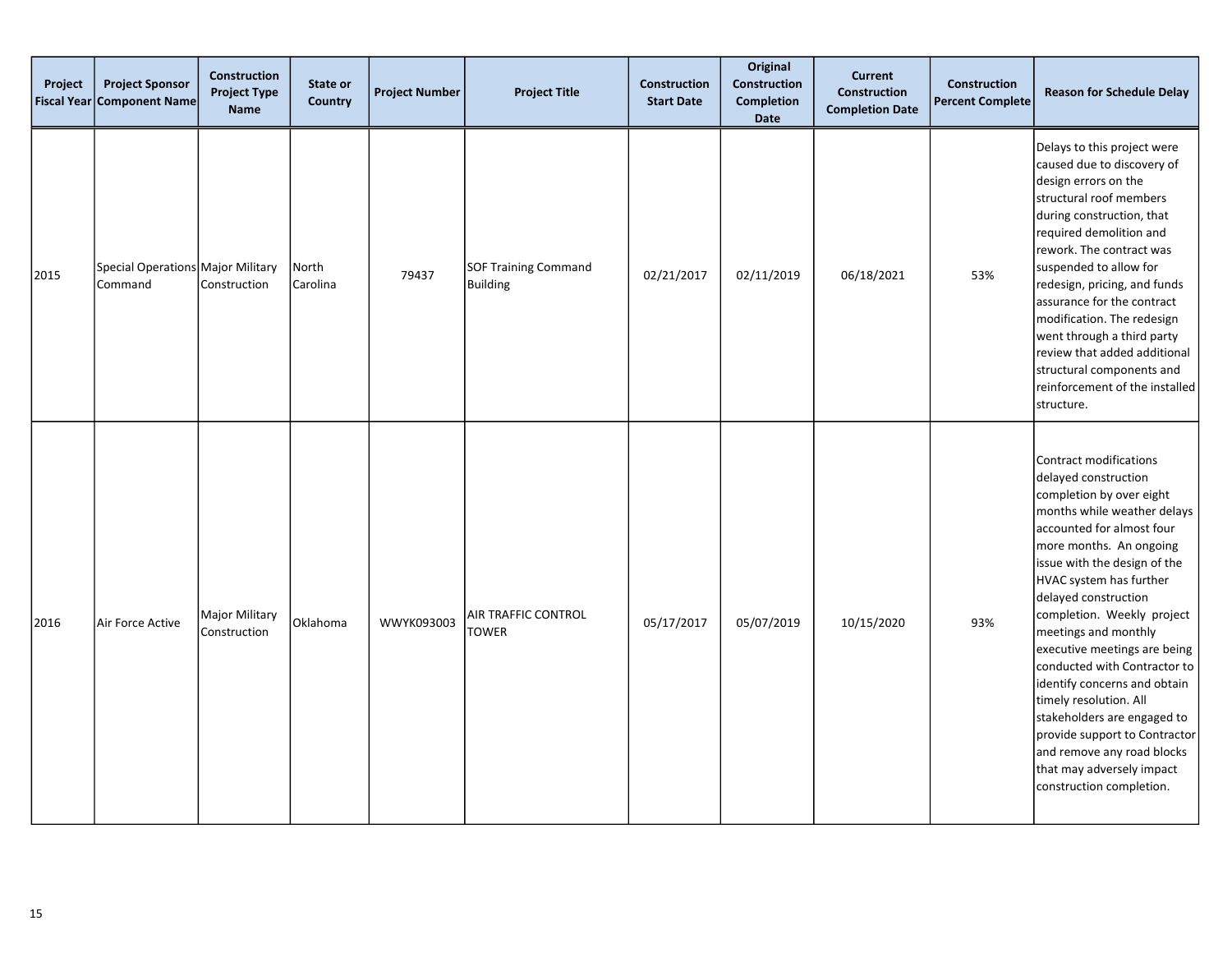| Project | <b>Project Sponsor</b><br><b>Fiscal Year Component Name</b> | <b>Construction</b><br><b>Project Type</b><br><b>Name</b> | State or<br>Country | <b>Project Number</b> | <b>Project Title</b>                                          | <b>Construction</b><br><b>Start Date</b> | Original<br><b>Construction</b><br>Completion<br><b>Date</b> | <b>Current</b><br>Construction<br><b>Completion Date</b> | <b>Construction</b><br><b>Percent Complete</b> | <b>Reason for Schedule Delay</b>                                                                                                                                                                                                                                                                                                                                                                                                                                                                                                                                                                                                         |
|---------|-------------------------------------------------------------|-----------------------------------------------------------|---------------------|-----------------------|---------------------------------------------------------------|------------------------------------------|--------------------------------------------------------------|----------------------------------------------------------|------------------------------------------------|------------------------------------------------------------------------------------------------------------------------------------------------------------------------------------------------------------------------------------------------------------------------------------------------------------------------------------------------------------------------------------------------------------------------------------------------------------------------------------------------------------------------------------------------------------------------------------------------------------------------------------------|
| 2016    | Air Force Active                                            | Major Military<br>Construction                            | Guam                | AJJY163004            | APR - Dispersed Maintenance<br>Spares and SE Storage Facility | 08/31/2017                               | 05/13/2019                                                   | 10/30/2020                                               | 94%                                            | The contracting office states<br>they are facing extreme<br>challenges negotiating<br>pending contract<br>modifications in a timely<br>manner. Several construction<br>workers reported positive<br>COVID-19 test forcing a 14-<br>day quarantine of<br>construction workers<br>resulting in a shortage of<br>manpower on the<br>construction site. The<br>contractor has increased the<br>work force and is working<br>extended hours. The Air<br>Force, NAVFAC Marianas and<br>the contractor are actively<br>partnering to reduce the<br>potential for future schedule<br>delays with an anticipated<br>completion date of 30 Oct 20. |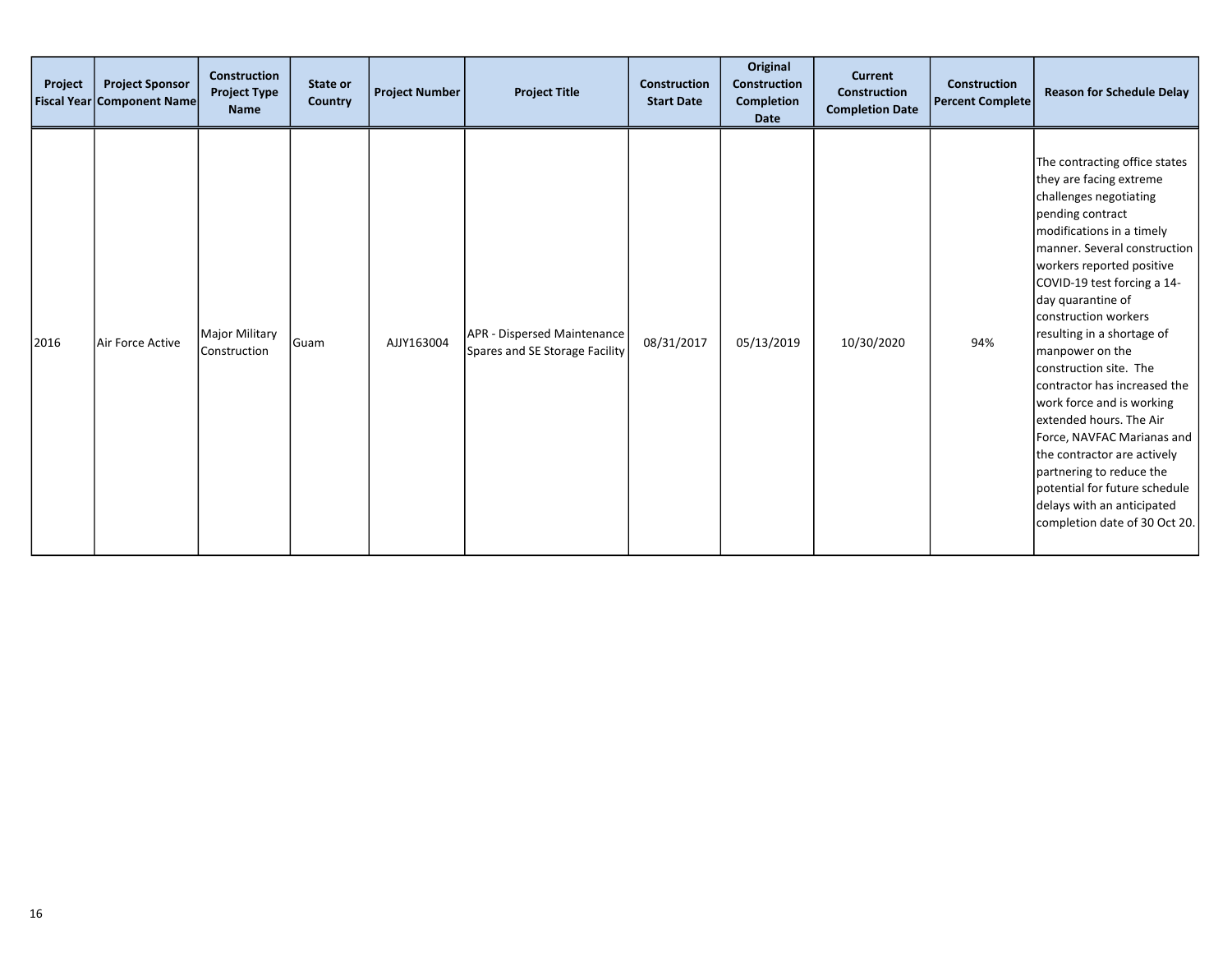| Project<br><b>Fiscal Year</b> | <b>Project Sponsor</b><br><b>Component Name</b> | <b>Construction</b><br><b>Project Type</b><br><b>Name</b> | State or<br>Country | <b>Project Number</b> | <b>Project Title</b>                  | <b>Construction</b><br><b>Start Date</b> | Original<br>Construction<br><b>Completion</b><br><b>Date</b> | <b>Current</b><br><b>Construction</b><br><b>Completion Date</b> | <b>Construction</b><br><b>Percent Complete</b> | <b>Reason for Schedule Delay</b>                                                                                                                                                                                                                                                                                                                                                                                                                                                                                                                                                                               |
|-------------------------------|-------------------------------------------------|-----------------------------------------------------------|---------------------|-----------------------|---------------------------------------|------------------------------------------|--------------------------------------------------------------|-----------------------------------------------------------------|------------------------------------------------|----------------------------------------------------------------------------------------------------------------------------------------------------------------------------------------------------------------------------------------------------------------------------------------------------------------------------------------------------------------------------------------------------------------------------------------------------------------------------------------------------------------------------------------------------------------------------------------------------------------|
| 2016                          | Air Force Active                                | Unspecified<br>Minor Military<br>Construction             | Texas               | FNWZ100071A           | Military Working Dogs Facs -<br>Multi | 10/22/2018                               | 10/22/2019                                                   | 05/31/2021                                                      | 48%                                            | Contractor performance is<br>substandard and the<br>contractor has delayed work.<br>Several letters have been<br>written directing the<br>Contractor to resume work by<br>the Contracting Officer<br>Representative and the<br><b>Administrative Contracting</b><br>Officer. The Contracting<br>Officer has also written letters<br>demanding the Contractor<br>resume work. The Contracting<br>Officer and USACE field team<br>are working to get the<br>contractor to correct deficient<br>work and complete the<br>project.                                                                                 |
| 2016                          | Air Force Reserve                               | Unspecified<br>Minor Military<br>Construction             | California          | PDPG120514            | Satellite Fire Station                | 09/14/2018                               | 11/08/2019                                                   | 12/03/2020                                                      | 68%                                            | During site prep, an 18" pipe<br>for fire suppression was<br>discovered; this pipe was not<br>on any design drawings. To<br>resolve this issue, the<br>decision was shift the building<br>foundation instead of<br>relocating the pipe resulting<br>in a delay of over 9 months.<br>Additionally, rework of the<br>stucco exterior resulted in a<br>delay connecting the water<br>lines; rescheduling of the<br>water connection and<br>approval by the water district<br>add additional delays. USACE<br>is working with the contractor<br>to resolve performance issues<br>and prevent additional<br>delays. |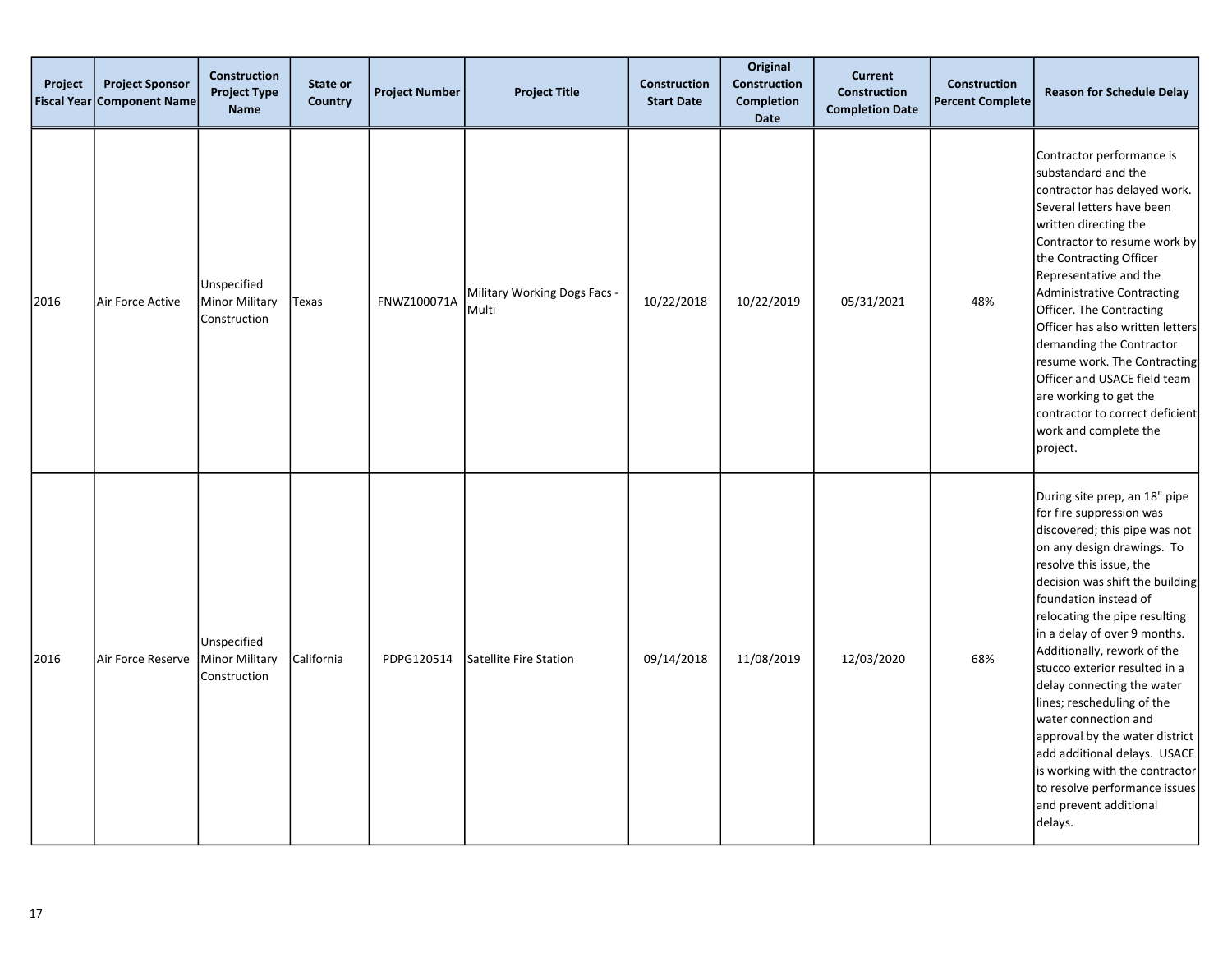| Project<br><b>Fiscal Year</b> | <b>Project Sponsor</b><br><b>Component Name</b>       | <b>Construction</b><br><b>Project Type</b><br>Name | State or<br>Country | <b>Project Number</b> | <b>Project Title</b>                                                             | Construction<br><b>Start Date</b> | Original<br>Construction<br><b>Completion</b><br>Date | <b>Current</b><br><b>Construction</b><br><b>Completion Date</b> | <b>Construction</b><br><b>Percent Complete</b> | <b>Reason for Schedule Delay</b>                                                                                                                                                                                                                                                                         |
|-------------------------------|-------------------------------------------------------|----------------------------------------------------|---------------------|-----------------------|----------------------------------------------------------------------------------|-----------------------------------|-------------------------------------------------------|-----------------------------------------------------------------|------------------------------------------------|----------------------------------------------------------------------------------------------------------------------------------------------------------------------------------------------------------------------------------------------------------------------------------------------------------|
| 2016                          | Air Force Reserve                                     | <b>Major Military</b><br>Construction              | Georgia             | FGWB009002            | <b>Fire Station</b>                                                              | 12/13/2017                        | 06/06/2019                                            | 01/05/2021                                                      | 78%                                            | A combination of weather,<br>soil remediation/removal and<br>change orders (vehicle<br>exhaust systems, fire rated<br>door, wall supports, UPS<br>system et. al.) has delayed<br>construction by over 18<br>months. COVID-19 has also<br>delayed construction<br>completion though not<br>substantially. |
| 2016                          | Army Reserve                                          | <b>Major Military</b><br>Construction              | Virginia            | 77186                 | <b>ECS Modified TEMF /</b><br>l Warehouse                                        | 08/01/2017                        | 08/31/2019                                            | 10/28/2020                                                      | 94%                                            | Storm water permitting<br>delayed contractor.<br>Construction is complete but<br>a contractor claim keeps the<br>contract open.                                                                                                                                                                          |
| 2016                          | Army Reserve                                          | Major Military<br>Construction                     | Florida             | 85813                 | AR Center/ AS Facility                                                           | 11/03/2017                        | 10/04/2019                                            | 12/01/2020                                                      | 80%                                            | Contractor delays and change<br>of site conditions have<br>impacted the schedule.                                                                                                                                                                                                                        |
| 2016                          | Defense Health<br>Agency                              | Major Military<br>Construction                     | Germany             | 77986                 | Dental/ Medical Clinic<br>Addition                                               | 12/14/2016                        | 06/04/2019                                            | 06/30/2021                                                      | 83%                                            | Contractor's poor<br>performance (not enough<br>workers on site) coupled with<br>design challenges has lead to<br>time extensions.                                                                                                                                                                       |
| 2016                          | <b>DLA Defense</b><br><b>Energy Support</b><br>Center | Major Military<br>Construction                     | Djibouti            | <b>DESC1701</b>       | Construct Fuel Storage<br>Facilities, Camp Lemonnie,<br>Djibouti, Horn-of-Africa | 03/13/2017                        | 01/07/2019                                            | 02/24/2021                                                      | 95%                                            | Delay due to Suspension of<br>Work Order initiated by<br>NAVFAC due to defective<br>construction contract<br>documents. COVID-19<br>brought the project to a halt<br>and led the contractor return<br>to their home country.                                                                             |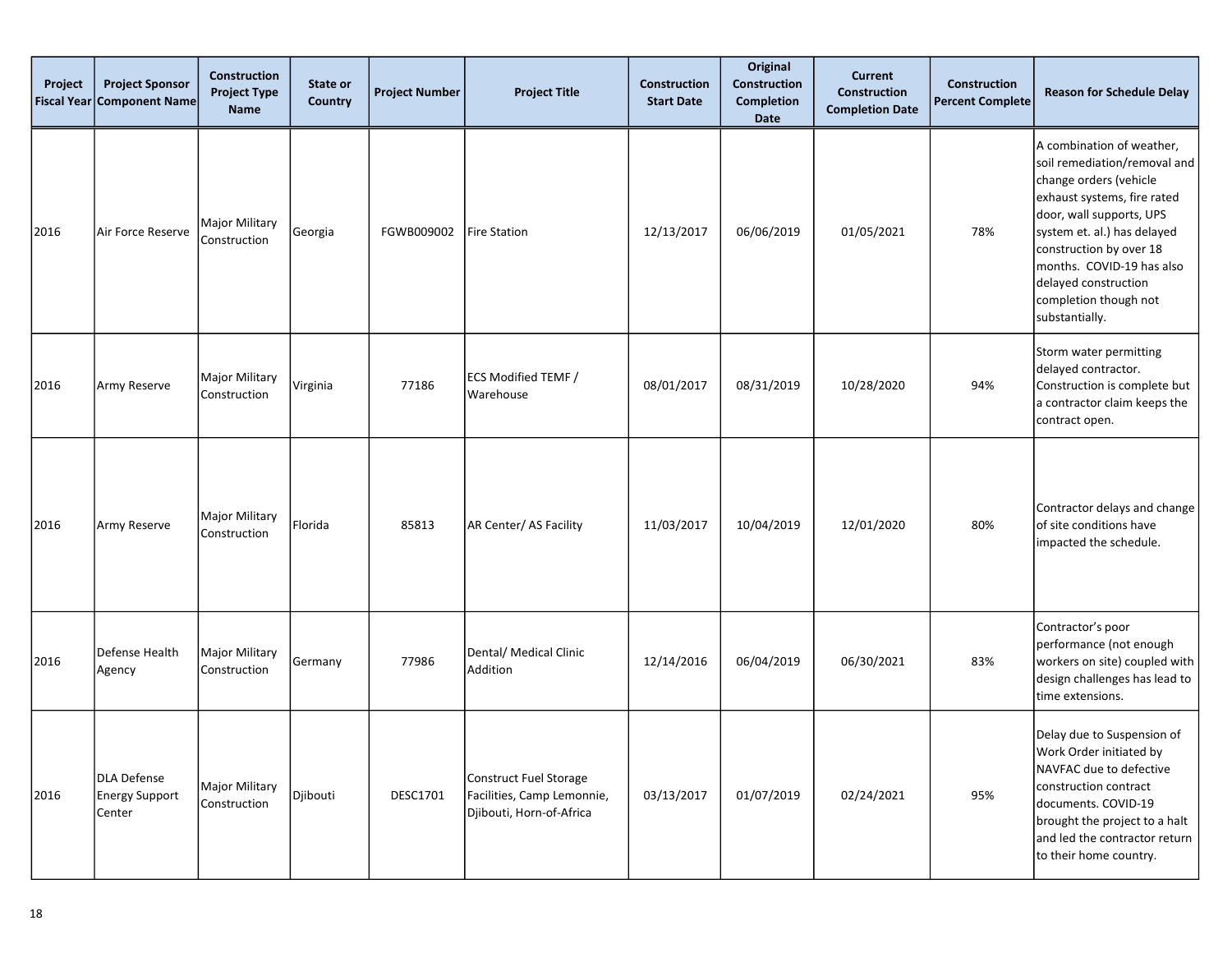| Project<br><b>Fiscal Year</b> | <b>Project Sponsor</b><br><b>Component Name</b> | <b>Construction</b><br><b>Project Type</b><br><b>Name</b> | State or<br>Country | <b>Project Number</b> | <b>Project Title</b>                                           | <b>Construction</b><br><b>Start Date</b> | Original<br><b>Construction</b><br>Completion<br><b>Date</b> | <b>Current</b><br><b>Construction</b><br><b>Completion Date</b> | <b>Construction</b><br><b>Percent Complete</b> | <b>Reason for Schedule Delay</b>                                                                                                                                                                                                                                                                                                                                                                                                             |
|-------------------------------|-------------------------------------------------|-----------------------------------------------------------|---------------------|-----------------------|----------------------------------------------------------------|------------------------------------------|--------------------------------------------------------------|-----------------------------------------------------------------|------------------------------------------------|----------------------------------------------------------------------------------------------------------------------------------------------------------------------------------------------------------------------------------------------------------------------------------------------------------------------------------------------------------------------------------------------------------------------------------------------|
| 2016                          | <b>Marine Corps</b><br>Active                   | <b>Major Military</b><br>Construction                     | North<br>Carolina   | M67001686             | RADAR AIR TRAFFIC CONTROL<br><b>FACILITY ADDITION</b>          | 10/12/2016                               | 04/06/2018                                                   | 10/16/2020                                                      | 92%                                            | Design modifications to<br>utilities and proper storm<br>water permitting complicated<br>construction. Unforeseen<br>electrical & sewer<br>modifications.                                                                                                                                                                                                                                                                                    |
| 2016                          | <b>Marine Corps</b><br>Active                   | Major Military<br>Construction                            | North<br>Carolina   | M67001729             | <b>OPERATIONAL TRAINER</b><br><b>FACILITY</b>                  | 10/12/2016                               | 04/06/2018                                                   | 10/16/2020                                                      | 95%                                            | Design modifications to<br>utilities and proper storm<br>water permitting complicated<br>construction.                                                                                                                                                                                                                                                                                                                                       |
| 2016                          | <b>Marine Corps</b><br>Active                   | <b>Major Military</b><br>Construction                     | North<br>Carolina   | M670011280            | 2ND RADIO BN COMPLEX<br>PHASE 1                                | 06/13/2017                               | 06/24/2019                                                   | 11/30/2020                                                      | 99%                                            | Planned follow on contract<br>for area road reconfiguration<br>and customer requested<br>changes that could not be<br>started until completion of<br>this project and P1346<br>Simulator Integration/Range<br>Control Facility.                                                                                                                                                                                                              |
| 2016                          | <b>Marine Corps</b><br>Active                   | Major Military<br>Construction                            | Japan               | M67400606             | <b>MILITARY WORKING DOG</b><br><b>FACILITIES (CAMP HANSEN)</b> | 09/29/2016                               | 03/26/2018                                                   | 11/19/2021                                                      | 98%                                            | Delays due to unforeseen<br>conditions encountered with<br>underground concrete debris<br>and utilities.                                                                                                                                                                                                                                                                                                                                     |
| 2016                          | Missile Defense<br>Agency                       | <b>Major Military</b><br>Construction                     | Poland              | 640                   | Aegis Ashore Missile Defense<br><b>System Complex</b>          | 03/14/2016                               | 05/30/2018                                                   | 01/07/2022                                                      | 91%                                            | Reason for schedule delay is<br>continued contractor poor<br>performance and contractor's<br>claims of impact due to the<br>COVID-19 pandemic. USACE is<br>considering the incremental<br>release of retained funds for<br>completion of critical work<br>and to promote stabilization<br>of Contractor schedule<br>around critical activities.<br>Revised construction<br>completion date is 20 May<br>2022 and project is 92%<br>complete. |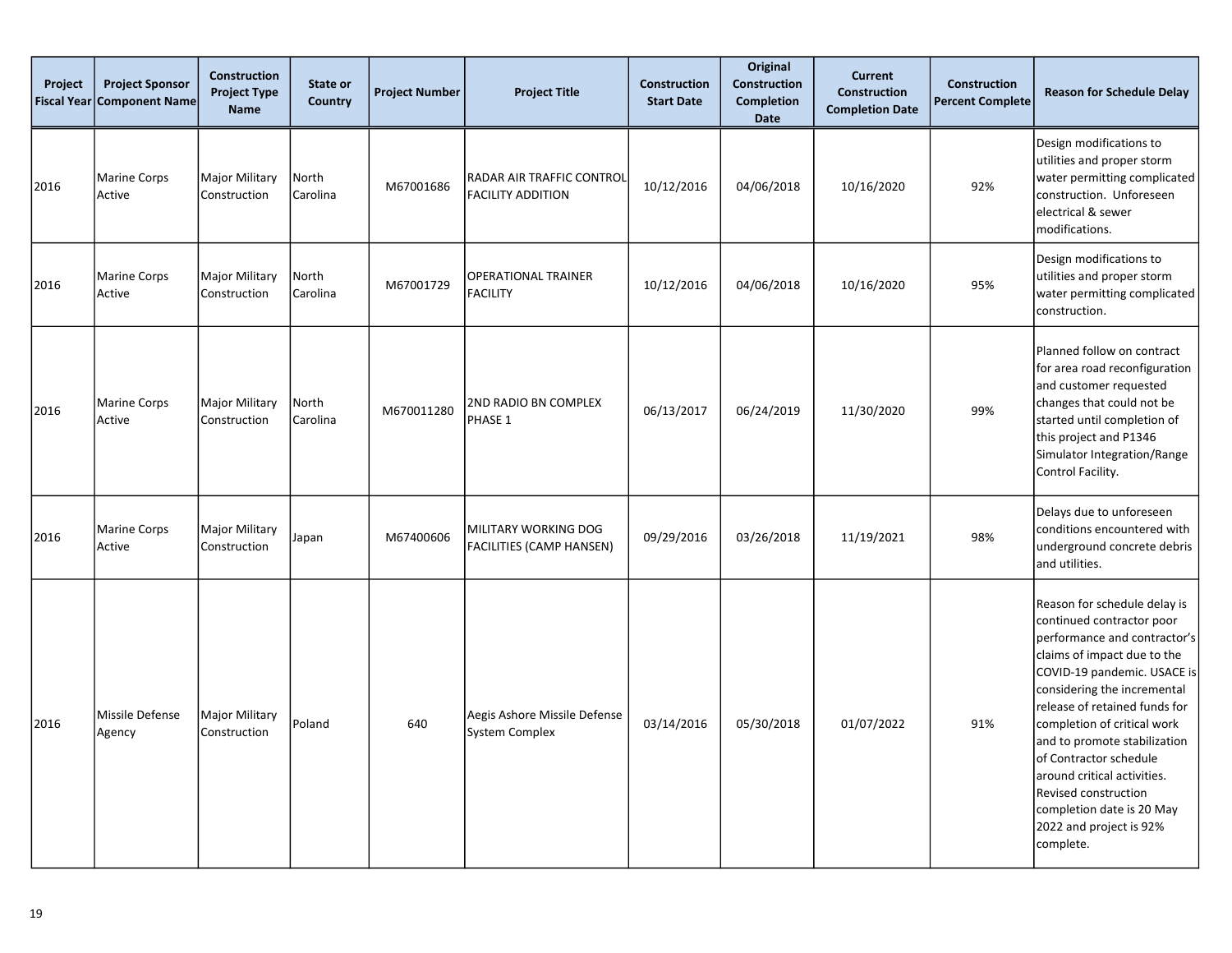| Project<br><b>Fiscal Year</b> | <b>Project Sponsor</b><br><b>Component Name</b> | <b>Construction</b><br><b>Project Type</b><br>Name | State or<br><b>Country</b> | <b>Project Number</b> | <b>Project Title</b>                                    | <b>Construction</b><br><b>Start Date</b> | Original<br><b>Construction</b><br><b>Completion</b><br>Date | <b>Current</b><br>Construction<br><b>Completion Date</b> | <b>Construction</b><br><b>Percent Complete</b> | <b>Reason for Schedule Delay</b>                                                                                                                                                                                                     |
|-------------------------------|-------------------------------------------------|----------------------------------------------------|----------------------------|-----------------------|---------------------------------------------------------|------------------------------------------|--------------------------------------------------------------|----------------------------------------------------------|------------------------------------------------|--------------------------------------------------------------------------------------------------------------------------------------------------------------------------------------------------------------------------------------|
| 2016                          | Navy Active                                     | Major Military<br>Construction                     | Nevada                     | N60495111             | NAVOPSPTCEN FALLON                                      | 08/31/2017                               | 03/11/2019                                                   | 10/01/2020                                               | 74%                                            | Delays due to multiple design<br>changes at 50% design level.<br>Team is working towards<br>submission of final<br>documents and closeout.                                                                                           |
| 2016                          | Navy Active                                     | <b>Major Military</b><br>Construction              | Virginia                   | N62688610             | ELECTRICAL REPAIRS TO PIERS<br>2,6,7, AND 11            | 09/14/2017                               | 10/25/2019                                                   | 12/10/2020                                               | 94%                                            | Unforeseen electrical system<br>modifications due to<br>damaged conduit & criteria<br>changes requiring<br>modifications to the existing<br>systems.                                                                                 |
| 2016                          | Navy Active                                     | <b>Major Military</b><br>Construction              | Hawaii                     | N62813036             | WELDING SCHOOL SHOP<br>CONSOLIDATION                    | 02/09/2016                               | 03/26/2018                                                   | 12/18/2020                                               | 96%                                            | Delays due to additional<br>base/site security<br>requirements, unforeseen<br>structural steel repairs, and<br>COVID-19 impacts to material<br>deliveries. Team is working<br>towards submission of final<br>documents and closeout. |
| 2016                          | Navy Active                                     | <b>Major Military</b><br>Construction              | Washington                 | N68436431             | DRY DOCK 6<br>MODERNIZATION & UTILITY<br>IMPROVE.       | 08/25/2016                               | 11/14/2017                                                   | 01/15/2021                                               | 93%                                            | Delays due to temporary<br>suspension of work required<br>by Government to allow for<br>emergent repairs to one of<br>the ships; was deemed as a<br>higher priority to support<br>ongoing mission needs.                             |
| 2016                          | Navy Active                                     | Major Military<br>Construction                     | Washington                 | N68436401             | <b>REGIONAL SHIP</b><br>MAINTENANCE SUPPORT<br>FACILITY | 10/10/2017                               | 01/04/2020                                                   | 03/23/2021                                               | 88%                                            | Delays due to inadequate<br>communications line capacity<br>at tie in point. Mod require<br>to install new fiber from a<br>different point of connection.                                                                            |
| 2016                          | Navy Active                                     | Major Military<br>Construction                     | Italy                      | N62995407             | <b>TRITON HANGAR AND</b><br><b>OPERATION FACILITY</b>   | 12/06/2016                               | 06/28/2018                                                   | 06/30/2021                                               | 67%                                            | Project is behind due to<br>design changes post award,<br>COVID delays, weather and<br>airfield operations delays.                                                                                                                   |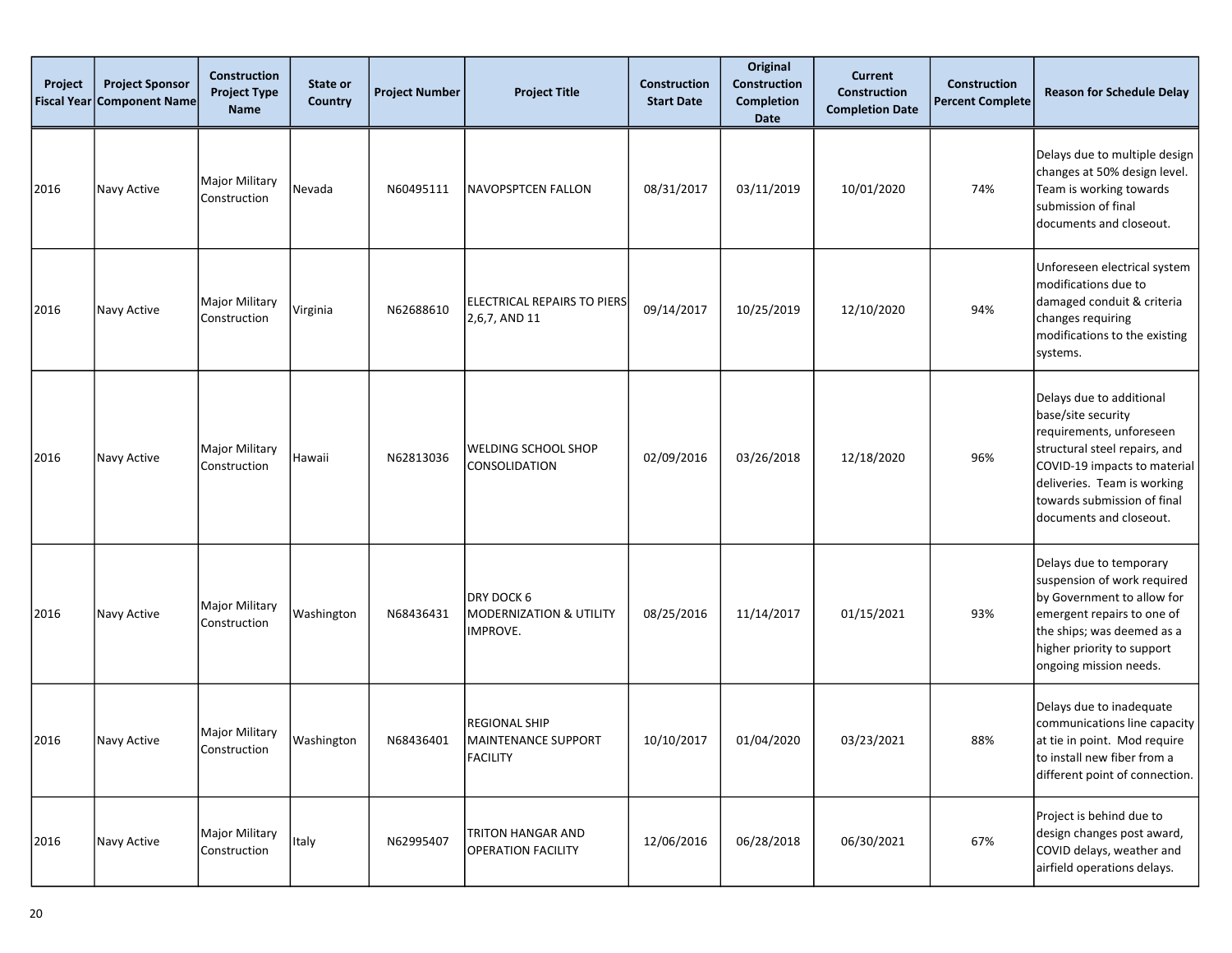| Project | <b>Project Sponsor</b><br><b>Fiscal Year Component Name</b> | <b>Construction</b><br><b>Project Type</b><br><b>Name</b> | State or<br>Country | <b>Project Number</b> | <b>Project Title</b>                              | <b>Construction</b><br><b>Start Date</b> | Original<br><b>Construction</b><br><b>Completion</b><br>Date | <b>Current</b><br><b>Construction</b><br><b>Completion Date</b> | <b>Construction</b><br><b>Percent Complete</b> | <b>Reason for Schedule Delay</b>                                                                                                                                            |
|---------|-------------------------------------------------------------|-----------------------------------------------------------|---------------------|-----------------------|---------------------------------------------------|------------------------------------------|--------------------------------------------------------------|-----------------------------------------------------------------|------------------------------------------------|-----------------------------------------------------------------------------------------------------------------------------------------------------------------------------|
| 2016    | Navy Active                                                 | Major Military<br>Construction                            | Italy               | N62995655             | P-8A HANGAR AND FLEET<br><b>SUPPORT FACILITY</b>  | 12/06/2016                               | 04/23/2019                                                   | 06/30/2021                                                      | 67%                                            | Project is behind due to<br>design, COVID delays,<br>weather and airfield<br>operations delays.                                                                             |
| 2016    | Navy Active                                                 | Major Military<br>Construction                            | l Guam              | N61755535             | ISANITARY SEWER SYSTEM<br><b>RECAPITALIZATION</b> | 09/04/2017                               | 01/03/2020                                                   | 07/05/2021                                                      | 78%                                            | Delays due to the need for<br>Contractor to meet<br>(Munitions Explosives of<br>Concern) requirements as<br>identified by the Government<br>post award.                     |
| 2016    | Navy Active                                                 | Major Military<br>Construction                            | Guam                | N41557635             | İMUNICIPAL SOLID WASTE<br>LANDFILL CLOSURE        | 08/15/2017                               | 02/22/2019                                                   | 07/29/2021                                                      | 73%                                            | Delays due to poor contractor<br>performance, COVID travel<br>constraints and differing site<br>conditions.                                                                 |
| 2017    | Air Force Active                                            | Unspecified<br>Minor Military<br>Construction             | Jordan              | ASVF164000            | <b>DINING FACILITY</b>                            | 09/11/2018                               | 12/17/2018                                                   | 11/20/2020                                                      | 91%                                            | Delays have been caused by<br><b>RED HORSE teams</b><br>transitioning in and out of the<br>installation. Delays were<br>exacerbated due to COVID-19<br>travel restrictions. |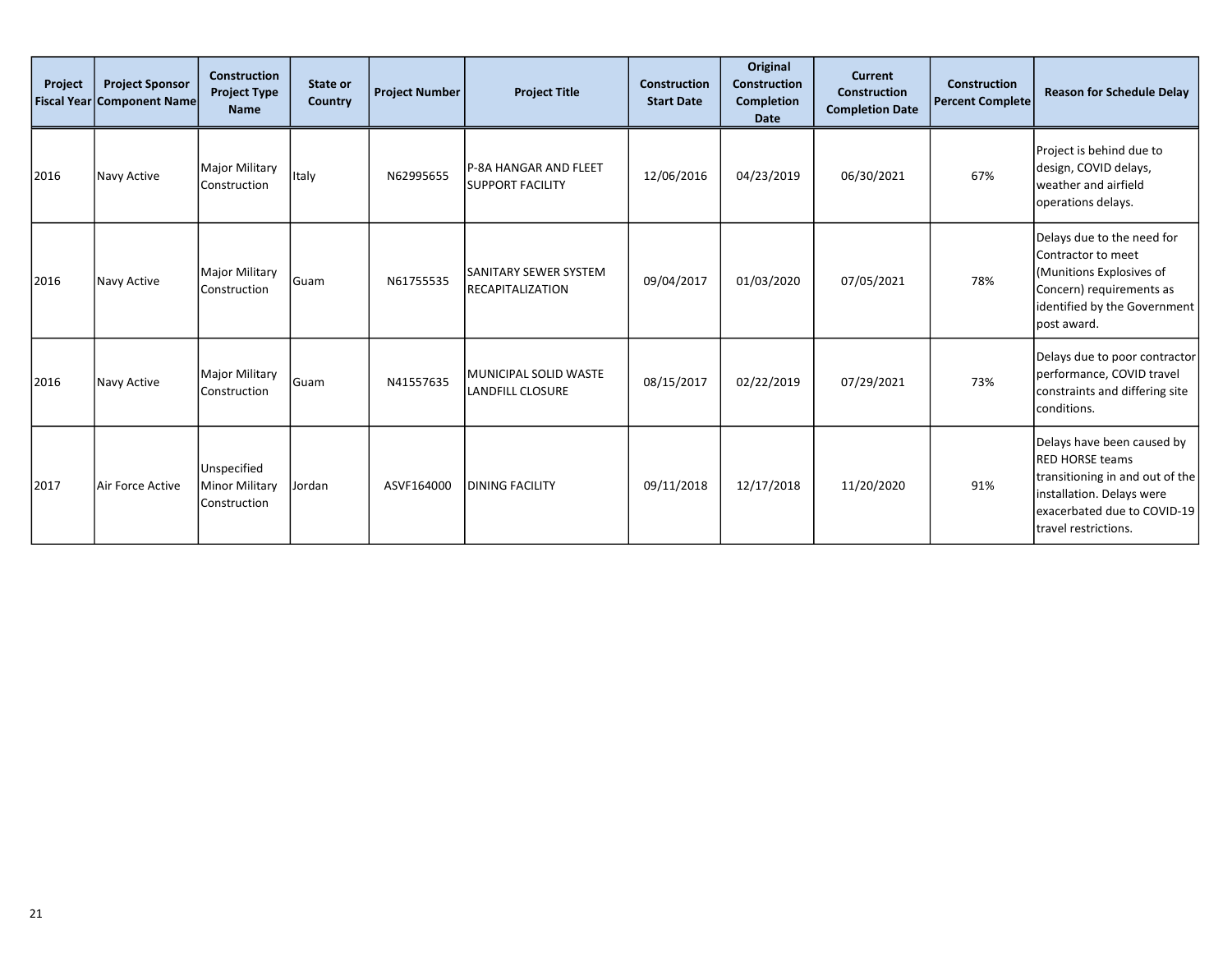| Project<br><b>Fiscal Year</b> | <b>Project Sponsor</b><br><b>Component Name</b> | <b>Construction</b><br><b>Project Type</b><br><b>Name</b> | State or<br><b>Country</b> | <b>Project Number</b> | <b>Project Title</b>                                | <b>Construction</b><br><b>Start Date</b> | Original<br>Construction<br><b>Completion</b><br><b>Date</b> | <b>Current</b><br><b>Construction</b><br><b>Completion Date</b> | Construction<br><b>Percent Complete</b> | <b>Reason for Schedule Delay</b>                                                                                                                                                                                                                                                                                                                                                                                                                                                                                                                                                                                                                                       |
|-------------------------------|-------------------------------------------------|-----------------------------------------------------------|----------------------------|-----------------------|-----------------------------------------------------|------------------------------------------|--------------------------------------------------------------|-----------------------------------------------------------------|-----------------------------------------|------------------------------------------------------------------------------------------------------------------------------------------------------------------------------------------------------------------------------------------------------------------------------------------------------------------------------------------------------------------------------------------------------------------------------------------------------------------------------------------------------------------------------------------------------------------------------------------------------------------------------------------------------------------------|
| 2017                          | Air Force Active                                | Major Military<br>Construction                            | Florida                    | FTFA033003            | Flightline Fire Station                             | 01/29/2018                               | 07/23/2019                                                   | 12/11/2020                                                      | 91%                                     | The majority of the delay, 327<br>days, is associated with<br>design issues relating to the<br>trench drains and fall<br>protection for the bays. These<br>issues impacted the<br>foundation work requiring a<br>large redesign effort prior the<br>start of vertical construction.<br>The remaining delays are due<br>to a combination of weather,<br>minor construction changes,<br>and poor performance by the<br>contractor. To address the<br>poor performance of the<br>contract, the United States<br>Army Corps of Engineers<br>(USACE) issued an interim<br>unsatisfactory performance<br>evaluation and increased<br>government oversight on the<br>project. |
| 2017                          | Air Force Active                                | Major Military<br>Construction                            | Oklahoma                   | AGGN173001            | KC-46A FTU FTC SIMULATOR<br><b>FACILITY PHASE 2</b> | 09/07/2017                               | 03/01/2019                                                   | 12/14/2020                                                      | 98%                                     | Multiple issues caused by the<br>contractor has delayed the<br>overall schedule of the<br>construction. The contractor<br>is still working on the<br>computer room floor and<br>HVAC systems. Additionally,<br>the contractor is working on<br>Open Punch list items.                                                                                                                                                                                                                                                                                                                                                                                                  |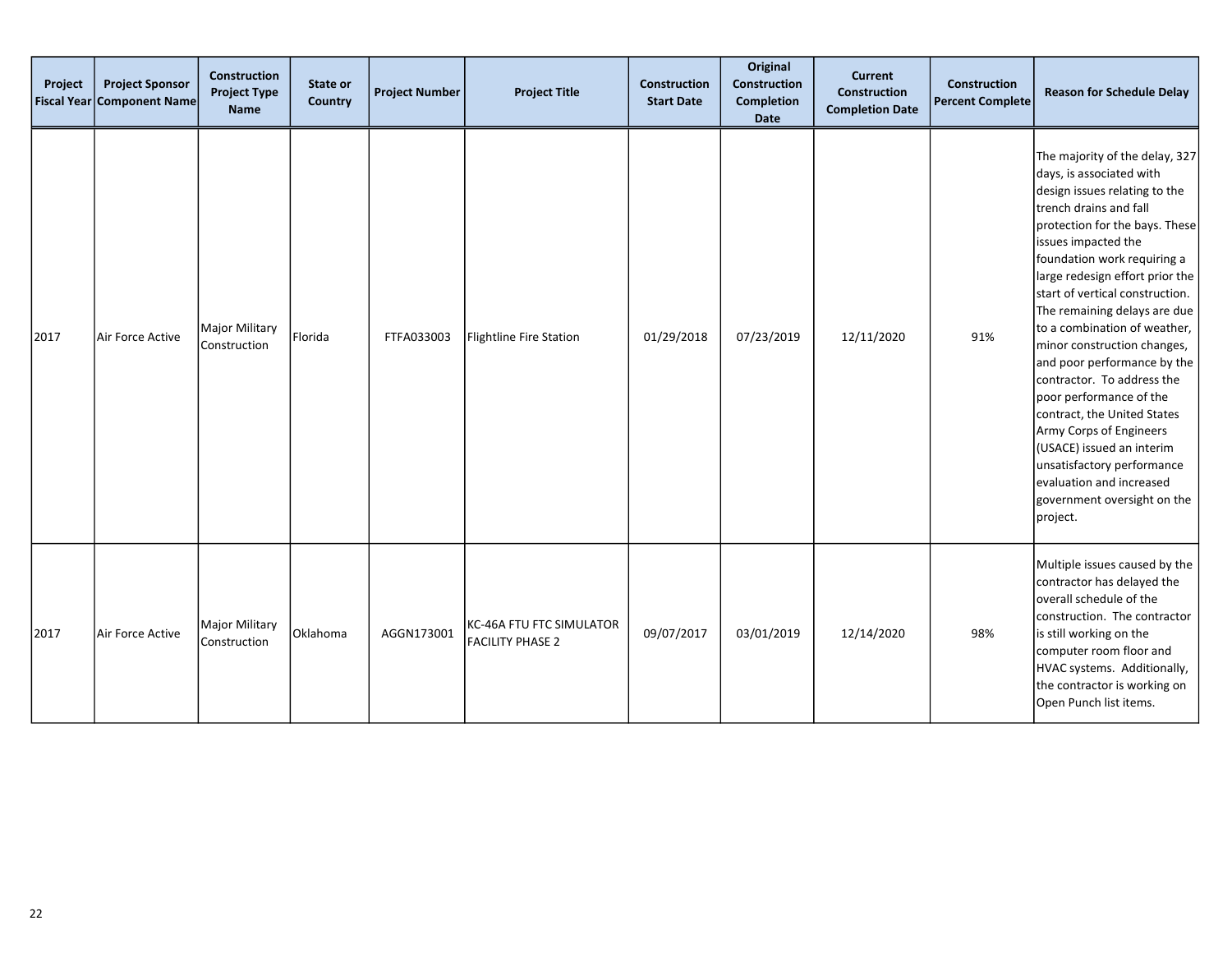| Project | <b>Project Sponsor</b><br><b>Fiscal Year Component Name</b> | <b>Construction</b><br><b>Project Type</b><br><b>Name</b> | State or<br><b>Country</b> | <b>Project Number</b> | <b>Project Title</b>                        | <b>Construction</b><br><b>Start Date</b> | Original<br>Construction<br><b>Completion</b><br>Date | <b>Current</b><br><b>Construction</b><br><b>Completion Date</b> | Construction<br><b>Percent Complete</b> | <b>Reason for Schedule Delay</b>                                                                                                                                                                                                                                                                                                                                                                                                                                                                           |
|---------|-------------------------------------------------------------|-----------------------------------------------------------|----------------------------|-----------------------|---------------------------------------------|------------------------------------------|-------------------------------------------------------|-----------------------------------------------------------------|-----------------------------------------|------------------------------------------------------------------------------------------------------------------------------------------------------------------------------------------------------------------------------------------------------------------------------------------------------------------------------------------------------------------------------------------------------------------------------------------------------------------------------------------------------------|
| 2017    | Air Force Active                                            | Major Military<br>Construction                            | Australia                  | PAF150400             | APR EXPAND AIRCRAFT<br><b>PARKING APRON</b> | 08/01/2018                               | 10/15/2019                                            | 12/30/2020                                                      | 90%                                     | Significant delays occurred as<br>a result of changes to<br>Australian PFAS regulations<br>prior to construction start.<br>These changes required all<br>spoils to be stockpiled on<br>base; no soil or debris could<br>be disposed of off base.<br>Stockpile siting, designs and<br>environmental management<br>plans had to be developed<br>and approved before sub-<br>base excavation could begin.<br>All work is substantially<br>complete with construction<br>completion expected<br>December 2020. |
| 2017    | Air Force Active                                            | Major Military<br>Construction                            | Florida                    | SXHT013001            | <b>FIRE/CRASH RESCUE STATION</b>            | 07/26/2017                               | 03/12/2019                                            | 12/30/2020                                                      | 96%                                     | Roof leaks have been<br>persistent since last year. The<br>Contracting Officer has issued<br>letters directing the<br>contractor to provide new<br>roofing for the facility.<br>Additionally there are<br>outstanding issues being<br>addressed by the Contracting<br>Officer. The Contracting<br>Officer has issued an interim<br>unsatisfactory evaluation and<br>will continue to address<br>unsatisfactory contractor<br>performance through<br>construction completion.                               |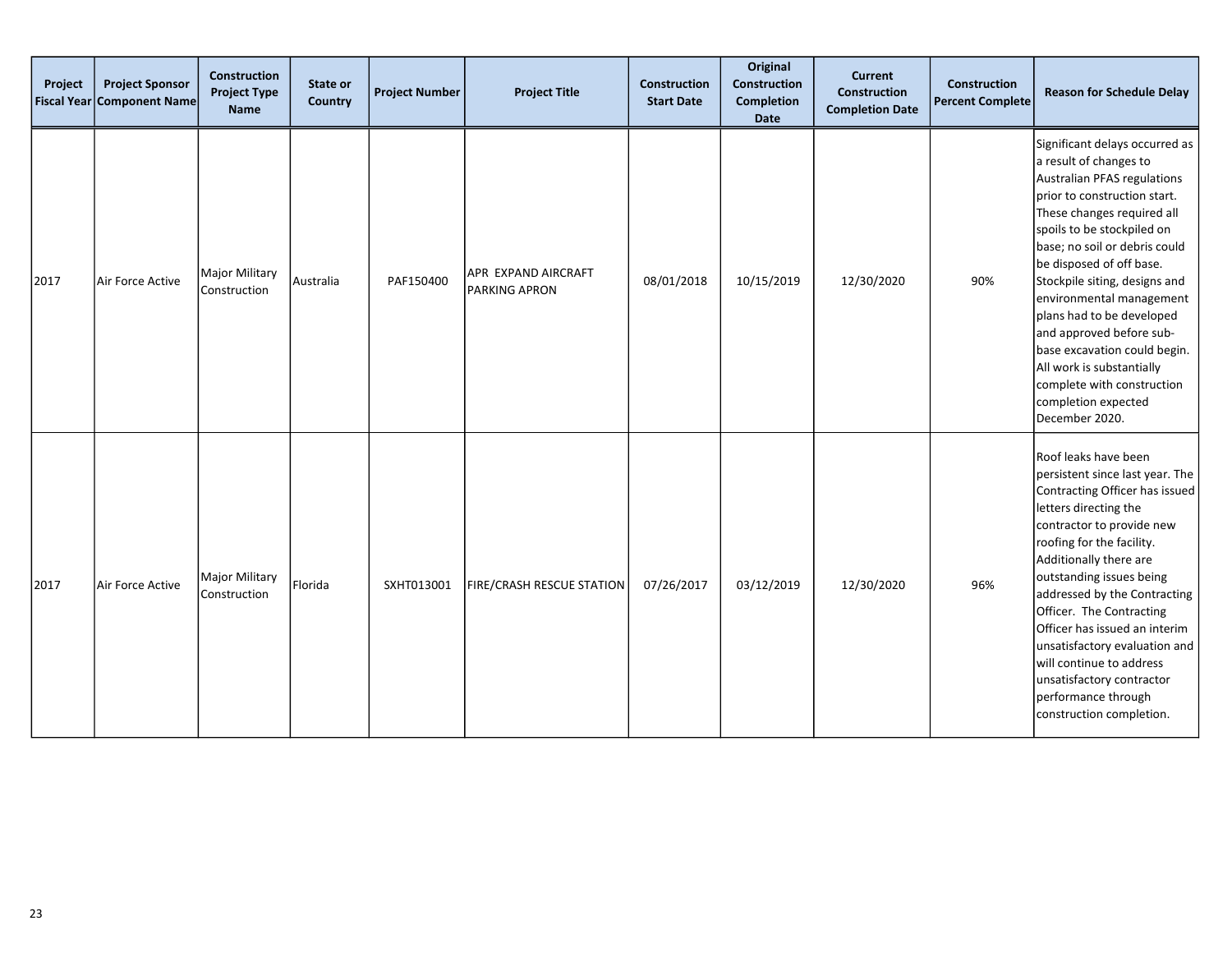| Project | <b>Project Sponsor</b><br>Fiscal Year Component Name | <b>Construction</b><br><b>Project Type</b><br><b>Name</b> | State or<br><b>Country</b> | <b>Project Number</b> | <b>Project Title</b>                      | <b>Construction</b><br><b>Start Date</b> | Original<br>Construction<br><b>Completion</b><br>Date | <b>Current</b><br>Construction<br><b>Completion Date</b> | Construction<br><b>Percent Complete</b> | <b>Reason for Schedule Delay</b>                                                                                                                                                                                                                                                                                                                                                                                                                                                                    |
|---------|------------------------------------------------------|-----------------------------------------------------------|----------------------------|-----------------------|-------------------------------------------|------------------------------------------|-------------------------------------------------------|----------------------------------------------------------|-----------------------------------------|-----------------------------------------------------------------------------------------------------------------------------------------------------------------------------------------------------------------------------------------------------------------------------------------------------------------------------------------------------------------------------------------------------------------------------------------------------------------------------------------------------|
| 2017    | Air Force Active                                     | <b>Major Military</b><br>Construction                     | Djibouti                   | CADJ170001            | <b>Construct Chabelley Access</b><br>Road | 08/05/2018                               | 11/10/2019                                            | 02/28/2021                                               | 45%                                     | Poor project management<br>and lack of quality control<br>resulted in substantial rework<br>significantly delayed project<br>completion. Emergent<br>AFAFRICA requirements,<br>unanticipated local<br>Government of Djibouti<br>requirements and unforeseen<br>site conditions further<br>delayed project completion.<br>Also, COVID-19 resulted in<br>additional delays in the<br>contractor's ability to procure<br>critical construction<br>equipment, materiel, and key<br>equipment operators. |
| 2017    | Air Force Active                                     | Major Military<br>Construction                            | Djibouti                   | CADJ170002            | Construct Parking Apron and<br>Taxiway    | 08/05/2018                               | 11/10/2019                                            | 02/28/2021                                               | 45%                                     | Poor project management<br>and lack of quality control<br>resulted in substantial rework<br>significantly delayed project<br>completion. Emergent<br>AFAFRICA requirements,<br>unanticipated local<br>Government of Djibouti<br>requirements and unforeseen<br>site conditions further<br>delayed project completion.<br>Also, COVID-19 resulted in<br>additional delays in the<br>contractor's ability to procure<br>critical construction<br>equipment, materiel, and key<br>equipment operators. |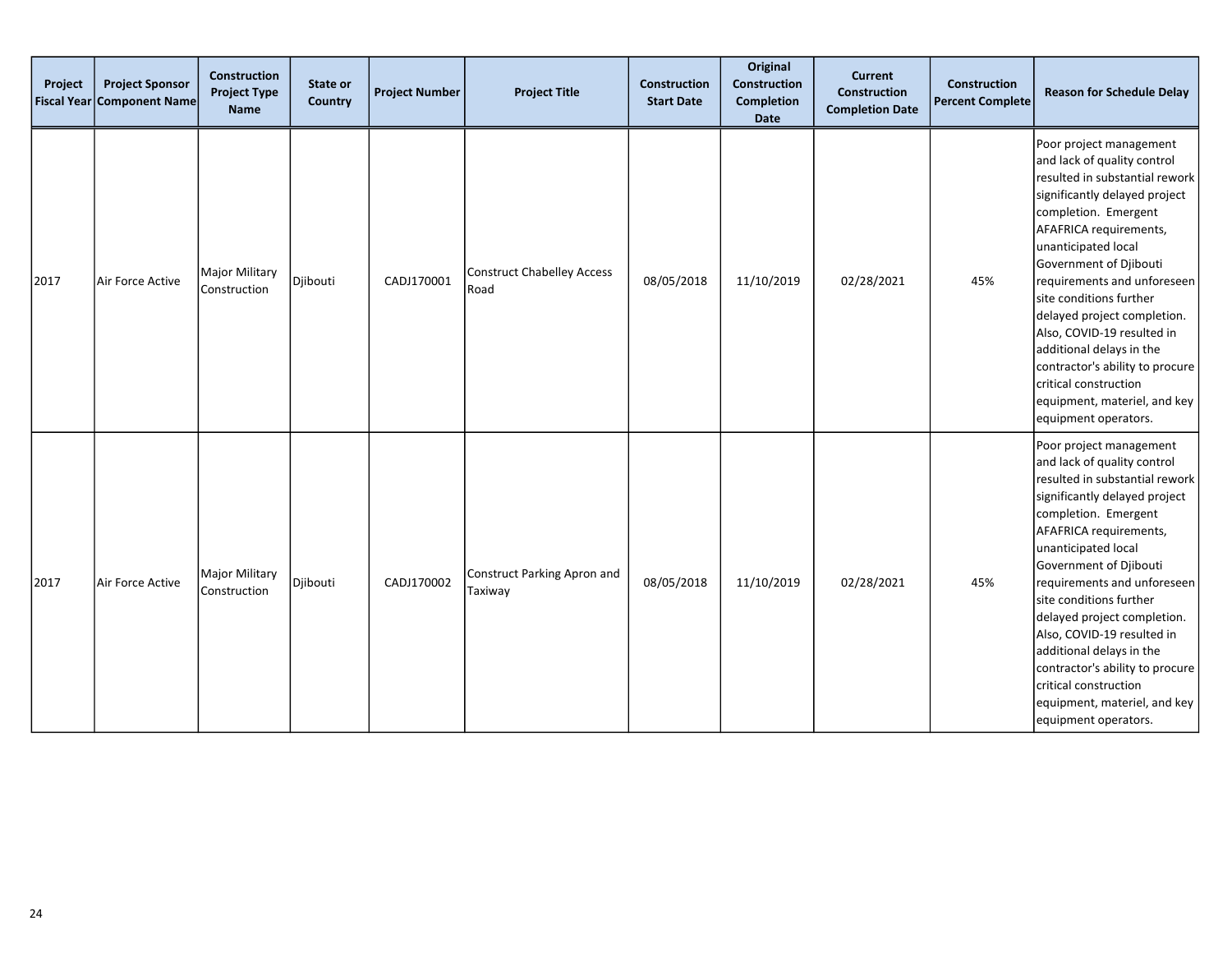| Project<br><b>Fiscal Year</b> | <b>Project Sponsor</b><br><b>Component Name</b> | <b>Construction</b><br><b>Project Type</b><br><b>Name</b> | State or<br><b>Country</b> | <b>Project Number</b> | <b>Project Title</b>                                         | <b>Construction</b><br><b>Start Date</b> | Original<br><b>Construction</b><br><b>Completion</b><br><b>Date</b> | <b>Current</b><br><b>Construction</b><br><b>Completion Date</b> | <b>Construction</b><br><b>Percent Complete</b> | <b>Reason for Schedule Delay</b>                                                                                                                                                                                                                                            |
|-------------------------------|-------------------------------------------------|-----------------------------------------------------------|----------------------------|-----------------------|--------------------------------------------------------------|------------------------------------------|---------------------------------------------------------------------|-----------------------------------------------------------------|------------------------------------------------|-----------------------------------------------------------------------------------------------------------------------------------------------------------------------------------------------------------------------------------------------------------------------------|
| 2017                          | Air Force Active                                | <b>Major Military</b><br>Construction                     | Romania                    | LRCT150008            | <b>ERI: CONSTRUCT MUNITIONS</b><br><b>STORAGE AREA</b>       | 01/17/2018                               | 03/12/2020                                                          | 03/12/2021                                                      | 5%                                             | Weather delays and<br>restrictions of movement due<br>to COVID-19 slowed<br>construction. The Contractor<br>has developed a plan to<br>mitigate by shortening<br>durations in the schedule<br>where possible now that<br>COVID-19 related restrictions<br>have been lifted. |
| 2017                          | Air Force Active                                | <b>Major Military</b><br>Construction                     | Romania                    | LRCT150010            | <b>ERI: CONSTRUCT SQUADRON</b><br><b>OPERATIONS FACILITY</b> | 01/17/2018                               | 03/12/2020                                                          | 05/21/2021                                                      | 10%                                            | Weather delays and<br>restrictions of movement due<br>to COVID-19 slowed<br>construction. The Contractor<br>has developed a plan to<br>mitigate by shortening<br>durations in the schedule<br>where possible now that<br>COVID-19 related restrictions<br>have been lifted. |
| 2017                          | Air Force Active                                | <b>Major Military</b><br>Construction                     | Alaska                     | DXEB053005            | <b>FIRE STATION</b>                                          | 05/04/2018                               | 07/06/2020                                                          | 07/31/2021                                                      | 95%                                            | Clear AFS was shut down<br>from 26 March through 18<br>May 2020 due to COVID-19.<br>Due to weather constraints,<br>demolition of the existing fire<br>station has been pushed to<br>the spring of 2021 with<br>construction completion in<br>the summer of 2021.            |
| 2017                          | Air Force Reserve                               | <b>Major Military</b><br>Construction                     | North <br>Carolina         | VKAG159021            | KC-46A Construct Two Bay<br>Corrosion/Fuel Cell Hangar       | 09/27/2017                               | 12/18/2019                                                          | 05/15/2021                                                      | 87%                                            | Design changes (floor coating,<br>admin/shop floor plan, fuel<br>bay, contractions joints, and<br>wall infill) delayed the project<br>by over 15 months. The<br>addition of a bird netting<br>resulted in an additional four<br>month delay.                                |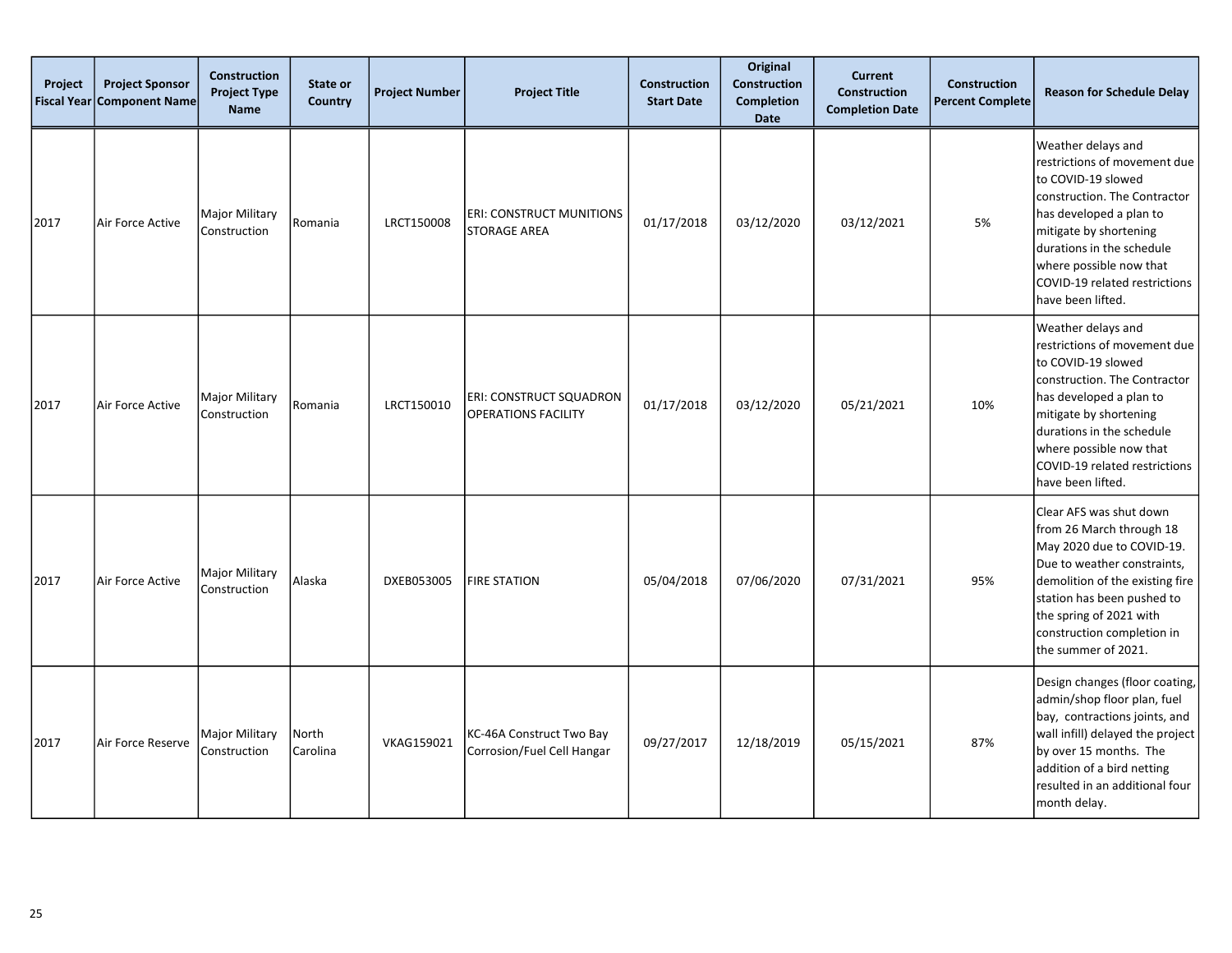| Project<br><b>Fiscal Year</b> | <b>Project Sponsor</b><br><b>Component Name</b> | Construction<br><b>Project Type</b><br><b>Name</b>   | State or<br><b>Country</b> | <b>Project Number</b> | <b>Project Title</b>                                         | Construction<br><b>Start Date</b> | Original<br><b>Construction</b><br><b>Completion</b><br><b>Date</b> | <b>Current</b><br><b>Construction</b><br><b>Completion Date</b> | <b>Construction</b><br><b>Percent Complete</b> | <b>Reason for Schedule Delay</b>                                                                                                                                                                                         |
|-------------------------------|-------------------------------------------------|------------------------------------------------------|----------------------------|-----------------------|--------------------------------------------------------------|-----------------------------------|---------------------------------------------------------------------|-----------------------------------------------------------------|------------------------------------------------|--------------------------------------------------------------------------------------------------------------------------------------------------------------------------------------------------------------------------|
| 2017                          | Air National Guard                              | Major Military<br>Construction                       | Texas                      | FWJH099082            | <b>Consolidate Crew Readiness</b><br>Facility, Building 1397 | 10/16/2018                        | 10/16/2019                                                          | 12/01/2020                                                      | 90%                                            | Substandard contractor<br>performance resulted in<br>significant schedule delays<br>and multiple disputes.                                                                                                               |
| 2017                          | Army Active                                     | Major Military<br>Construction                       | Utah                       | 77538                 | Live Fire Exercise Shoothouse                                | 08/31/2018                        | 02/22/2020                                                          | 01/23/2022                                                      | 30%                                            | Delay caused by design errors<br>that were not initially<br>identifed caused delay of<br>project completion.                                                                                                             |
| 2017                          | Army Active                                     | Major Military<br>Construction                       | Germany                    | 62380                 | <b>Training Support Center</b>                               | 03/19/2018                        | 03/22/2021                                                          | 05/28/2022                                                      | 18%                                            | Project awarded through<br>German Bauamt. Award-To-<br>Industry was delayed due to<br>environmental issues.<br>Weather and COVID site<br>restrictions have also<br>contributed to delays.                                |
| 2017                          | Army Reserve                                    | Unspecified<br><b>Minor Military</b><br>Construction | Puerto Rico                | 88722                 | <b>Fire Station</b>                                          | 05/19/2017                        | 07/13/2018                                                          | 10/23/2020                                                      | 82%                                            | Project delayed due to<br>adverse weather (hurricane)<br>and poor contractor<br>performance.                                                                                                                             |
| 2017                          | Army Reserve                                    | Unspecified<br>Minor Military<br>Construction        | California                 | 74732                 | Family Life Center (Chapel<br>annex)                         | 01/09/2018                        | 06/13/2019                                                          | 12/31/2020                                                      | 94%                                            | Poor contractor performance<br>led to construction delays.                                                                                                                                                               |
| 2017                          | Defense Health<br>Agency                        | Major Military<br>Construction                       | Maryland                   | 80906                 | Medical Center Add/Alt, Inc 1                                | 12/22/2017                        | 05/10/2019                                                          | 12/08/2020                                                      | 95%                                            | This is an incrementally<br>funded project. Unforeseen<br>site condition has delayed the<br>progress of this project.                                                                                                    |
| 2017                          | Marine Corps<br>Active                          | Major Military<br>Construction                       | South<br>Carolina          | M60169464             | AIRCRAFT MAINTENANCE<br><b>HANGAR</b>                        | 07/13/2017                        | 07/13/2020                                                          | 08/28/2021                                                      | 67%                                            | Unforeseen and criteria<br>changes for aircraft cooling<br>units and preconditioned air.<br>Customer requested<br>additional sunshades.<br>Contractor delays due to<br>skilled trades, COVID, and<br>secure site access. |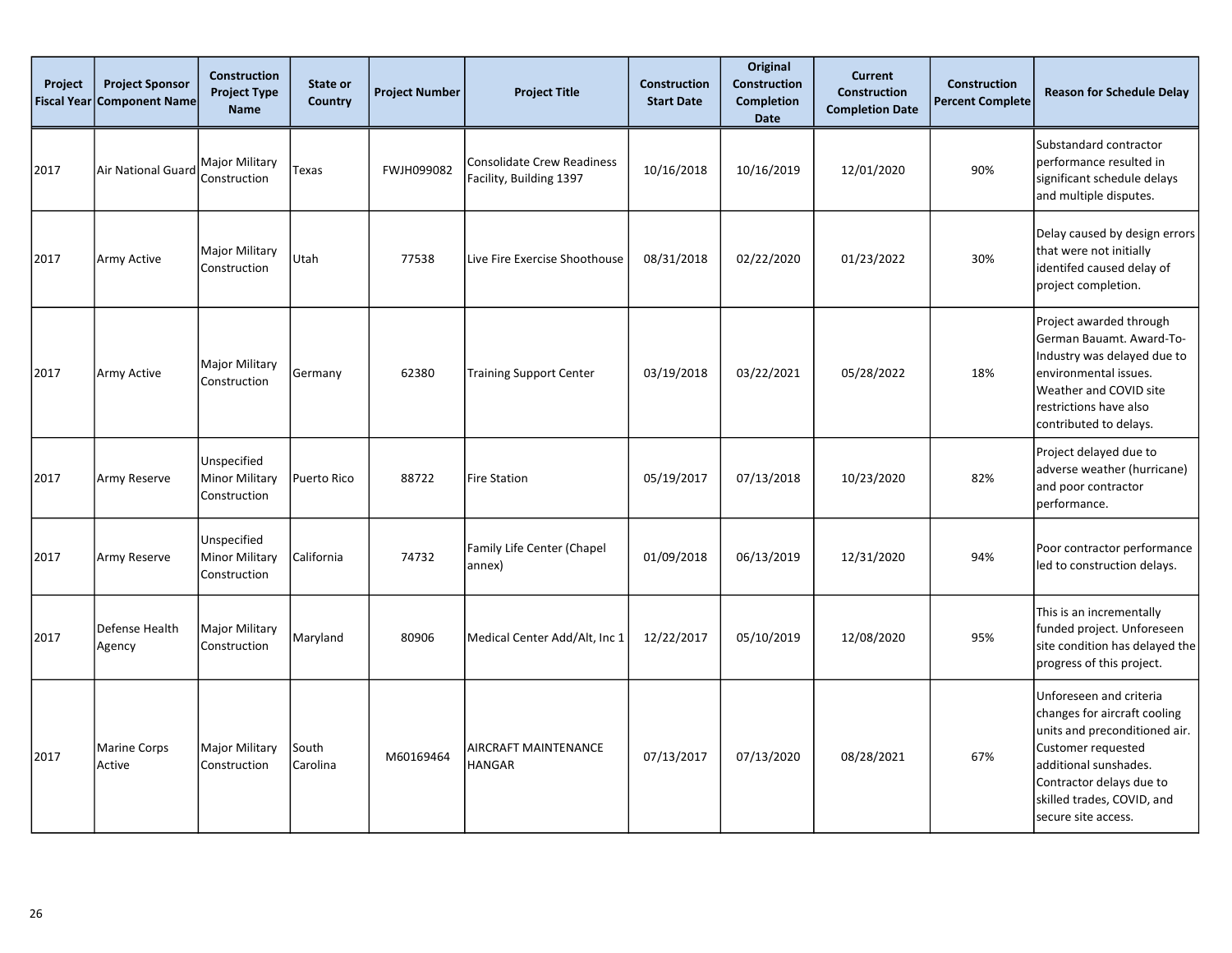| Project<br><b>Fiscal Year</b> | <b>Project Sponsor</b><br><b>Component Name</b> | Construction<br><b>Project Type</b><br><b>Name</b> | State or<br>Country | <b>Project Number</b> | <b>Project Title</b>                              | <b>Construction</b><br><b>Start Date</b> | Original<br>Construction<br><b>Completion</b><br>Date | <b>Current</b><br><b>Construction</b><br><b>Completion Date</b> | <b>Construction</b><br><b>Percent Complete</b> | <b>Reason for Schedule Delay</b>                                                                                                                                                                                                                                                      |
|-------------------------------|-------------------------------------------------|----------------------------------------------------|---------------------|-----------------------|---------------------------------------------------|------------------------------------------|-------------------------------------------------------|-----------------------------------------------------------------|------------------------------------------------|---------------------------------------------------------------------------------------------------------------------------------------------------------------------------------------------------------------------------------------------------------------------------------------|
| 2017                          | Missile Defense<br>Agency                       | Major Military<br>Construction                     | Alaska              | 653                   | MDC Switchgear Facility                           | 08/31/2017                               | 08/14/2019                                            | 07/06/2021                                                      | 92%                                            | Reason for schedule delay is<br>contractor poor performance<br>with submittals, fire alarm<br>integration delays due to site<br>considerations and COVID-19<br>impacts to on-site integration<br>activities.                                                                          |
| 2017                          | Navy Active                                     | Major Military<br>Construction                     | California          | N00246991             | COASTAL CAMPUS UTILITIES<br><b>INFRASTRUCTURE</b> | 04/13/2017                               | 04/23/2019                                            | 11/30/2020                                                      | 99%                                            | Delays due to unforeseen<br>utilities encountered and<br>additional coordination<br>required with adjacent<br>projects at Coastal Campus.                                                                                                                                             |
| 2017                          | Navy Active                                     | Major Military<br>Construction                     | Italy               | N62995737             | lupgrade entry control<br>POINT                   | 03/14/2017                               | 08/22/2018                                            | 05/03/2021                                                      | 96%                                            | Awaiting installation of<br>communication systems<br>through N6 department. N6<br>contractors have been<br>delayed further due to costs<br>not included in previous<br>contract. Awaiting updates<br>from N6 on<br>new timeline. Potential to<br>push completion into<br>July/August. |
| 2017                          | Navy Active                                     | Major Military<br>Construction                     | Guam                | N61755652             | HARDENING OF GUAM POL<br><b>INFRASTRUCTURE</b>    | 06/06/2018                               | 04/03/2020                                            | 06/30/2021                                                      | 58%                                            | Delays due to unforeseen<br>conditions encountered<br>(Munitions and Explosives of<br>Concern).                                                                                                                                                                                       |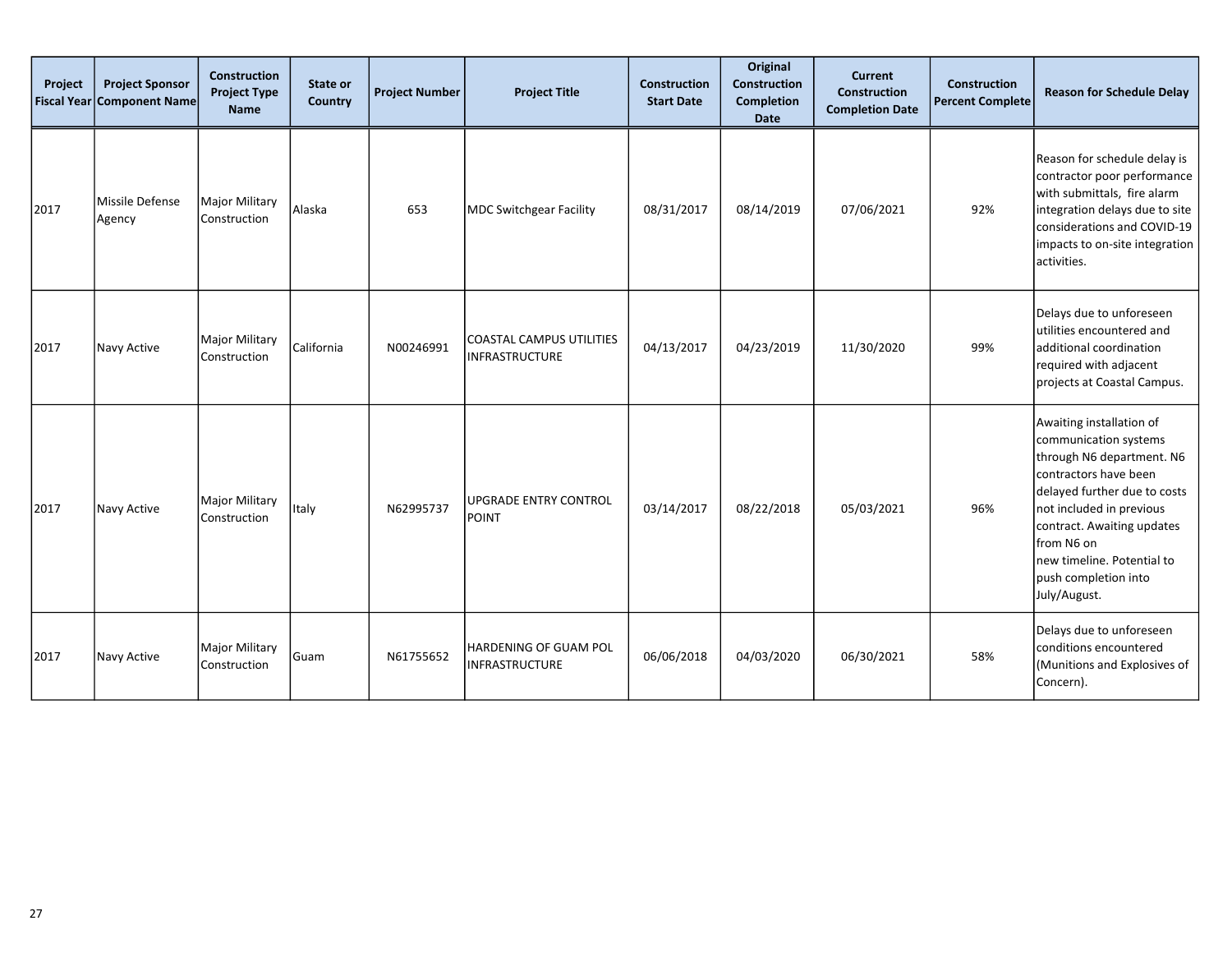| Project | <b>Project Sponsor</b><br>Fiscal Year Component Name | <b>Construction</b><br><b>Project Type</b><br><b>Name</b> | State or<br>Country | <b>Project Number</b> | <b>Project Title</b>                                         | Construction<br><b>Start Date</b> | Original<br><b>Construction</b><br><b>Completion</b><br><b>Date</b> | <b>Current</b><br><b>Construction</b><br><b>Completion Date</b> | Construction<br><b>Percent Complete</b> | <b>Reason for Schedule Delay</b>                                                                                                                                                                                                                                                                                                                                                                        |
|---------|------------------------------------------------------|-----------------------------------------------------------|---------------------|-----------------------|--------------------------------------------------------------|-----------------------------------|---------------------------------------------------------------------|-----------------------------------------------------------------|-----------------------------------------|---------------------------------------------------------------------------------------------------------------------------------------------------------------------------------------------------------------------------------------------------------------------------------------------------------------------------------------------------------------------------------------------------------|
| 2017    | Navy Active                                          | <b>Major Military</b><br>Construction                     | Maryland            | N61151190             | <b>ADVANCED ENERGETICS</b><br><b>RESEARCH LAB COMPLEX PH</b> | 05/11/2017                        | 09/06/2019                                                          | 12/01/2023                                                      | 4%                                      | Challenging and complex<br>blast design, with associated<br><b>EXWC and NOSSA design</b><br>reviews, and pending DDESB<br>duration for review/approval;<br>key concern has been co-<br>locating admin offices with<br>explosive operating areas<br>within the same footprint;<br>changes needed for ATFP and<br>fire protection. Slow<br>contractor response to<br>Government's 50% design<br>comments. |
| 2018    | Air Force Active                                     | Major Military<br>Construction                            | Iceland             | BIKF180001            | ERI: AIRFIELD REPAIRS AND<br><b>UPGRADES</b>                 | 08/12/2019                        | 04/15/2020                                                          | 08/27/2021                                                      | 74%                                     | Restrictions of movement due<br>to COVID-19 slowed<br>construction and halted<br>progress. The contractor has<br>developed a plan to mitigate<br>the impact of these delays by<br>shortening durations in the<br>schedule where possible now<br>that COVID-19 related<br>restrictions have been lifted.                                                                                                 |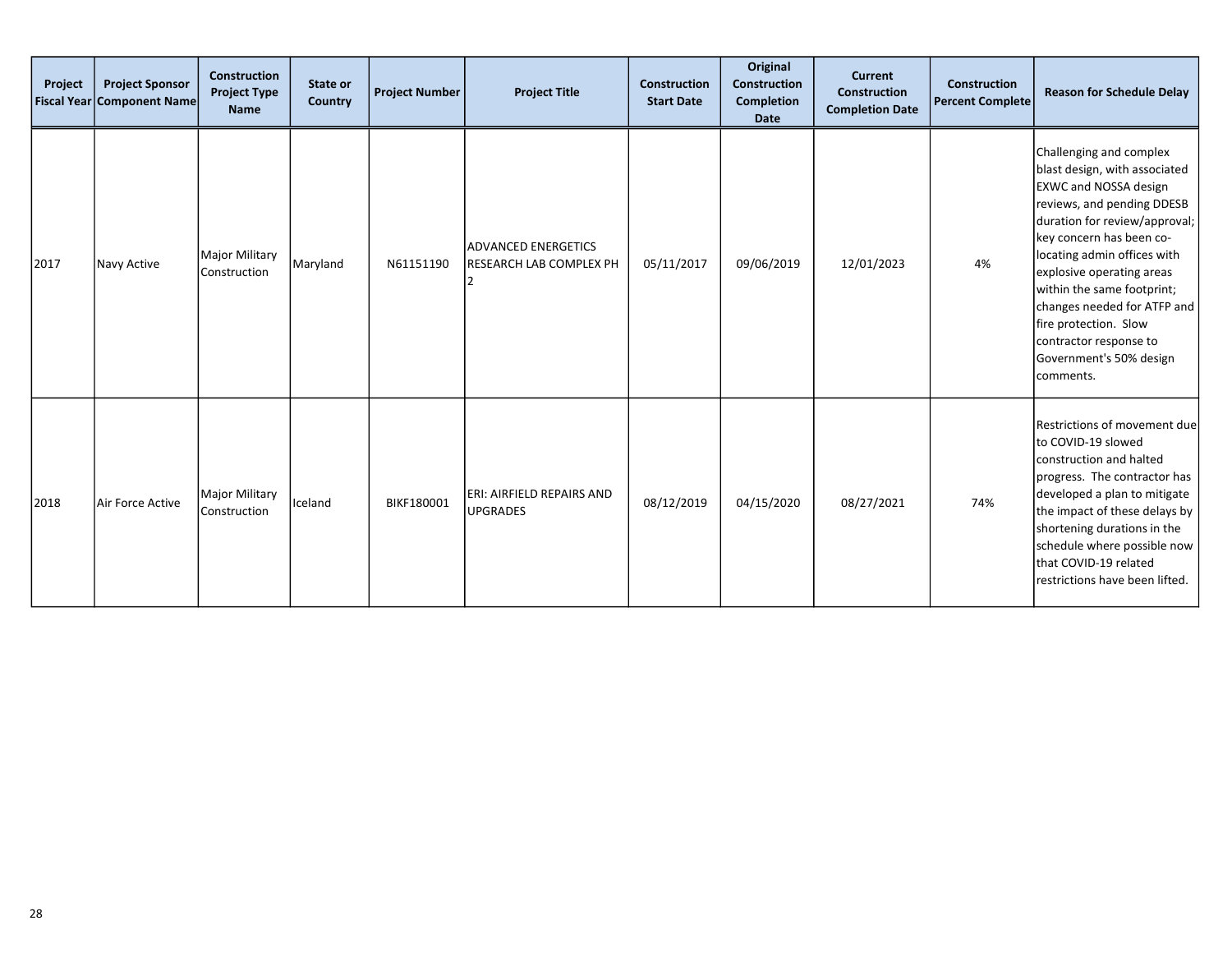| Project | <b>Project Sponsor</b><br><b>Fiscal Year Component Name</b> | <b>Construction</b><br><b>Project Type</b><br><b>Name</b> | State or<br>Country | <b>Project Number</b> | <b>Project Title</b>                             | <b>Construction</b><br><b>Start Date</b> | Original<br>Construction<br><b>Completion</b><br><b>Date</b> | <b>Current</b><br><b>Construction</b><br><b>Completion Date</b> | <b>Construction</b><br><b>Percent Complete</b> | <b>Reason for Schedule Delay</b>                                                                                                                                                                                                                                                                                                                                                                                                                                                                |
|---------|-------------------------------------------------------------|-----------------------------------------------------------|---------------------|-----------------------|--------------------------------------------------|------------------------------------------|--------------------------------------------------------------|-----------------------------------------------------------------|------------------------------------------------|-------------------------------------------------------------------------------------------------------------------------------------------------------------------------------------------------------------------------------------------------------------------------------------------------------------------------------------------------------------------------------------------------------------------------------------------------------------------------------------------------|
| 2018    | Air Force Active                                            | Major Military<br>Construction                            | New Jersey          | PTFL163006            | KC-46A ADAL B3209 FOR<br><b>FUSELAGE TRAINER</b> | 11/05/2018                               | 11/09/2019                                                   | 08/30/2021                                                      | 99%                                            | Work is substantially<br>complete; contracted work<br>cannot be completed until<br>the fuselage trainer arrives<br>and is installed. A<br>walkthrough has been<br>conducted and punch list<br>items identified for correction<br>prior to arrival of the fuselage<br>trainer. The United States<br>Army Corps of Engineers<br>(USACE) extended the<br>contract until delivery of the<br>fuselage trainer projected for<br>delivery July of 2021.                                                |
| 2018    | Air Force Reserve                                           | Unspecified<br><b>Minor Military</b><br>Construction      | Texas               | DDPM130007            | Munitions Training/Admin<br>Facility             | 12/12/2018                               | 10/31/2019                                                   | 10/31/2020                                                      | 85%                                            | The contractor had two<br>additional major construction<br>projects on Naval Air Station<br>(NAS) Joint Reserve Base (JRB)<br>Forth Worth and starting<br>falling behind on one of the<br>other projects. The general<br>contract did not have<br>sufficient labor pool to work<br>all three projects at the same<br>time and shifted the work<br>force to the project that was<br>behind schedule. This<br>happened before COVID 19<br>and the work was able to<br>catch up with the schedule. |
| 2018    | Army Active                                                 | Major Military<br>Construction                            | Arizona             | 77102                 | <b>General Instruction Building</b>              | 12/13/2018                               | 06/05/2020                                                   | 06/21/2021                                                      | 74%                                            | Long lead time for AV<br>equipment extended the<br>completion schedule.                                                                                                                                                                                                                                                                                                                                                                                                                         |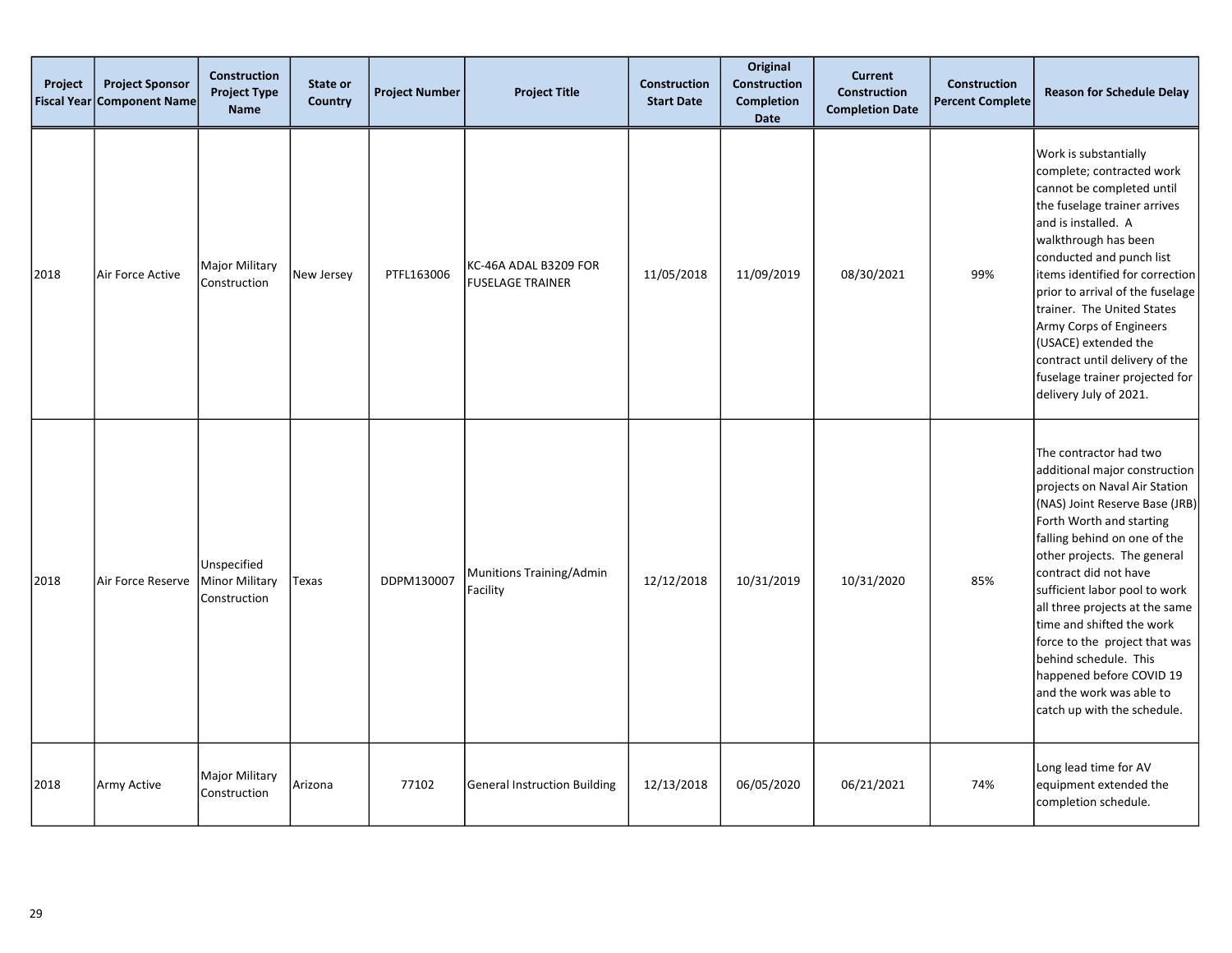| Project<br><b>Fiscal Year</b> | <b>Project Sponsor</b><br><b>Component Name</b> | <b>Construction</b><br><b>Project Type</b><br><b>Name</b> | State or<br>Country      | <b>Project Number</b> | <b>Project Title</b>                              | Construction<br><b>Start Date</b> | Original<br><b>Construction</b><br><b>Completion</b><br><b>Date</b> | <b>Current</b><br><b>Construction</b><br><b>Completion Date</b> | <b>Construction</b><br><b>Percent Complete</b> | <b>Reason for Schedule Delay</b>                                                                                                                                                              |
|-------------------------------|-------------------------------------------------|-----------------------------------------------------------|--------------------------|-----------------------|---------------------------------------------------|-----------------------------------|---------------------------------------------------------------------|-----------------------------------------------------------------|------------------------------------------------|-----------------------------------------------------------------------------------------------------------------------------------------------------------------------------------------------|
| 2018                          | Army Active                                     | Unspecified<br><b>Minor Military</b><br>Construction      | Romania                  | 91732                 | Power Substation/Switching<br><b>Station Bldg</b> | 10/30/2018                        | 10/24/2020                                                          | 10/30/2021                                                      | 40%                                            | Electrical stability and power<br>capacity/distribution design<br>issues caused execution<br>delays.                                                                                          |
| 2018                          | Army Active                                     | <b>Major Military</b><br>Construction                     | Turkey                   | 86832                 | Forward Operating Site                            | 10/02/2018                        | 03/25/2022                                                          | 04/29/2024                                                      | 16%                                            | Delays are due to restricted<br>site access to mitigate COVID<br>and limited construction<br>season (Apr-Oct, remote<br>site/high elevation) which<br>resulted in late construction<br>start. |
| 2018                          | Defense Health<br>Agency                        | Major Military<br>Construction                            | Colorado                 | 77987                 | Medical/Dental Clinic<br>Addition/Alteration      | 10/23/2018                        | 06/17/2021                                                          | 07/14/2022                                                      | 29%                                            | Contractor has failed to<br>provide sufficient manpower<br>to maintain the schedule.                                                                                                          |
| 2018                          | DLA Defense<br><b>Energy Support</b><br>Center  | Major Military<br>Construction                            | Guam                     | <b>DESC1709</b>       | Construct Fuel Truck Offload,<br>Andersen AB      | 09/21/2018                        | 12/15/2019                                                          | 12/15/2021                                                      | 75%                                            | Delays due to a differing site<br>conditions requiring a piping<br>routing modification.                                                                                                      |
| 2018                          | <b>Marine Corps</b><br>Active                   | Unspecified<br>Minor Military<br>Construction             | North<br>Carolina        | M670011498            | WC504 MECHANICAL SYSTEM<br>REPLACEMENT            | 11/28/2018                        | 11/09/2019                                                          | 02/26/2021                                                      | 85%                                            | Unforeseen underground<br>utilities and additional<br>mechanical equipment<br>changes.                                                                                                        |
| 2018                          | Marine Corps<br>Active                          | Unspecified<br><b>Minor Military</b><br>Construction      | <b>North</b><br>Carolina | M670011503            | WC500 MECHANICAL SYSTEM<br>REPLACEMENT            | 11/28/2018                        | 11/09/2019                                                          | 02/26/2021                                                      | 41%                                            | Unforeseen underground<br>utilities and additional<br>mechanical equipment<br>changes.                                                                                                        |
| 2018                          | <b>Marine Corps</b><br>Active                   | Major Military<br>Construction                            | California               | M006811310            | AMMUNITION SUPPLY POINT<br><b>UPGRADE</b>         | 10/11/2018                        | 10/10/2020                                                          | 11/30/2021                                                      | 30%                                            | Delays are mainly due to<br>contractor's inefficiencies,<br>contract disputes on long lead<br>switchgear, COVID-19, and<br>munitions of explosives of<br>concern.                             |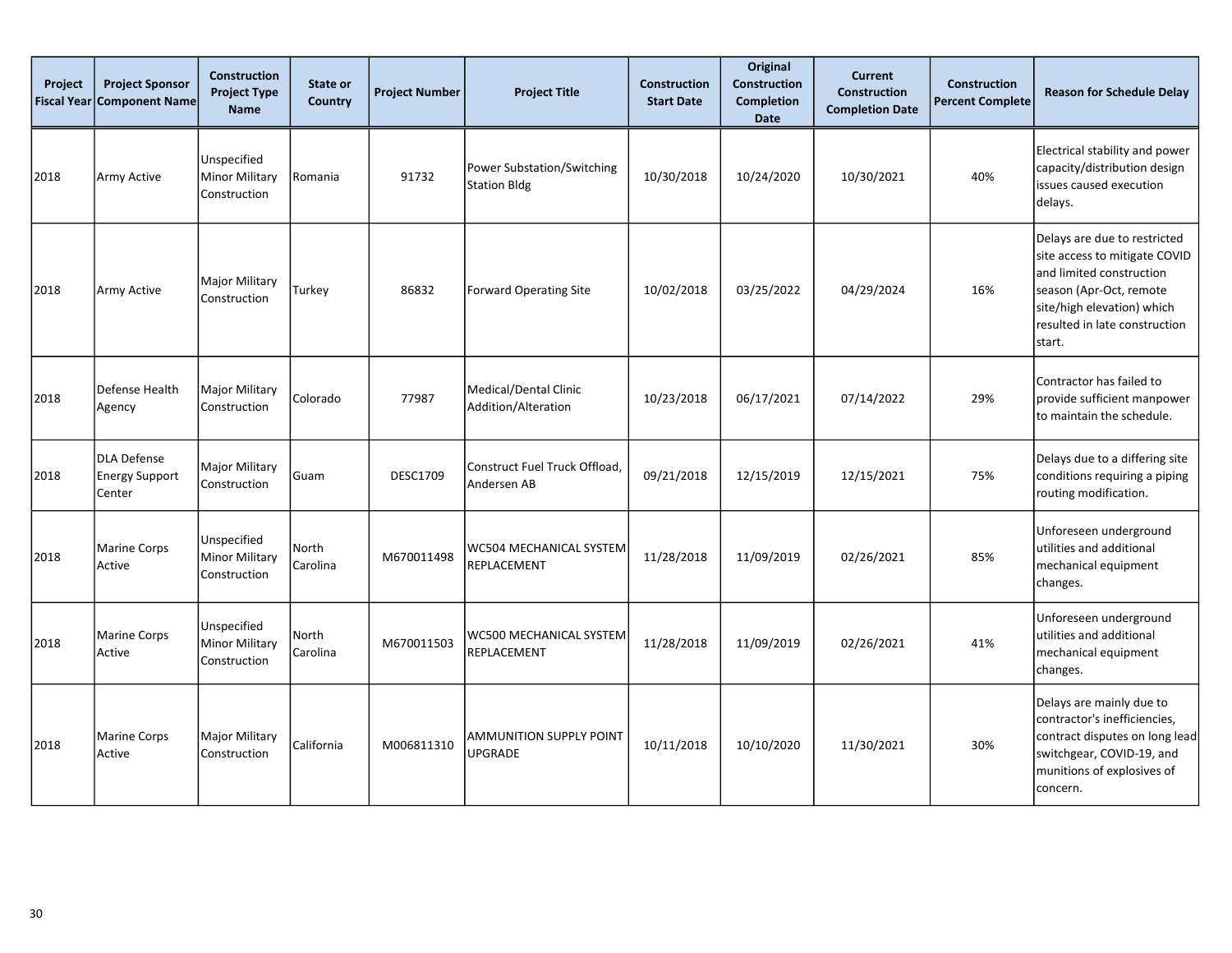| Project<br><b>Fiscal Year</b> | <b>Project Sponsor</b><br><b>Component Name</b> | <b>Construction</b><br><b>Project Type</b><br><b>Name</b> | State or<br>Country | <b>Project Number</b> | <b>Project Title</b>                                     | Construction<br><b>Start Date</b> | Original<br><b>Construction</b><br><b>Completion</b><br><b>Date</b> | <b>Current</b><br><b>Construction</b><br><b>Completion Date</b> | <b>Construction</b><br><b>Percent Complete</b> | <b>Reason for Schedule Delay</b>                                                                                                                                                                                                                                                                                                                                                                                                                                                                                                                                                                                                                   |
|-------------------------------|-------------------------------------------------|-----------------------------------------------------------|---------------------|-----------------------|----------------------------------------------------------|-----------------------------------|---------------------------------------------------------------------|-----------------------------------------------------------------|------------------------------------------------|----------------------------------------------------------------------------------------------------------------------------------------------------------------------------------------------------------------------------------------------------------------------------------------------------------------------------------------------------------------------------------------------------------------------------------------------------------------------------------------------------------------------------------------------------------------------------------------------------------------------------------------------------|
| 2018                          | <b>Marine Corps</b><br>Active                   | Major Military<br>Construction                            | Virginia            | M00264542             | TBS FIRE STATION BUILDING<br>533 REPLACEMENT             | 06/13/2019                        | 10/30/2020                                                          | 01/08/2022                                                      | 11%                                            | Construction issues: 1)<br>relocation of an existing 400<br>pair copper cable by Verizon,<br>2) construction of the traffic<br>circle on hold because a) an<br>investigation for possible<br>Endangered Species (pogonia)<br>needs to be conducted, and<br>b) design plans need to<br>include RCRA requirements<br>because there is a Large<br>Quantity Generator (Central<br>Accumulation Area bldg)<br>storing hazardous waste prior<br>to shipment that will be<br>impacted. Both issues may<br>result in a redesign of the<br>traffic circle /intersection.<br>Delay in completion of Fire<br>Station design delayed start<br>of construction. |
| 2018                          | Navy Active                                     | Unspecified<br><b>Minor Military</b><br>Construction      | Guam                | N61755680             | HARDEN ELECTRICAL CIRCUIT                                | 10/12/2018                        | 09/27/2019                                                          | 10/30/2020                                                      | 79%                                            | Delays due to unforeseen<br>conditions encountered<br>(contaminated soil) and mod<br>to relocate overhead power<br>lines to underground power<br>lines.                                                                                                                                                                                                                                                                                                                                                                                                                                                                                            |
| 2018                          | Navy Active                                     | Major Military<br>Construction                            | California          | N00246988             | <b>UNDERSEA RESCUE</b><br>COMMAND OPERATIONS<br>BUILDING | 09/13/2018                        | 03/22/2021                                                          | 03/22/2022                                                      | 47%                                            | Unforeseen site conditions<br>(electrical, water, utilities)<br>and time impacts due to<br>extended crane design review                                                                                                                                                                                                                                                                                                                                                                                                                                                                                                                            |
| 2018                          | Navy Active                                     | Major Military<br>Construction                            | Virginia            | N62688495             | <b>CHAMBERS FIELD MAGAZINE</b><br>RECAP PH 1             | 10/12/2018                        | 02/04/2021                                                          | 08/01/2022                                                      | 15%                                            | Explosive ordnance<br>permitting timelines and<br>relocation of magazines took<br>longer then planned.                                                                                                                                                                                                                                                                                                                                                                                                                                                                                                                                             |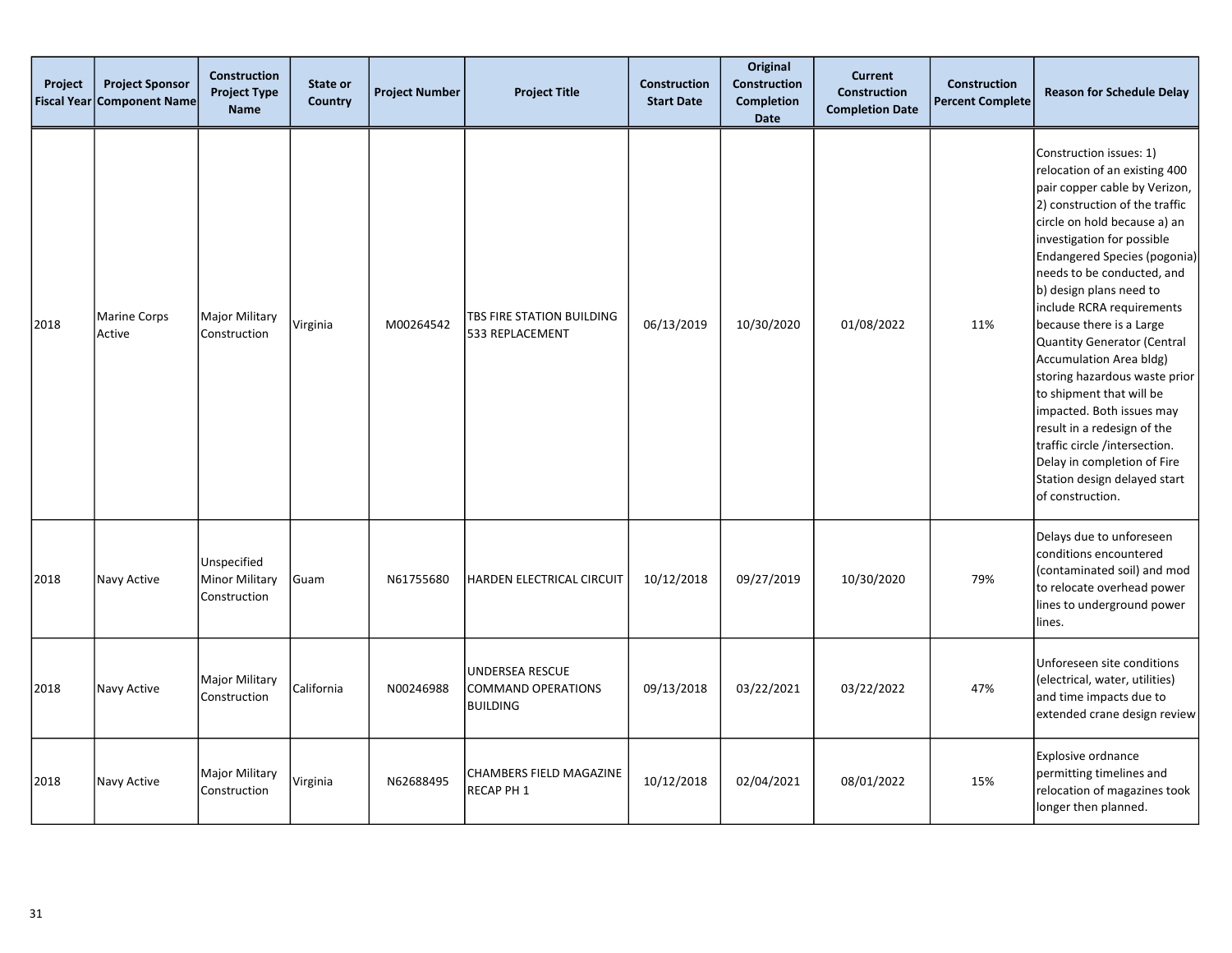| Project<br><b>Fiscal Year</b> | <b>Project Sponsor</b><br><b>Component Name</b> | <b>Construction</b><br><b>Project Type</b><br><b>Name</b> | State or<br>Country | <b>Project Number</b> | <b>Project Title</b>                                                   | <b>Construction</b><br><b>Start Date</b> | Original<br><b>Construction</b><br><b>Completion</b><br><b>Date</b> | <b>Current</b><br><b>Construction</b><br><b>Completion Date</b> | <b>Construction</b><br><b>Percent Complete</b> | <b>Reason for Schedule Delay</b>                                                                                                                                                                                                                                                                                                                                                                                                                                                                                                                                                                |
|-------------------------------|-------------------------------------------------|-----------------------------------------------------------|---------------------|-----------------------|------------------------------------------------------------------------|------------------------------------------|---------------------------------------------------------------------|-----------------------------------------------------------------|------------------------------------------------|-------------------------------------------------------------------------------------------------------------------------------------------------------------------------------------------------------------------------------------------------------------------------------------------------------------------------------------------------------------------------------------------------------------------------------------------------------------------------------------------------------------------------------------------------------------------------------------------------|
| 2018                          | Navy Active                                     | <b>Major Military</b><br>Construction                     | Florida             | N60201421             | <b>MISSILE MAGAZINES</b>                                               | 08/17/2018                               | 08/04/2020                                                          | 03/22/2023                                                      | 9%                                             | All delays to date were<br>incurred during design phase<br>or prior to mobilization.<br>Design changes to reposition<br>the magazines were required,<br>due to operational need to<br>increase the staging and<br>loading/unloading area in<br>front of the magazines, while<br>avoiding environmental<br>impact to adjacent wetlands.<br>This resulted in delayed<br>NOSSA/DDESB and final<br>design approvals.<br>Mobilization to the site was<br>delayed by a separate project<br>to repair a culvert that is part<br>of the road that provides<br>contractor access to the<br>project site. |
| 2018                          | Navy Reserve                                    | <b>Major Military</b><br>Construction                     | Georgia             | N42237642             | <b>NAVY OPERATIONAL</b><br>SUPPORT CENTER FORT<br><b>GORDON</b>        | 09/26/2018                               | 01/06/2020                                                          | 04/13/2021                                                      | 59%                                            | Delays primarily due to<br>significant number of contract<br>modifications, request for<br>equitable adjustments<br>resulting from design error<br>and omissions. Majority<br>related to civil site and<br>utilities corrections as well as<br>FF&E design. Delays were<br>exacerbated by a contractor<br>error in placement of building<br>1 ft off plans, resulting in<br>significant re-work to correct.                                                                                                                                                                                     |
| 2019                          | DLA Defense<br><b>Energy Support</b><br>Center  | <b>Major Military</b><br>Construction                     | Virginia            | <b>DESC1914</b>       | Replace Ground Vehicle Fuel<br>Facility, Joint Base Langley-<br>Eustis | 06/17/2019                               | 12/31/2020                                                          | 08/30/2021                                                      | 40%                                            | Project encountered weather<br>delays and unforeseen site<br>conditions.                                                                                                                                                                                                                                                                                                                                                                                                                                                                                                                        |